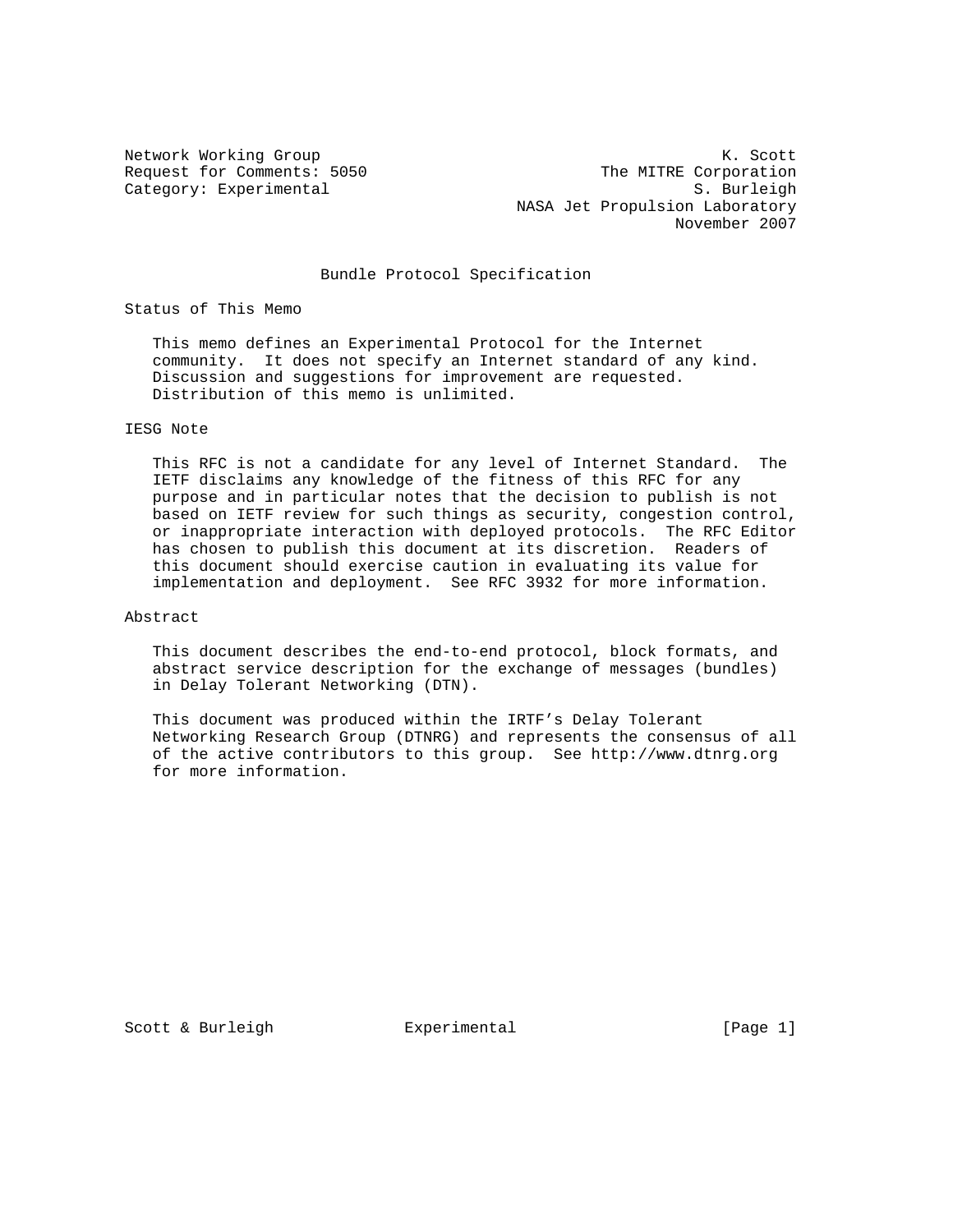Table of Contents

| 1.                                                    |  |  |  |  | 3            |
|-------------------------------------------------------|--|--|--|--|--------------|
| 2.                                                    |  |  |  |  | 4            |
| 3.                                                    |  |  |  |  | 5            |
| 3.1.                                                  |  |  |  |  | 5            |
| Implementation Architectures<br>3.2.                  |  |  |  |  | $\mathsf{Q}$ |
| 3.3.<br>Services Offered by Bundle Protocol Agents 11 |  |  |  |  |              |
| 4 <sub>1</sub>                                        |  |  |  |  | 11           |
| Self-Delimiting Numeric Values (SDNVs) 12<br>4.1.     |  |  |  |  |              |
| 4.2.<br>Bundle Processing Control Flags 13            |  |  |  |  |              |
| Block Processing Control Flags 15<br>4.3.             |  |  |  |  |              |
| 4.4.                                                  |  |  |  |  |              |
| Formats of Bundle Blocks 17<br>4.5.                   |  |  |  |  |              |
| Primary Bundle Block 19<br>4.5.1.                     |  |  |  |  |              |
| 4.5.2. Canonical Bundle Block Format 22               |  |  |  |  |              |
| Bundle Payload Block 23<br>4.5.3.                     |  |  |  |  |              |
|                                                       |  |  |  |  |              |
| 4.6.                                                  |  |  |  |  |              |
| 4.7.<br>Dictionary Revision 24                        |  |  |  |  |              |
| 5.                                                    |  |  |  |  |              |
| Generation of Administrative Records 25<br>5.1.       |  |  |  |  |              |
| 5.2.<br>Bundle Transmission 26                        |  |  |  |  |              |
| 5.3.                                                  |  |  |  |  |              |
| 5.4.                                                  |  |  |  |  |              |
| Forwarding Contraindicated 28<br>5.4.1.               |  |  |  |  |              |
| Forwarding Failed 29<br>5.4.2.                        |  |  |  |  |              |
| 5.5.                                                  |  |  |  |  |              |
| 5.6.                                                  |  |  |  |  |              |
| 5.7.<br>Local Bundle Delivery 31                      |  |  |  |  |              |
| Bundle Fragmentation 32<br>5.8.                       |  |  |  |  |              |
| Application Data Unit Reassembly 33<br>5.9.           |  |  |  |  |              |
|                                                       |  |  |  |  |              |
| 5.10.1. Custody Acceptance 34                         |  |  |  |  |              |
|                                                       |  |  |  |  |              |
| 5.11. Custody Transfer Success 35                     |  |  |  |  |              |
| 5.12. Custody Transfer Failure 35                     |  |  |  |  |              |
|                                                       |  |  |  |  |              |
|                                                       |  |  |  |  |              |
| 5.15. Canceling a Transmission 36                     |  |  |  |  |              |
|                                                       |  |  |  |  |              |
| Administrative Record Processing 37<br>б.             |  |  |  |  |              |
| 6.1. Administrative Records 37                        |  |  |  |  |              |
| 6.1.1. Bundle Status Reports 38                       |  |  |  |  |              |
| 6.1.2.                                                |  |  |  |  | 41           |
| Generation of Administrative Records 44<br>6.2.       |  |  |  |  |              |
| 6.3.                                                  |  |  |  |  |              |
| Reception of Custody Signals 44                       |  |  |  |  |              |

Scott & Burleigh **Experimental** [Page 2]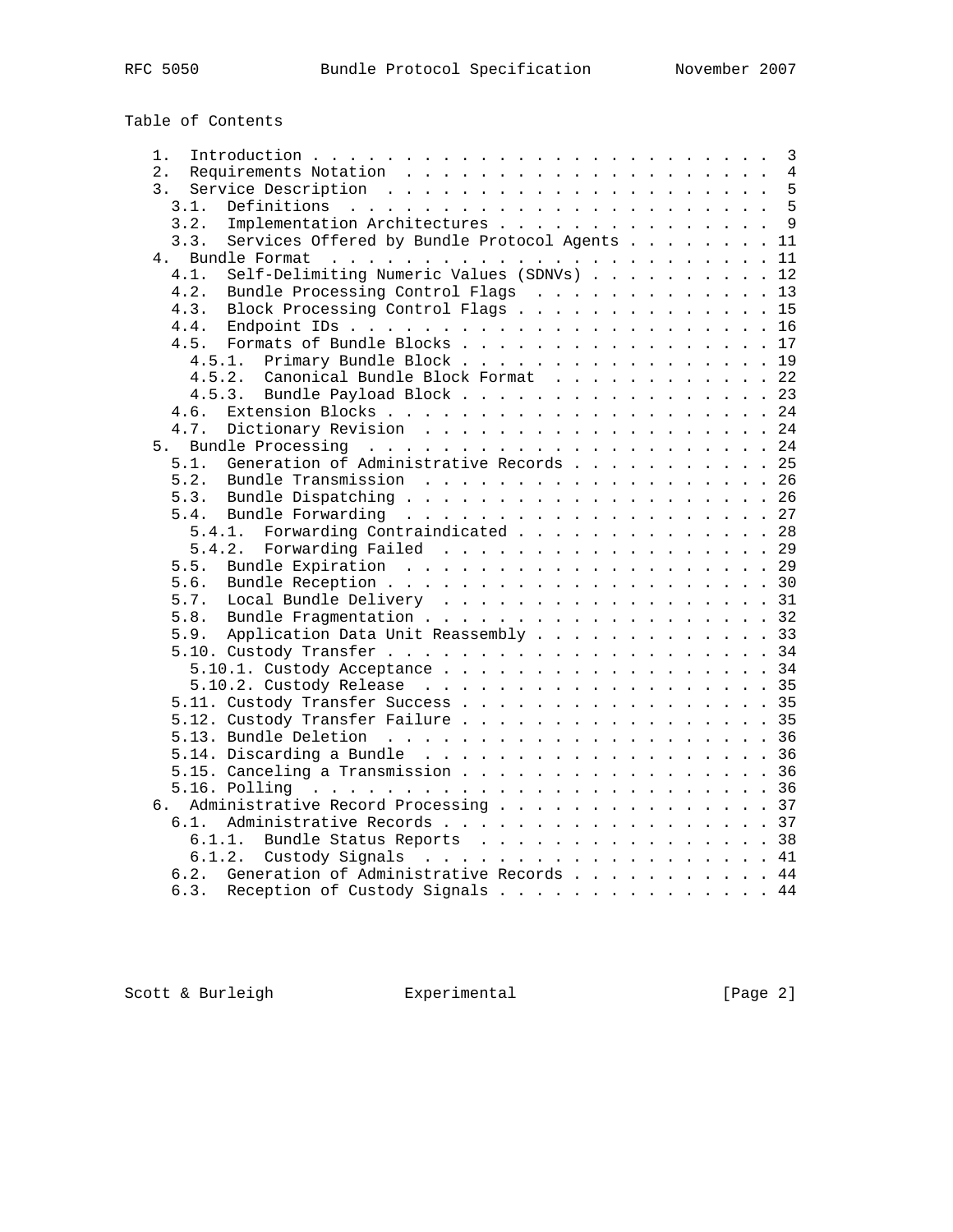| 7. Services Required of the Convergence Layer 44 |  |  |  |  |  |  |
|--------------------------------------------------|--|--|--|--|--|--|
| 7.1. The Convergence Layer 44                    |  |  |  |  |  |  |
| 7.2. Summary of Convergence Layer Services 45    |  |  |  |  |  |  |
| 8. Security Considerations 45                    |  |  |  |  |  |  |
|                                                  |  |  |  |  |  |  |
|                                                  |  |  |  |  |  |  |
| 10.1. Normative References 47                    |  |  |  |  |  |  |
| 10.2. Informative References 47                  |  |  |  |  |  |  |
| Appendix A. Contributors 49                      |  |  |  |  |  |  |
|                                                  |  |  |  |  |  |  |

#### 1. Introduction

 This document describes version 6 of the Delay Tolerant Networking (DTN) "bundle" protocol (BP). Delay Tolerant Networking is an end to-end architecture providing communications in and/or through highly stressed environments. Stressed networking environments include those with intermittent connectivity, large and/or variable delays, and high bit error rates. To provide its services, BP sits at the application layer of some number of constituent internets, forming a store-and-forward overlay network. Key capabilities of BP include:

- o Custody-based retransmission
- o Ability to cope with intermittent connectivity
- o Ability to take advantage of scheduled, predicted, and opportunistic connectivity (in addition to continuous connectivity)
- o Late binding of overlay network endpoint identifiers to constituent internet addresses

 For descriptions of these capabilities and the rationale for the DTN architecture, see [ARCH] and [SIGC]. [TUT] contains a tutorial-level overview of DTN concepts.

 This is an experimental protocol, produced within the IRTF's Delay Tolerant Networking Research Group (DTNRG) and represents the consensus of all of the active contributors to this group. If this protocol is used on the Internet, IETF standard protocols for security and congestion control should be used.

 BP's location within the standard protocol stack is as shown in Figure 1. BP uses the "native" internet protocols for communications within a given internet. Note that "internet" in the preceding is used in a general sense and does not necessarily refer to TCP/IP. The interface between the common bundle protocol and a specific

Scott & Burleigh  $\qquad \qquad$  Experimental  $\qquad \qquad$  [Page 3]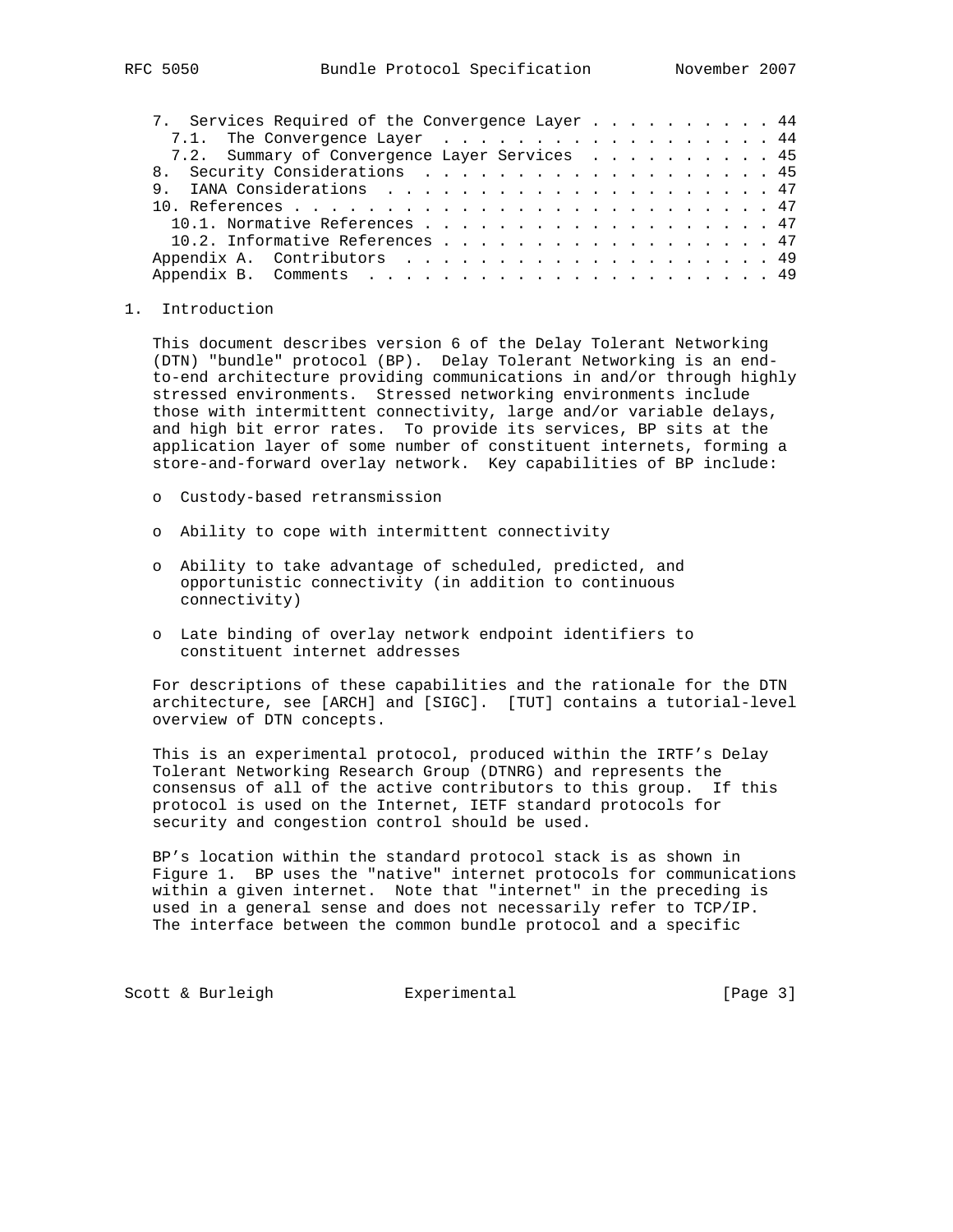internetwork protocol suite is termed a "convergence layer adapter". Figure 1 shows three distinct transport and network protocols (denoted T1/N1, T2/N2, and T3/N3).

| BP app<br>----------v-              |                           | +->>>>>>>>>>>>v-+                                |                           |                     | +->>>>>>>>>>>v-+                     |                     | BP app<br>+-^-------- |
|-------------------------------------|---------------------------|--------------------------------------------------|---------------------------|---------------------|--------------------------------------|---------------------|-----------------------|
| BP.<br>$+ - - - - - - - - - +$      | $\overline{V}$            | $\sim$<br>$+           +$                        | BP<br>$\mathbf{v}$        | $\hat{\phantom{a}}$ | <b>BP</b><br>$\mathbf{v}$            | $\hat{\phantom{a}}$ | BP<br>+-^--------     |
| Transl<br>----------v-+             | $\mathbf v$               | T1/T2<br>$+$ ^<br>$+-$ ^ - - - - - - - - - V - + | $\mathbf{v}$              |                     | $+$ $\sim$ T2/T3 v l<br>$+        +$ | +-^--------         | <sup>1</sup> Trans3   |
| Net1 v  <br>$+ - - - - - - - - - +$ |                           | $\sim$ N1/N2<br>$+  - -   +$                     | $\mathbf{v}$              | $\sim$ N2/N3        | +-^---------v-+                      | v   1 ^             | Net3<br>+-^--------   |
|                                     | $>$ >>>>>>>> <sup>^</sup> |                                                  | >>>>>>>>>>>> <sup>^</sup> |                     | >>>>>>>>> <sup>^</sup>               |                     |                       |

 Figure 1: The Bundle Protocol Sits at the Application Layer of the Internet Model

 This document describes the format of the protocol data units (called bundles) passed between entities participating in BP communications. The entities are referred to as "bundle nodes". This document does not address:

- o Operations in the convergence layer adapters that bundle nodes use to transport data through specific types of internets. (However, the document does discuss the services that must be provided by each adapter at the convergence layer.)
- o The bundle routing algorithm.
- o Mechanisms for populating the routing or forwarding information bases of bundle nodes.
- 2. Requirements Notation

 The key words "MUST", "MUST NOT", "REQUIRED", "SHALL", "SHALL NOT", "SHOULD", "SHOULD NOT", "RECOMMENDED", "MAY", and "OPTIONAL" in this document are to be interpreted as described in [RFC2119].

Scott & Burleigh  $\qquad \qquad$  Experimental  $\qquad \qquad$  [Page 4]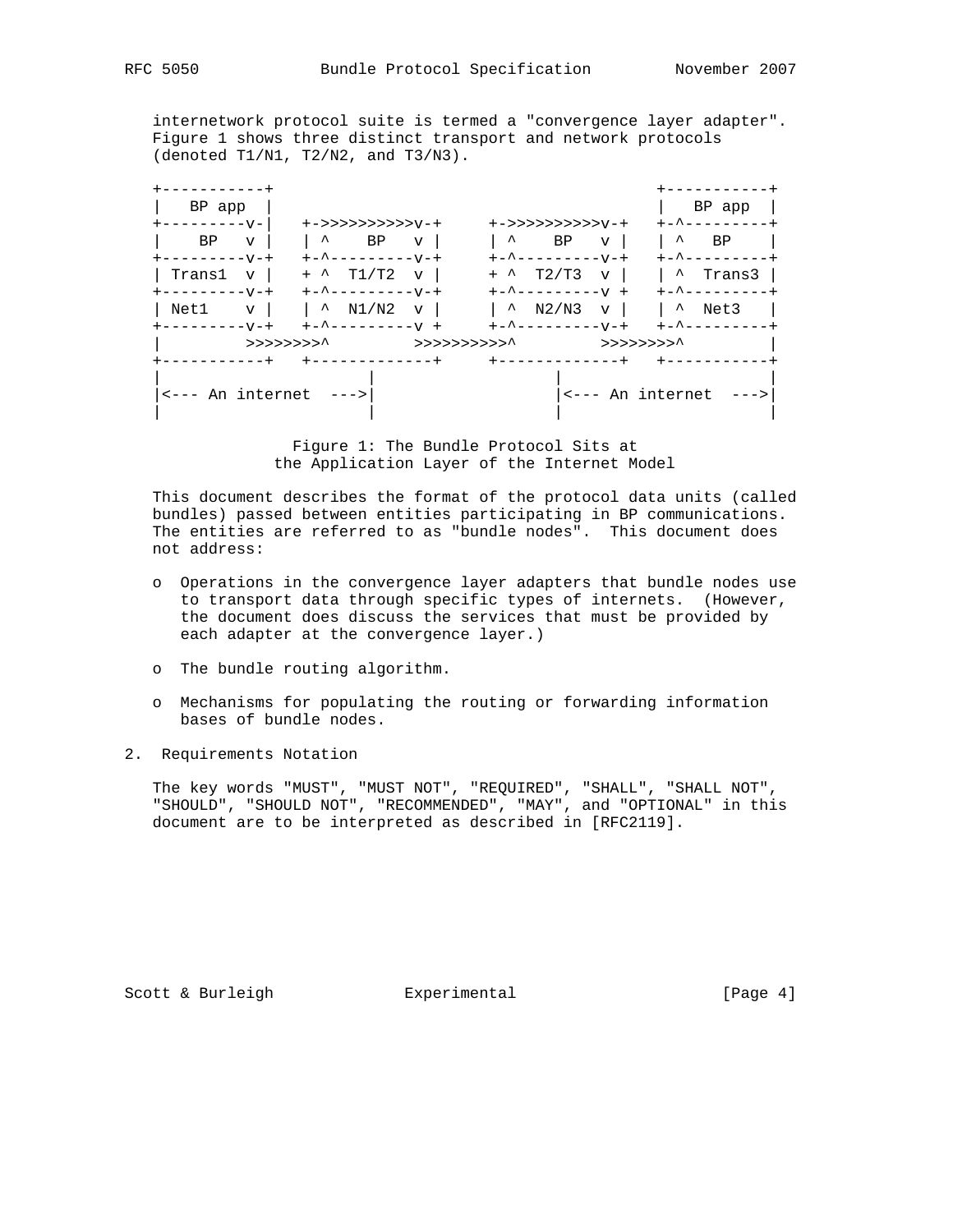## 3. Service Description

#### 3.1. Definitions

- Bundle A bundle is a protocol data unit of the DTN bundle protocol. Each bundle comprises a sequence of two or more "blocks" of protocol data, which serve various purposes. Multiple instances of the same bundle (the same unit of DTN protocol data) might exist concurrently in different parts of a network - possibly in different representations -- in the memory local to one or more bundle nodes and/or in transit between nodes. In the context of the operation of a bundle node, a bundle is an instance of some bundle in the network that is in that node's local memory.
- Bundle payload A bundle payload (or simply "payload") is the application data whose conveyance to the bundle's destination is the purpose for the transmission of a given bundle. The terms "bundle content", "bundle payload", and "payload" are used interchangeably in this document. The "nominal" payload for a bundle forwarded in response to a bundle transmission request is the application data unit whose location is provided as a parameter to that request. The nominal payload for a bundle forwarded in response to reception of that bundle is the payload of the received bundle.
- Fragment A fragment is a bundle whose payload block contains a fragmentary payload. A fragmentary payload is either the first N bytes or the last N bytes of some other payload -- either a nominal payload or a fragmentary payload -- of length M, such that  $0 < N < M$ .
- Bundle node A bundle node (or, in the context of this document, simply a "node") is any entity that can send and/or receive bundles. In the most familiar case, a bundle node is instantiated as a single process running on a general-purpose computer, but in general the definition is meant to be broader: a bundle node might alternatively be a thread, an object in an object-oriented operating system, a special-purpose hardware device, etc. Each bundle node has three conceptual components, defined below: a "bundle protocol agent", a set of zero or more "convergence layer adapters", and an "application agent".
- Bundle protocol agent The bundle protocol agent (BPA) of a node is the node component that offers the BP services and executes the procedures of the bundle protocol. The manner in which it does so is wholly an implementation matter. For example, BPA functionality might be coded into each node individually; it might be implemented as a shared library that is used in common by any

Scott & Burleigh **Experimental** [Page 5]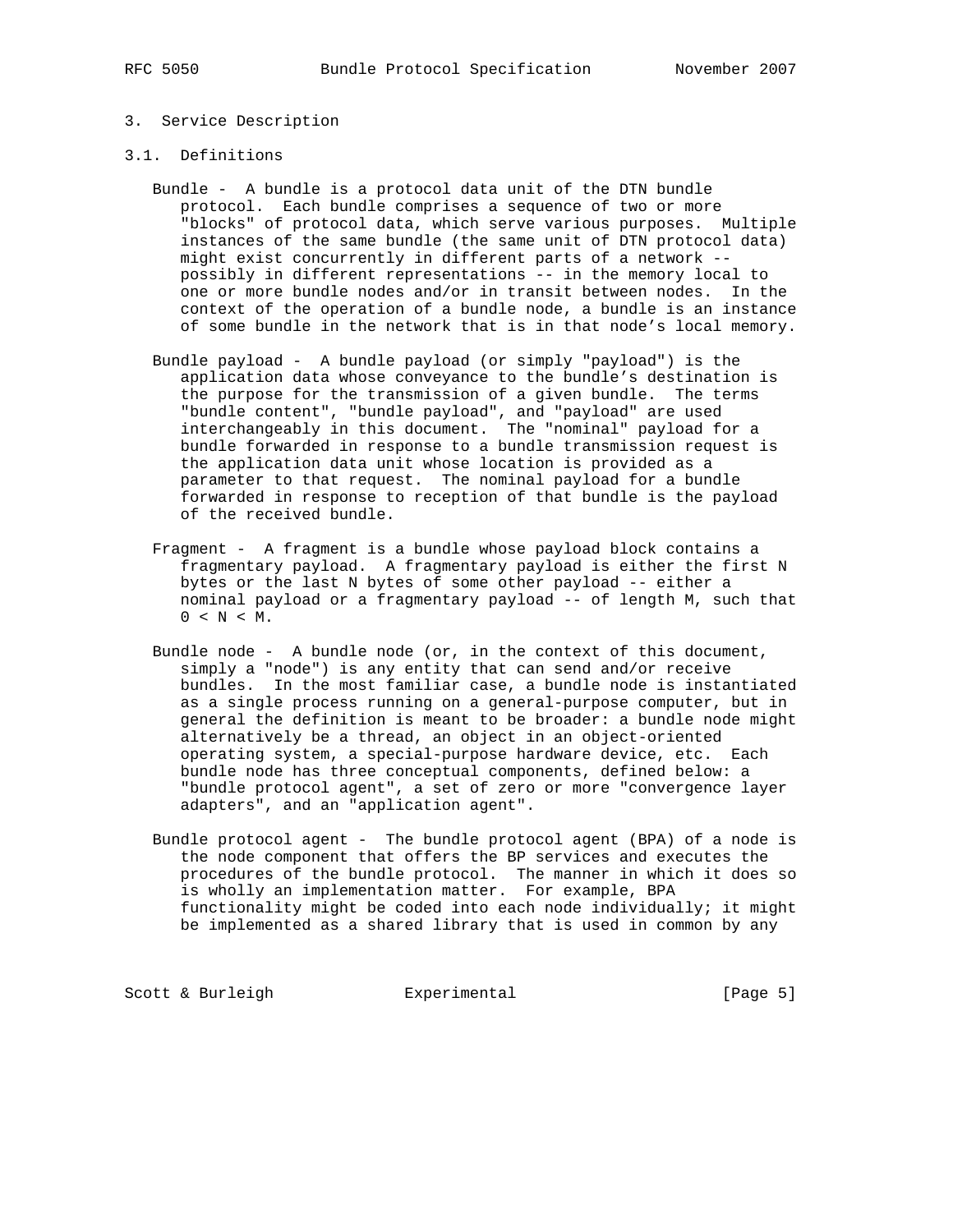number of bundle nodes on a single computer; it might be implemented as a daemon whose services are invoked via inter process or network communication by any number of bundle nodes on one or more computers; it might be implemented in hardware.

- Convergence layer adapters A convergence layer adapter (CLA) sends and receives bundles on behalf of the BPA, utilizing the services of some 'native' internet protocol that is supported in one of the internets within which the node is functionally located. The manner in which a CLA sends and receives bundles is wholly an implementation matter, exactly as described for the BPA.
- Application agent The application agent (AA) of a node is the node component that utilizes the BP services to effect communication for some purpose. The application agent in turn has two elements, an administrative element and an application-specific element. The application-specific element of an AA constructs, requests transmission of, accepts delivery of, and processes application specific application data units; the only interface between the BPA and the application-specific element of the AA is the BP service interface. The administrative element of an AA constructs and requests transmission of administrative records (status reports and custody signals), and it accepts delivery of and processes any custody signals that the node receives. In addition to the BP service interface, there is a (conceptual) private control interface between the BPA and the administrative element of the AA that enables each to direct the other to take action under specific circumstances. In the case of a node that serves simply as a "router" in the overlay network, the AA may have no application-specific element at all. The application-specific elements of other nodes' AAs may perform arbitrarily complex application functions, perhaps even offering multiplexed DTN communication services to a number of other applications. As with the BPA, the manner in which the AA performs its functions is wholly an implementation matter; in particular, the administrative element of an AA might be built into the library or daemon or hardware that implements the BPA, and the application-specific element of an AA might be implemented either in software or in hardware.
- Bundle endpoint A bundle endpoint (or simply "endpoint") is a set of zero or more bundle nodes that all identify themselves for BP purposes by some single text string, called a "bundle endpoint ID" (or, in this document, simply "endpoint ID"; endpoint IDs are described in detail in Section 4.4 below). The special case of an endpoint that never contains more than one node is termed a "singleton" endpoint; every bundle node must be a member of at least one singleton endpoint. Singletons are the most familiar

Scott & Burleigh **Experimental** [Page 6]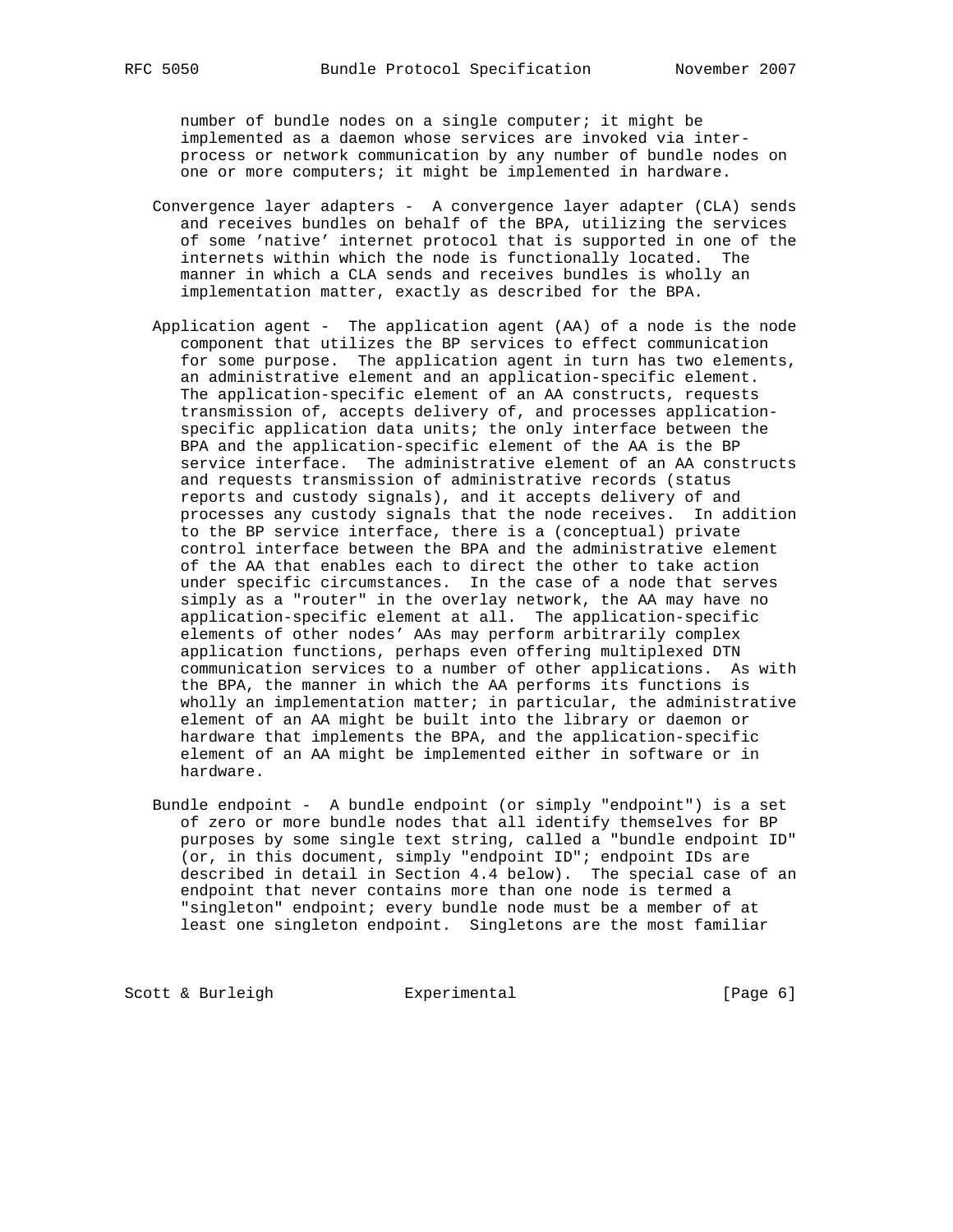sort of endpoint, but in general the endpoint notion is meant to be broader. For example, the nodes in a sensor network might constitute a set of bundle nodes that identify themselves by a single common endpoint ID and thus form a single bundle endpoint. \*Note\* too that a given bundle node might identify itself by multiple endpoint IDs and thus be a member of multiple bundle endpoints.

- Forwarding When the bundle protocol agent of a node determines that a bundle must be "forwarded" to an endpoint, it causes the bundle to be sent to all of the nodes that the bundle protocol agent currently believes are in the "minimum reception group" of that endpoint. The minimum reception group of an endpoint may be any one of the following: (a) ALL of the nodes registered in an endpoint that is permitted to contain multiple nodes (in which case forwarding to the endpoint is functionally similar to "multicast" operations in the Internet, though possibly very different in implementation); (b) ANY N of the nodes registered in an endpoint that is permitted to contain multiple nodes, where N is in the range from zero to the cardinality of the endpoint (in which case forwarding to the endpoint is functionally similar to "anycast" operations in the Internet); or (c) THE SOLE NODE registered in a singleton endpoint (in which case forwarding to the endpoint is functionally similar to "unicast" operations in the Internet). The nature of the minimum reception group for a given endpoint can be determined from the endpoint's ID (again, see Section 4.4 below): for some endpoint ID "schemes", the nature of the minimum reception group is fixed - in a manner that is defined by the scheme - for all endpoints identified under the scheme; for other schemes, the nature of the minimum reception group is indicated by some lexical feature of the "scheme-specific part" of the endpoint ID, in a manner that is defined by the scheme.
- Registration A registration is the state machine characterizing a given node's membership in a given endpoint. Any number of registrations may be concurrently associated with a given endpoint, and any number of registrations may be concurrently associated with a given node. Any single registration must at any time be in one of two states: Active or Passive. A registration always has an associated "delivery failure action", the action that is to be taken when a bundle that is "deliverable" (see below) subject to that registration is received at a time when the registration is in the Passive state. Delivery failure action must be one of the following:
	- \* defer "delivery" (see below) of the bundle subject to this registration until (a) this bundle is the least recently

Scott & Burleigh **Experimental** Experimental [Page 7]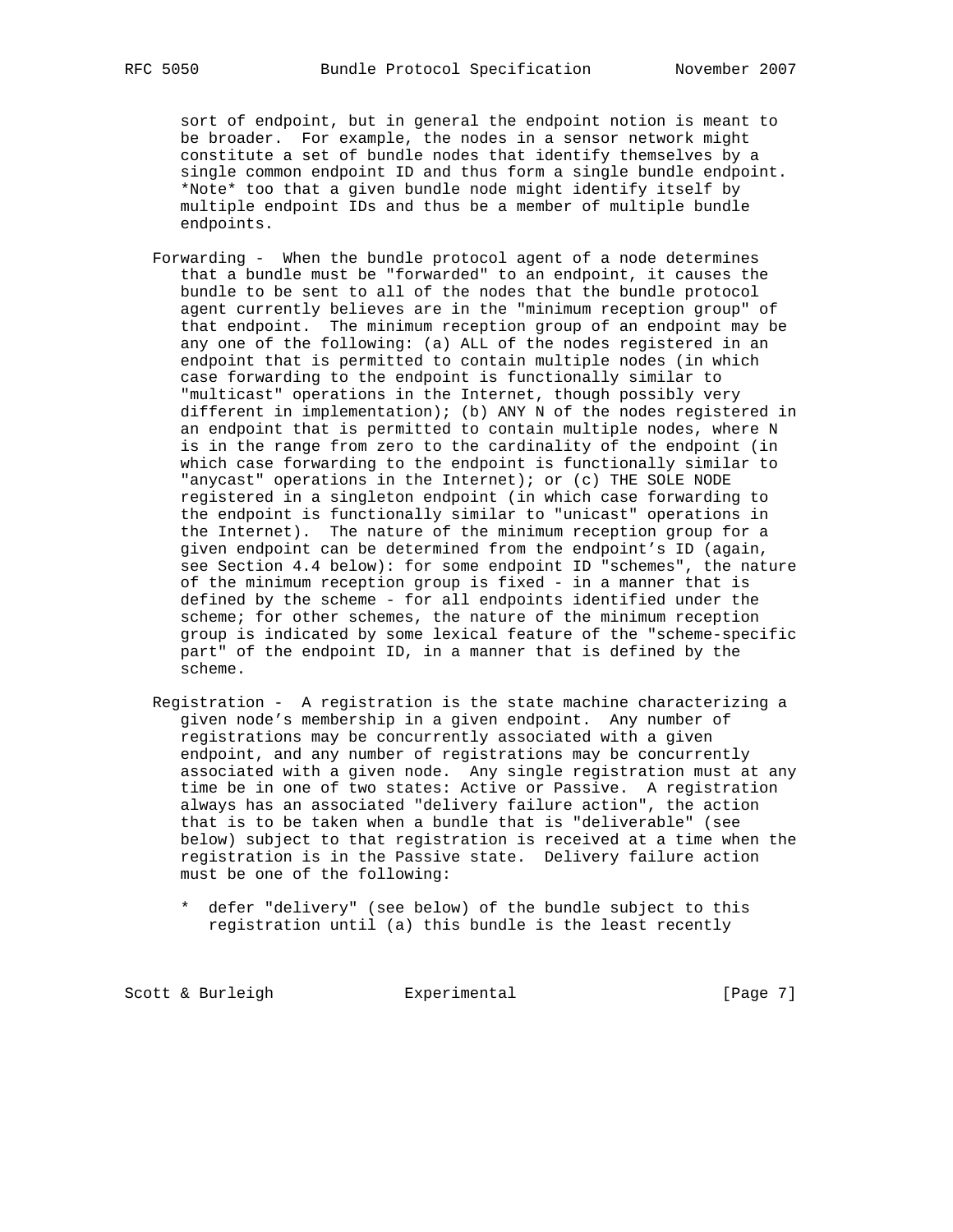received of all bundles currently deliverable subject to this registration and (b) either the registration is polled or else the registration is in the Active state; or

 \* "abandon" (see below) delivery of the bundle subject to this registration.

 An additional implementation-specific delivery deferral procedure may optionally be associated with the registration. While the state of a registration is Active, reception of a bundle that is deliverable subject to this registration must cause the bundle to be delivered automatically as soon as it is the least recently received bundle that is currently deliverable subject to the registration. While the state of a registration is Passive, reception of a bundle that is deliverable subject to this registration must cause delivery of the bundle to be abandoned or deferred as mandated by the registration's current delivery failure action; in the latter case, any additional delivery deferral procedure associated with the registration must also be performed.

- Delivery Upon reception, the processing of a bundle that has been sent to a given node depends on whether or not the receiving node is registered in the bundle's destination endpoint. If it is, and if the payload of the bundle is non-fragmentary (possibly as a result of successful payload reassembly from fragmentary payloads, including the original payload of the received bundle), then the bundle is normally "delivered" to the node's application agent subject to the registration characterizing the node's membership in the destination endpoint. A bundle is considered to have been delivered at a node subject to a registration as soon as the application data unit that is the payload of the bundle, together with the value of the bundle's "Acknowledgement by application is requested" flag and any other relevant metadata (an implementation matter), has been presented to the node's application agent in a manner consistent with the state of that registration and, as applicable, the registration's delivery failure action.
- Deliverability, Abandonment A bundle is considered "deliverable" subject to a registration if and only if (a) the bundle's destination endpoint is the endpoint with which the registration is associated, (b) the bundle has not yet been delivered subject to this registration, and (c) delivery of the bundle subject to this registration has not been abandoned. To "abandon" delivery of a bundle subject to a registration is simply to declare it no longer deliverable subject to that registration; normally only registrations' registered delivery failure actions cause deliveries to be abandoned.

Scott & Burleigh **Experimental** Experimental [Page 8]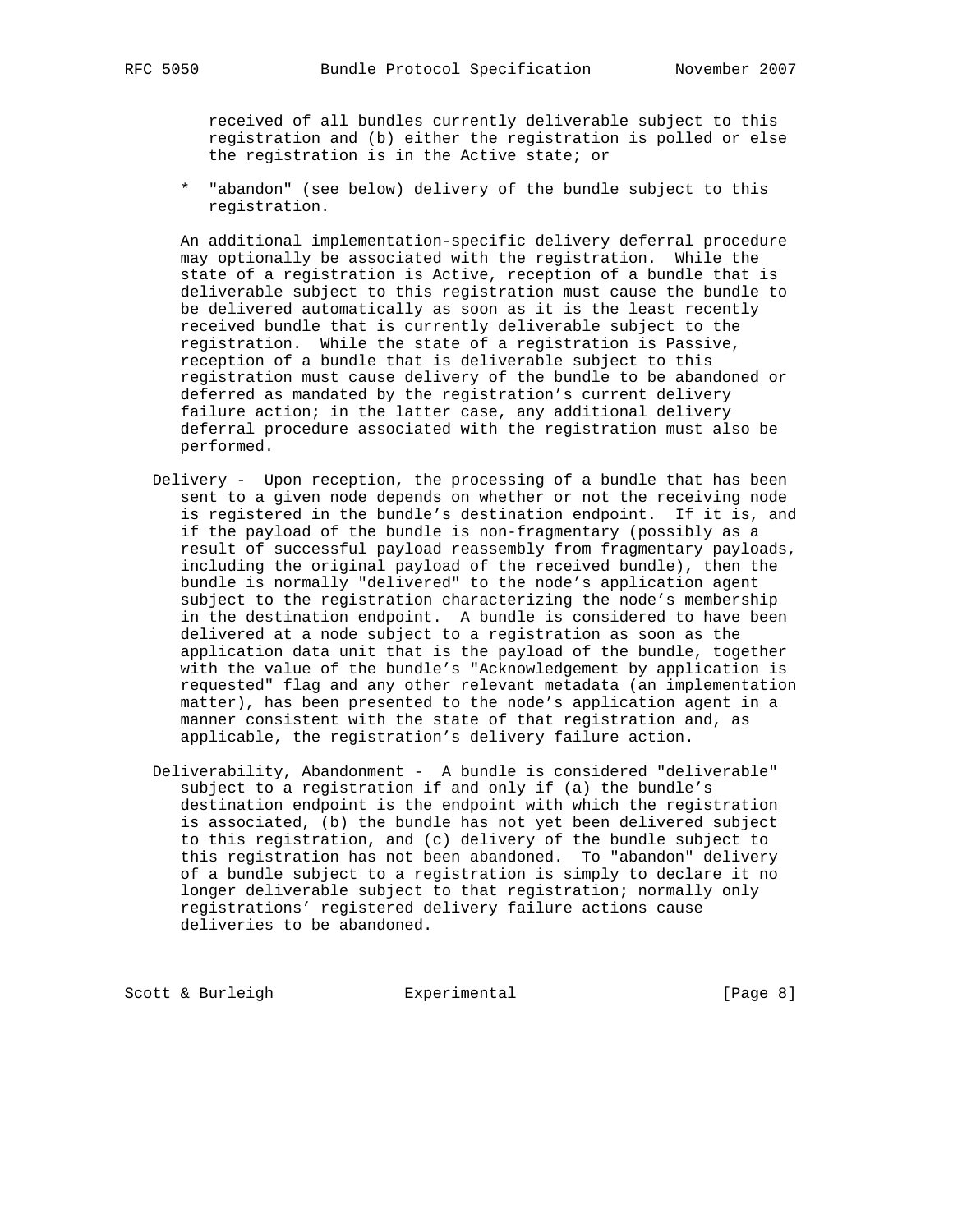- Deletion, Discarding A bundle protocol agent "discards" a bundle by simply ceasing all operations on the bundle and functionally erasing all references to it; the specific procedures by which this is accomplished are an implementation matter. Bundles are discarded silently; i.e., the discarding of a bundle does not result in generation of an administrative record. "Retention constraints" are elements of the bundle state that prevent a bundle from being discarded; a bundle cannot be discarded while it has any retention constraints. A bundle protocol agent "deletes" a bundle in response to some anomalous condition by notifying the bundle's report-to endpoint of the deletion (provided such notification is warranted; see Section 5.13 for details) and then arbitrarily removing all of the bundle's retention constraints, enabling the bundle to be discarded.
- Transmission A transmission is a sustained effort by a node's bundle protocol agent to cause a bundle to be sent to all nodes in the minimum reception group of some endpoint (which may be the bundle's destination or may be some intermediate forwarding endpoint) in response to a transmission request issued by the node's application agent. Any number of transmissions may be concurrently undertaken by the bundle protocol agent of a given node.
- Custody To "accept custody" upon forwarding a bundle is to commit to retaining a copy of the bundle -- possibly re-forwarding the bundle when necessary -- until custody of that bundle is "released". Custody of a bundle whose destination is a singleton endpoint is released when either (a) notification is received that some other node has accepted custody of the same bundle; (b) notification is received that the bundle has been delivered at the (sole) node registered in the bundle's destination endpoint; or (c) the bundle is explicitly deleted for some reason, such as lifetime expiration. The condition(s) under which custody of a bundle whose destination is not a singleton endpoint may be released are not defined in this specification. To "refuse custody" of a bundle is to decide not to accept custody of the bundle. A "custodial node" of a bundle is a node that has accepted custody of the bundle and has not yet released that custody. A "custodian" of a bundle is a singleton endpoint whose sole member is one of the bundle's custodial nodes.

#### 3.2. Implementation Architectures

 The above definitions are intended to enable the bundle protocol's operations to be specified in a manner that minimizes bias toward any particular implementation architecture. To illustrate the range of interoperable implementation models that might conform to this

Scott & Burleigh **Experimental** [Page 9]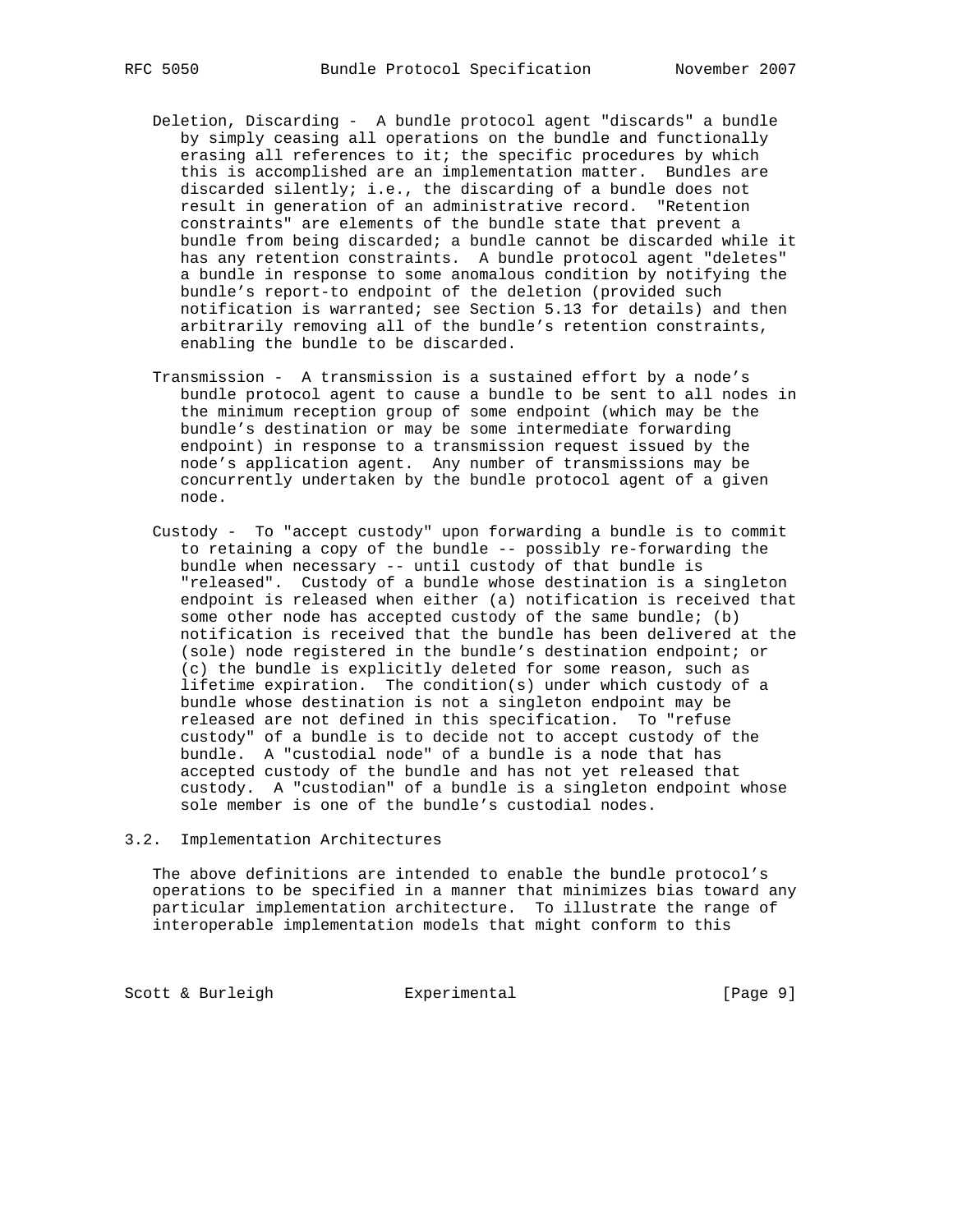specification, four example architectures are briefly described below.

1. Bundle protocol application server

 A single bundle protocol application server, constituting a single bundle node, runs as a daemon process on each computer. The daemon's functionality includes all functions of the bundle protocol agent, all convergence layer adapters, and both the administrative and application-specific elements of the application agent. The application-specific element of the application agent functions as a server, offering bundle protocol service over a local area network: it responds to remote procedure calls from application processes (on the same computer and/or remote computers) that need to communicate via the bundle protocol. The server supports its clients by creating a new (conceptual) node for each one and registering each such node in a client-specified endpoint. The conceptual nodes managed by the server function as clients' bundle protocol service access points.

2. Peer application nodes

 Any number of bundle protocol application processes, each one constituting a single bundle node, run in ad-hoc fashion on each computer. The functionality of the bundle protocol agent, all convergence layer adapters, and the administrative element of the application agent is provided by a library to which each node process is dynamically linked at run time. The application specific element of each node's application agent is node specific application code.

3. Sensor network nodes

 Each node of the sensor network is the self-contained implementation of a single bundle node. All functions of the bundle protocol agent, all convergence layer adapters, and the administrative element of the application agent are implemented in simplified form in Application-Specific Integrated Circuits (ASICs), while the application-specific element of each node's application agent is implemented in a programmable microcontroller. Forwarding is rudimentary: all bundles are forwarded on a hard-coded default route.

Scott & Burleigh  $\qquad \qquad$  Experimental [Page 10]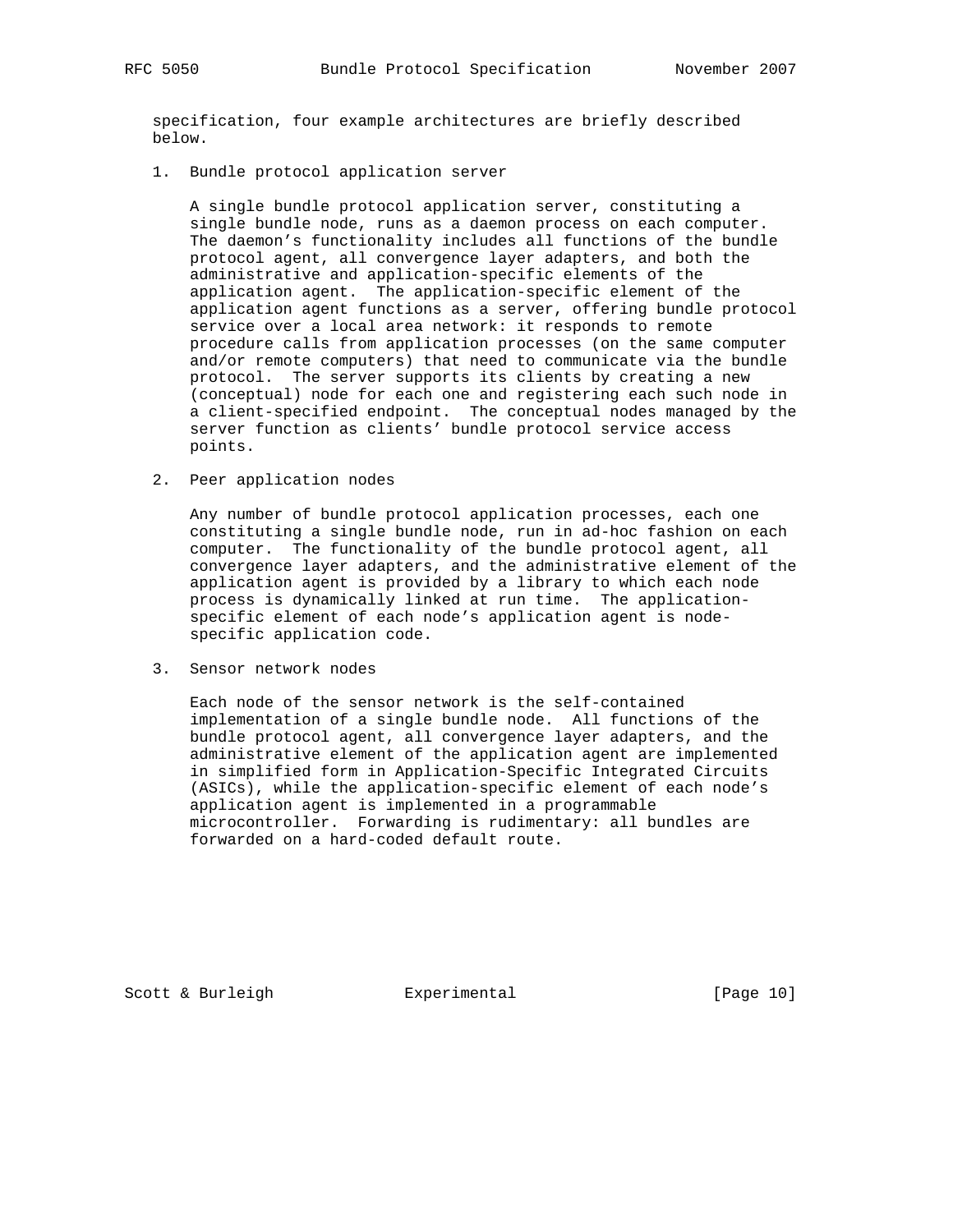4. Dedicated bundle router

 Each computer constitutes a single bundle node that functions solely as a high-performance bundle forwarder. Many standard functions of the bundle protocol agent, the convergence layer adapters, and the administrative element of the application agent are implemented in ASICs, but some functions are implemented in a high-speed processor to enable reprogramming as necessary. The node's application agent has no application-specific element. Substantial non-volatile storage resources are provided, and arbitrarily complex forwarding algorithms are supported.

3.3. Services Offered by Bundle Protocol Agents

 The bundle protocol agent of each node is expected to provide the following services to the node's application agent:

- o commencing a registration (registering a node in an endpoint);
- o terminating a registration;
- o switching a registration between Active and Passive states;
- o transmitting a bundle to an identified bundle endpoint;
- o canceling a transmission;
- o polling a registration that is in the passive state;
- o delivering a received bundle.
- 4. Bundle Format

 Each bundle shall be a concatenated sequence of at least two block structures. The first block in the sequence must be a primary bundle block, and no bundle may have more than one primary bundle block. Additional bundle protocol blocks of other types may follow the primary block to support extensions to the bundle protocol, such as the Bundle Security Protocol [BSP]. At most one of the blocks in the sequence may be a payload block. The last block in the sequence must have the "last block" flag (in its block processing control flags) set to 1; for every other block in the bundle after the primary block, this flag must be set to zero.

Scott & Burleigh  $\qquad \qquad$  Experimental [Page 11]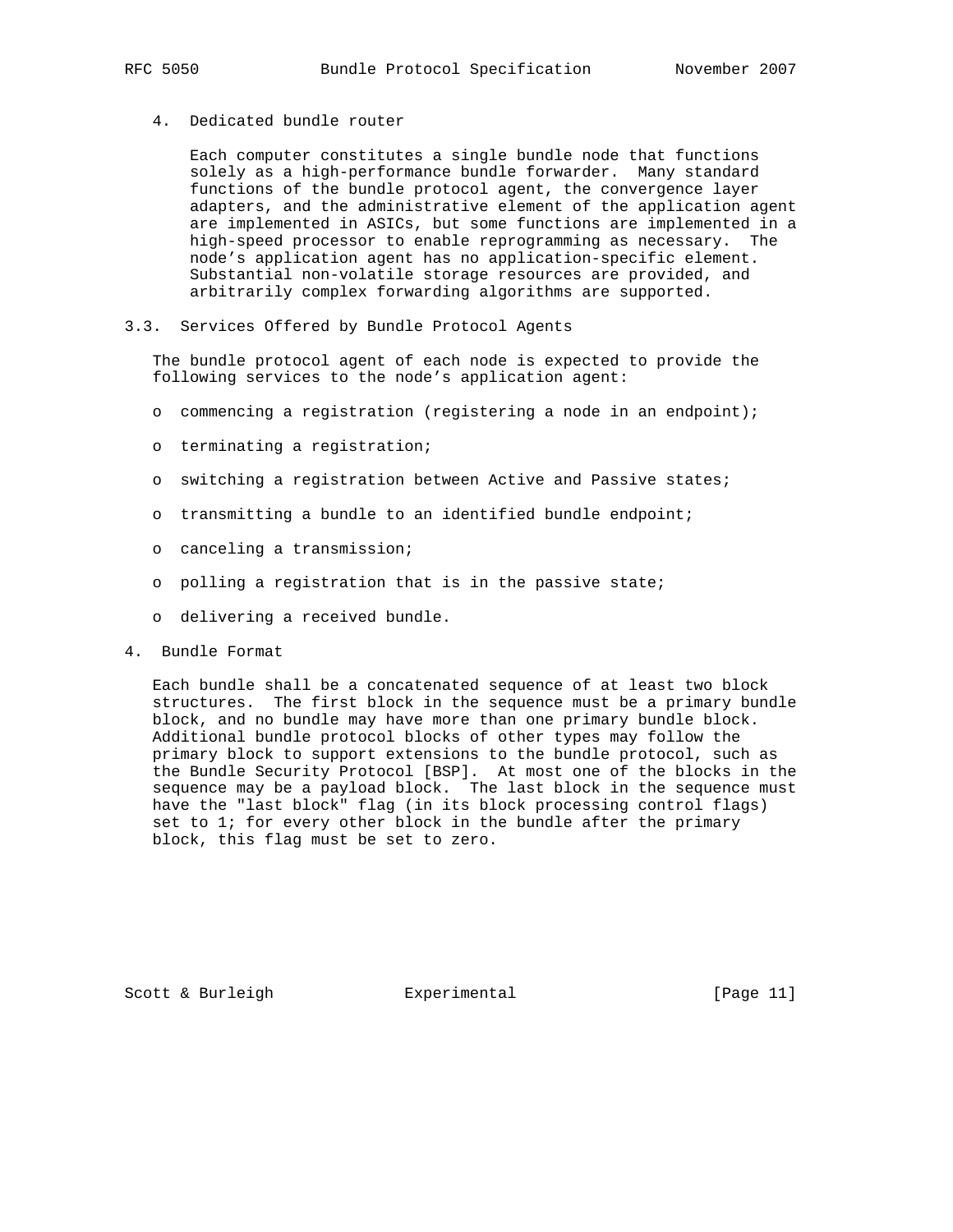4.1. Self-Delimiting Numeric Values (SDNVs)

 The design of the bundle protocol attempts to reconcile minimal consumption of transmission bandwidth with:

- o extensibility to address requirements not yet identified, and
- o scalability across a wide range of network scales and payload sizes.

 A key strategic element in the design is the use of self-delimiting numeric values (SDNVs). The SDNV encoding scheme is closely adapted from the Abstract Syntax Notation One Basic Encoding Rules for subidentifiers within an object identifier value [ASN1]. An SDNV is a numeric value encoded in N octets, the last of which has its most significant bit (MSB) set to zero; the MSB of every other octet in the SDNV must be set to 1. The value encoded in an SDNV is the unsigned binary number obtained by concatenating into a single bit string the 7 least significant bits of each octet of the SDNV.

 The following examples illustrate the encoding scheme for various hexadecimal values.

- 0xABC : 1010 1011 1100 is encoded as {1 00 10101} {0 0111100} = 10010101 00111100
- 0x1234 : 0001 0010 0011 0100 = 1 0010 0011 0100 is encoded as {1 0 100100} {0 0110100} = 10100100 00110100
- 0x4234 : 0100 0010 0011 0100 = 100 0010 0011 0100 is encoded as {1 000000 1} {1 0000100} {0 0110100}  $= 10000001$  10000100 00110100

 0x7F : 0111 1111  $= 111 1111$  is encoded as {0 1111111}  $= 01111111$ 

Figure 2: SDNV Example

Scott & Burleigh Experimental [Page 12]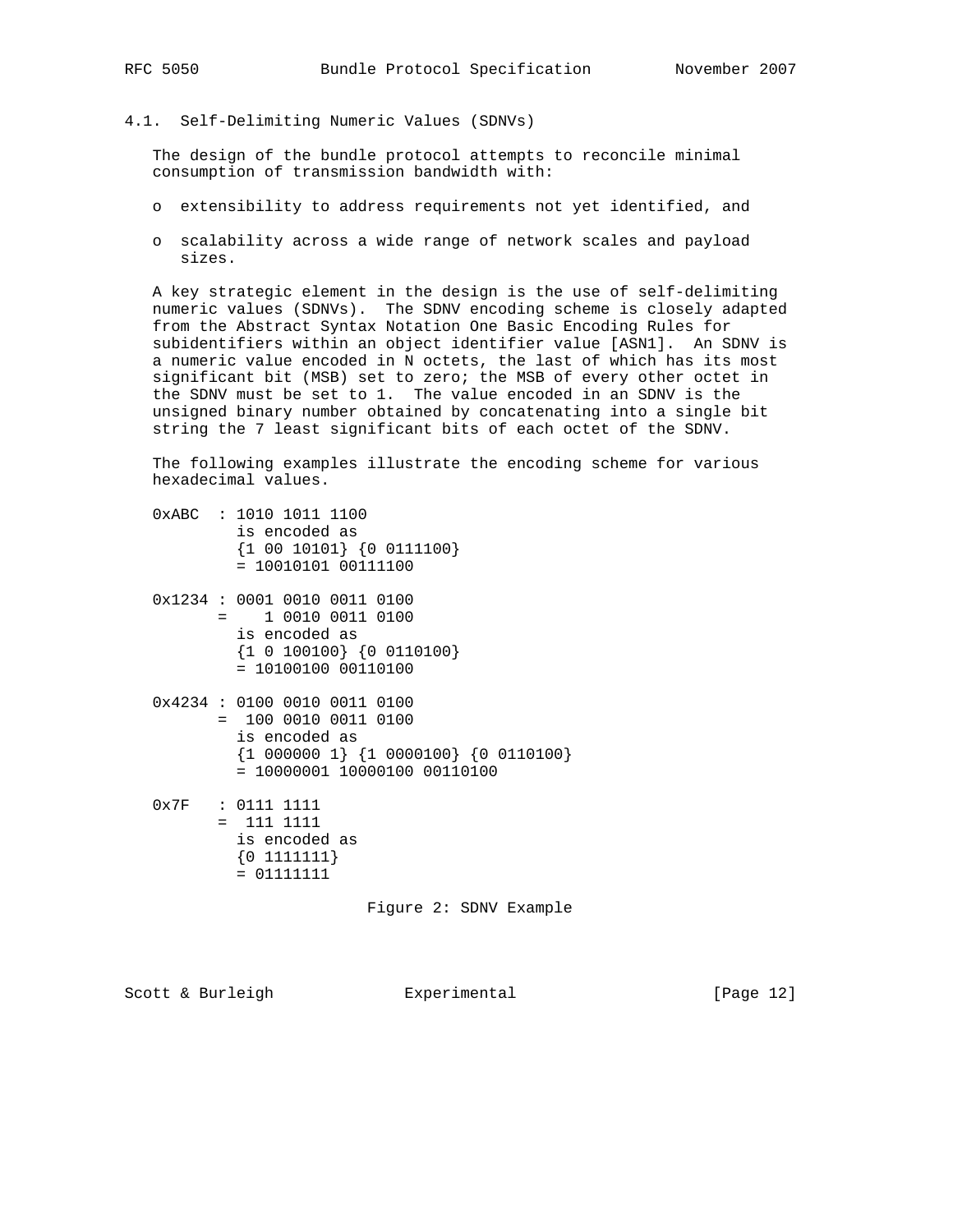Note: Care must be taken to make sure that the value to be encoded is (in concept) padded with high-order zero bits to make its bitwise length a multiple of 7 before encoding. Also note that, while there is no theoretical limit on the size of an SDNV field, the overhead of the SDNV scheme is 1:7, i.e., one bit of overhead for every 7 bits of actual data to be encoded. Thus, a 7-octet value (a 56-bit quantity with no leading zeroes) would be encoded in an 8-octet SDNV; an 8-octet value (a 64-bit quantity with no leading zeroes) would be encoded in a 10-octet SDNV (one octet containing the high-order bit of the value padded with six leading zero bits, followed by nine octets containing the remaining 63 bits of the value). 148 bits of overhead would be consumed in encoding a 1024-bit RSA encryption key directly in an SDNV. In general, an N-bit quantity with no leading zeroes is encoded in an SDNV occupying  $ceil(N/7)$  octets, where ceil is the integer ceiling function.

 Implementations of the bundle protocol may handle as an invalid numeric value any SDNV that encodes an integer that is larger than  $(2^64 - 1)$ .

 An SDNV can be used to represent both very large and very small integer values. However, SDNV is clearly not the best way to represent every numeric value. For example, an SDNV is a poor way to represent an integer whose value typically falls in the range 128 to 255. In general, though, we believe that SDNV representation of numeric values in bundle blocks yields the smallest block sizes without sacrificing scalability.

#### 4.2. Bundle Processing Control Flags

 The bundle processing control flags field in the primary bundle block of each bundle is an SDNV; the value encoded in this SDNV is a string of bits used to invoke selected bundle processing control features. The significance of the value in each currently defined position of this bit string is described here. Note that in the figure and descriptions, the bit label numbers denote position (from least significant ('0') to most significant) within the decoded bit string, and not within the representation of the bits on the wire. This is why the descriptions in this section and the next do not follow standard RFC conventions with bit 0 on the left; if fields are added in the future, the SDNV will grow to the left, and using this representation allows the references here to remain valid.

Scott & Burleigh  $\qquad \qquad$  Experimental [Page 13]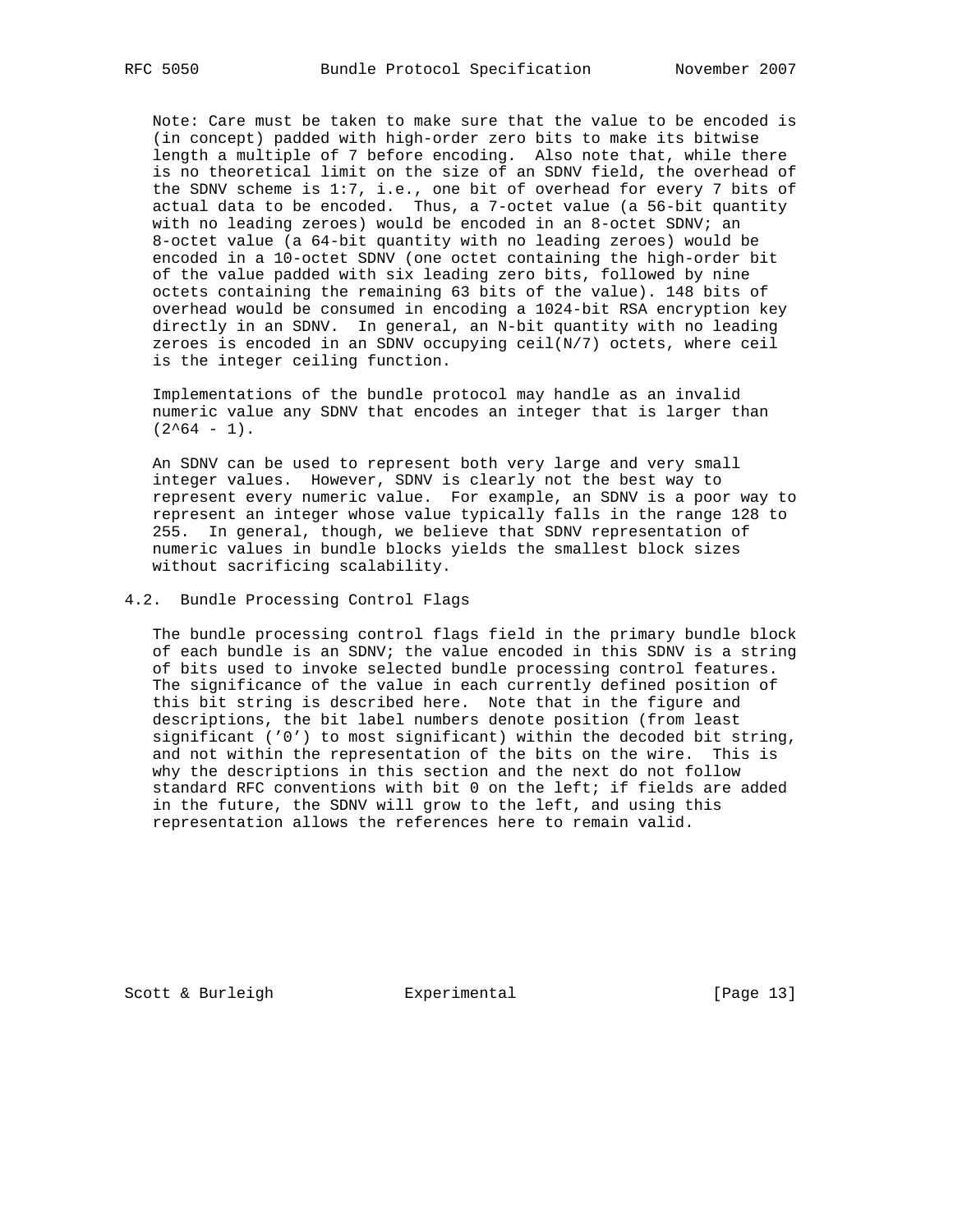$2$  1 0 0 9 8 7 6 5 4 3 2 1 0 9 8 7 6 5 4 3 2 1 0 +-+-+-+-+-+-+-+-+-+-+-+-+-+-+-+-+-+-+-+-+-+ |Status Report|Class of Svc.| General | +-+-+-+-+-+-+-+-+-+-+-+-+-+-+-+-+-+-+-+-+-+

Figure 3: Bundle Processing Control Flags Bit Layout

 The bits in positions 0 through 6 are flags that characterize the bundle as follows:

- 0 -- Bundle is a fragment.
- 1 -- Application data unit is an administrative record.
- 2 -- Bundle must not be fragmented.
- 3 -- Custody transfer is requested.
- 4 -- Destination endpoint is a singleton.
- 5 -- Acknowledgement by application is requested.
- 6 -- Reserved for future use.

 The bits in positions 7 through 13 are used to indicate the bundle's class of service. The bits in positions 8 and 7 constitute a two-bit priority field indicating the bundle's priority, with higher values being of higher priority: 00 = bulk, 01 = normal, 10 = expedited, 11 is reserved for future use. Within this field, bit 8 is the most significant bit. The bits in positions 9 through 13 are reserved for future use.

 The bits in positions 14 through 20 are status report request flags. These flags are used to request status reports as follows:

- 14 -- Request reporting of bundle reception.
- 15 -- Request reporting of custody acceptance.
- 16 -- Request reporting of bundle forwarding.
- 17 -- Request reporting of bundle delivery.
- 18 -- Request reporting of bundle deletion.
- 19 -- Reserved for future use.

Scott & Burleigh **Experimental** [Page 14]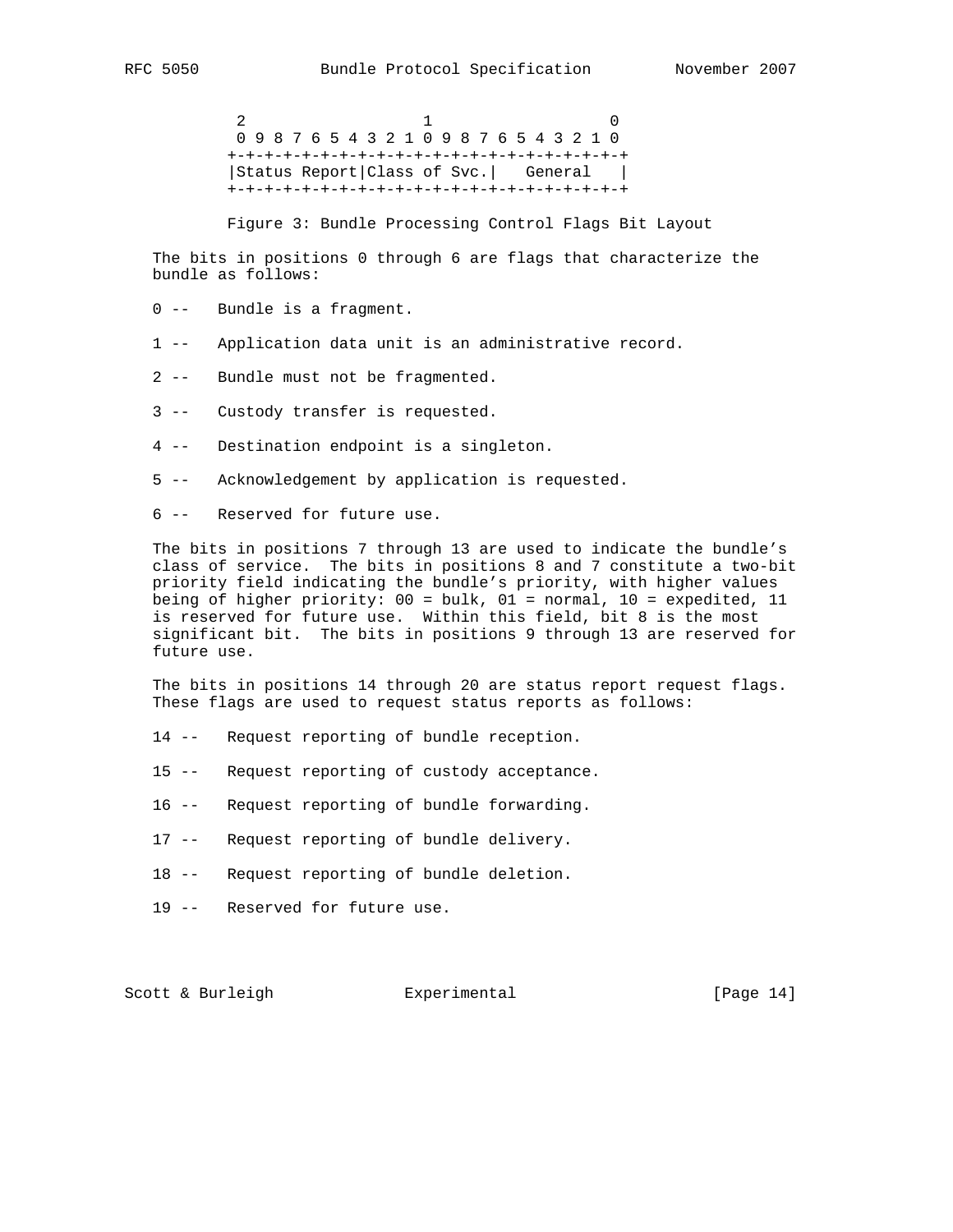20 -- Reserved for future use.

 If the bundle processing control flags indicate that the bundle's application data unit is an administrative record, then the custody transfer requested flag must be zero and all status report request flags must be zero. If the custody transfer requested flag is 1, then the sending node requests that the receiving node accept custody of the bundle. If the bundle's source endpoint ID is "dtn:none" (see below), then the bundle is not uniquely identifiable and all bundle protocol features that rely on bundle identity must therefore be disabled: the bundle's custody transfer requested flag must be zero, the "Bundle must not be fragmented" flag must be 1, and all status report request flags must be zero.

4.3. Block Processing Control Flags

 The block processing control flags field in every block other than the primary bundle block is an SDNV; the value encoded in this SDNV is a string of bits used to invoke selected block processing control features. The significance of the values in all currently defined positions of this bit string, in order from least significant position in the decoded bit string (labeled '0') to most significant (labeled '6'), is described here.

 0 6 5 4 3 2 1 0 +-+-+-+-+-+-+-+ | Flags | +-+-+-+-+-+-+-+

Figure 4: Block Processing Control Flags Bit Layout

- 0 Block must be replicated in every fragment.
- 1 Transmit status report if block can't be processed.
- 2 Delete bundle if block can't be processed.
- 3 Last block.
- 4 Discard block if it can't be processed.
- 5 Block was forwarded without being processed.
- 6 Block contains an EID-reference field.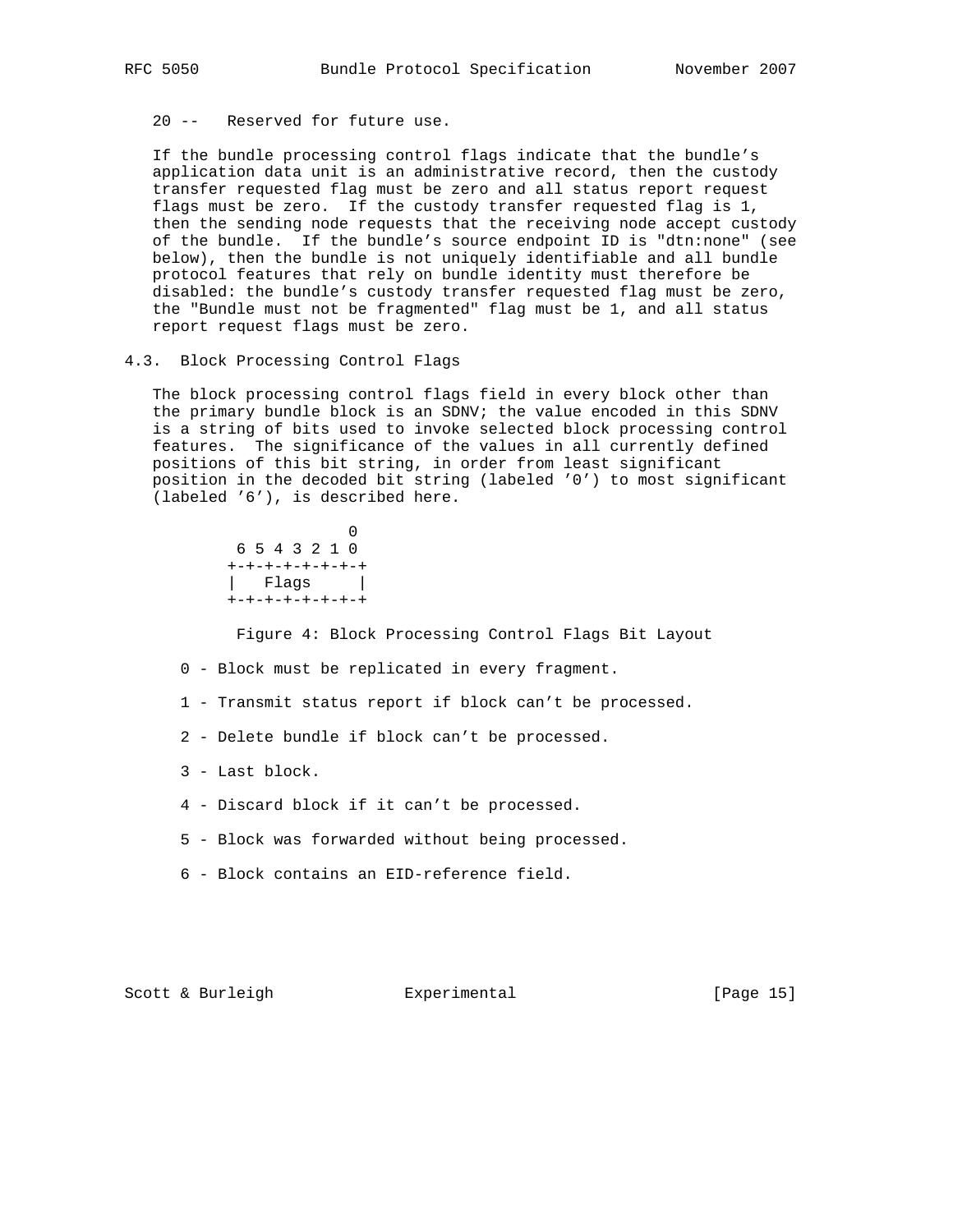For each bundle whose primary block's bundle processing control flags (see above) indicate that the bundle's application data unit is an administrative record, the "Transmit status report if block can't be processed" flag in the block processing flags field of every other block in the bundle must be zero.

 The 'Block must be replicated in every fragment' bit in the block processing flags must be set to zero on all blocks that follow the payload block.

#### 4.4. Endpoint IDs

 The destinations of bundles are bundle endpoints, identified by text strings termed "endpoint IDs" (see Section 3.1). Each endpoint ID conveyed in any bundle block takes the form of a Uniform Resource Identifier (URI; [URI]). As such, each endpoint ID can be characterized as having this general structure:

< scheme name > : < scheme-specific part, or "SSP" >

 As used for the purposes of the bundle protocol, neither the length of a scheme name nor the length of an SSP may exceed 1023 bytes.

 Bundle blocks cite a number of endpoint IDs for various purposes of the bundle protocol. Many, though not necessarily all, of the endpoint IDs referred to in the blocks of a given bundle are conveyed in the "dictionary" byte array in the bundle's primary block. This array is simply the concatenation of any number of null-terminated scheme names and SSPs.

 "Endpoint ID references" are used to cite endpoint IDs that are contained in the dictionary; all endpoint ID citations in the primary bundle block are endpoint ID references, and other bundle blocks may contain endpoint ID references as well. Each endpoint ID reference is an ordered pair of SDNVs:

- o The first SDNV contains the offset within the dictionary of the first character of the referenced endpoint ID's scheme name.
- o The second SDNV contains the offset within the dictionary of the first character of the referenced endpoint ID's SSP.

 This encoding enables a degree of block compression: when the source and report-to of a bundle are the same endpoint, for example, the text of that endpoint's ID may be cited twice yet appear only once in the dictionary.

Scott & Burleigh  $\qquad \qquad$  Experimental [Page 16]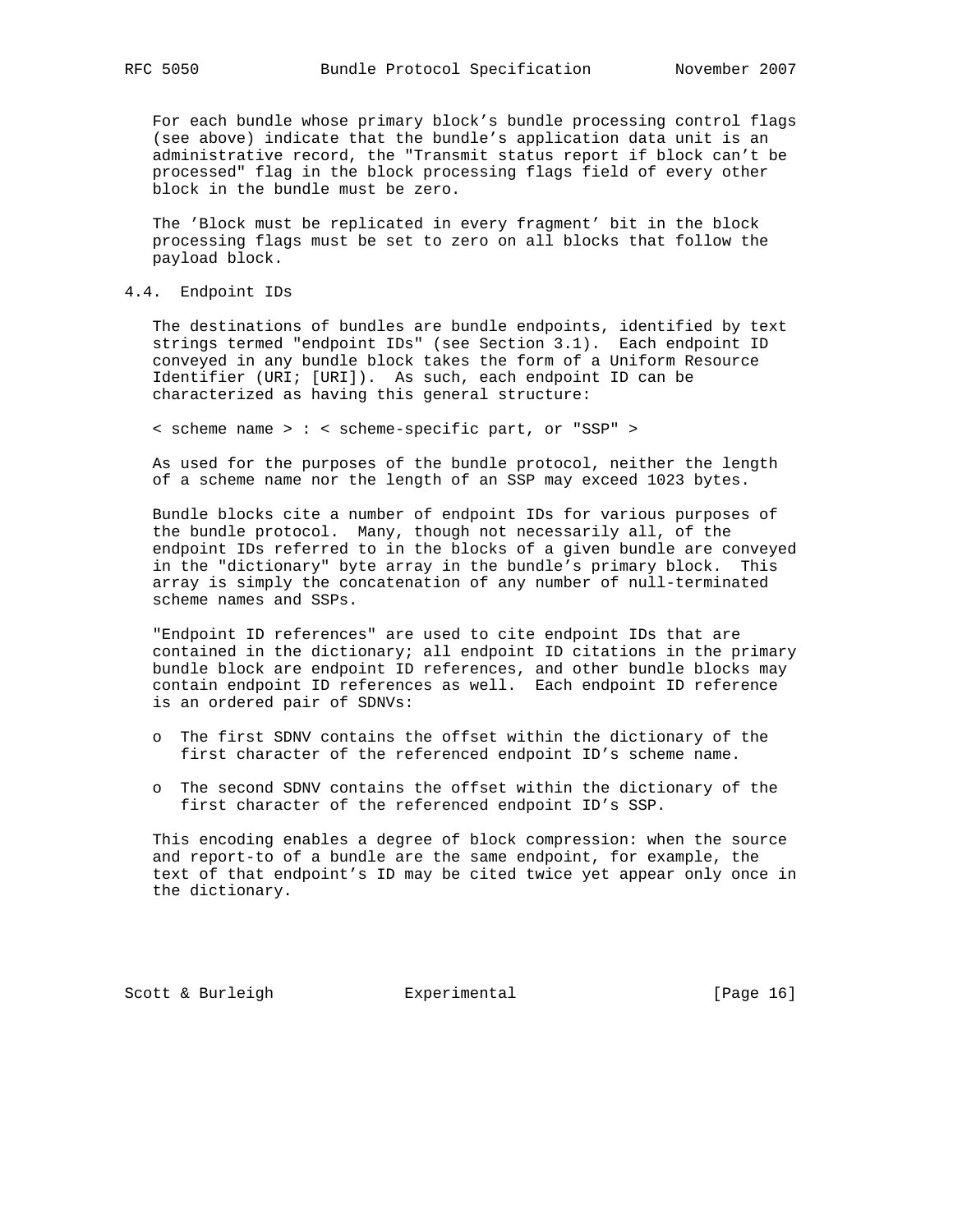The scheme identified by the < scheme name > in an endpoint ID is a set of syntactic and semantic rules that fully explain how to parse and interpret the SSP. The set of allowable schemes is effectively unlimited. Any scheme conforming to [URIREG] may be used in a bundle protocol endpoint ID. In addition, a single additional scheme is defined by the present document:

 o The "dtn" scheme, which is used at minimum in the representation of the null endpoint ID "dtn:none". The forwarding of a bundle to the null endpoint is never contraindicated, and the minimum reception group for the null endpoint is the empty set.

 Note that, although the endpoint IDs conveyed in bundle blocks are expressed as URIs, implementations of the BP service interface may support expression of endpoint IDs in some internationalized manner (e.g., Internationalized Resource Identifiers (IRIs); see [RFC3987]).

4.5. Formats of Bundle Blocks

 This section describes the formats of the primary block and payload block. Rules for processing these blocks appear in Section 5 of this document.

 Note that supplementary DTN protocol specifications (including, but not restricted to, the Bundle Security Protocol [BSP]) may require that BP implementations conforming to those protocols construct and process additional blocks.

The format of the two basic BP blocks is shown in Figure 5 below.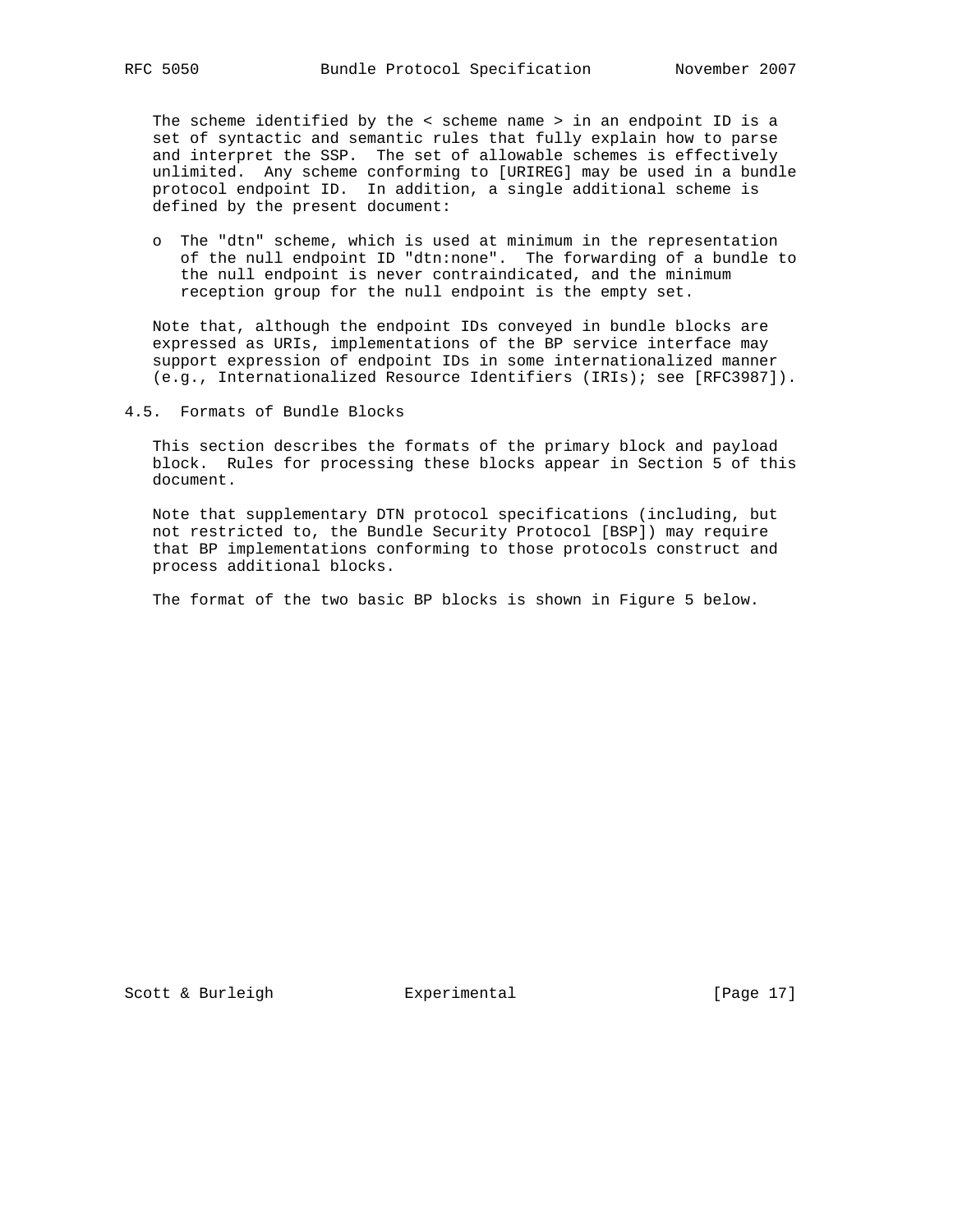| Version                          | Proc. Flags $(*)$                |                                                              |  |  |  |
|----------------------------------|----------------------------------|--------------------------------------------------------------|--|--|--|
|                                  |                                  | Block length (*)                                             |  |  |  |
|                                  |                                  | Destination scheme offset $(*)$ Destination SSP offset $(*)$ |  |  |  |
|                                  | Source scheme offset (*)         | Source SSP offset $(*)$                                      |  |  |  |
|                                  |                                  | Report-to scheme offset (*)   Report-to SSP offset (*)       |  |  |  |
|                                  |                                  | Custodian scheme offset $(*)$   Custodian SSP offset $(*)$   |  |  |  |
| Creation Timestamp time (*)      |                                  |                                                              |  |  |  |
|                                  |                                  | Creation Timestamp sequence number (*)                       |  |  |  |
|                                  | Lifetime $(*)$<br>-------------- |                                                              |  |  |  |
| Dictionary length (*)            |                                  |                                                              |  |  |  |
| Dictionary byte array (variable) |                                  |                                                              |  |  |  |
| $[Fragment offset (*)]$          |                                  |                                                              |  |  |  |
|                                  |                                  | [Total application data unit length (*)]                     |  |  |  |
|                                  |                                  |                                                              |  |  |  |

Primary Bundle Block

Bundle Payload Block

| Block type | Proc. Flags $(*)$         | Block length(*) |  |
|------------|---------------------------|-----------------|--|
|            | Bundle Payload (variable) |                 |  |

Figure 5: Bundle Block Formats

## (\*) Notes:

 The bundle processing control ("Proc.") flags field in the Primary Bundle Block is an SDNV and is therefore variable length. A three octet SDNV is shown here for convenience in representation.

 The block length field of the Primary Bundle Block is an SDNV and is therefore variable length. A four-octet SDNV is shown here for convenience in representation.

Scott & Burleigh **Experimental** [Page 18]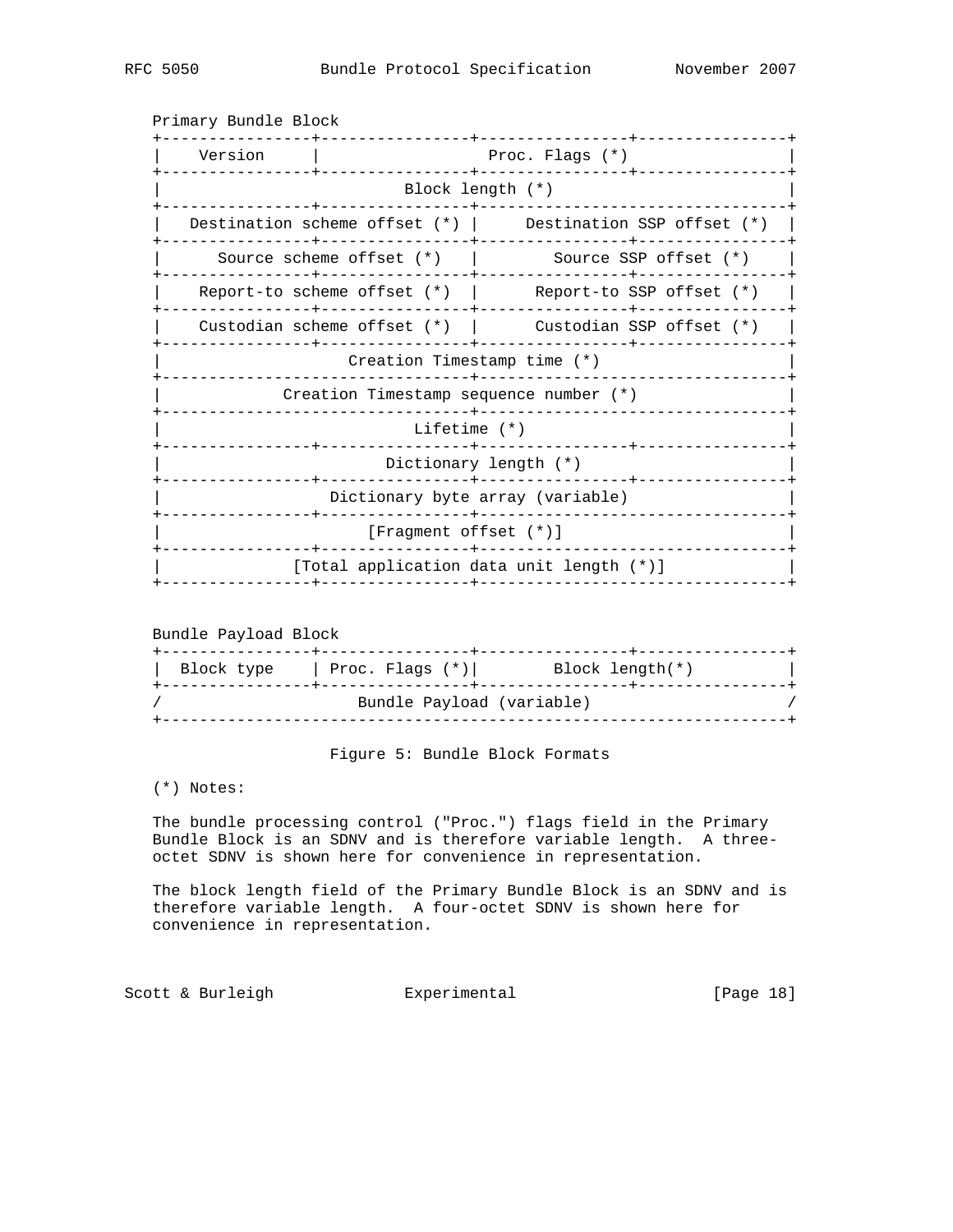Each of the eight offset fields in the Primary Bundle Block is an SDNV and is therefore variable length. Two-octet SDNVs are shown here for convenience in representation.

 The Creation Timestamp time field in the Primary Bundle Block is an SDNV and is therefore variable length. A four-octet SDNV is shown here for convenience in representation.

 The Creation Timestamp sequence number field in the Primary Bundle Block is an SDNV and is therefore variable length. A four-octet SDNV is shown here for convenience in representation.

 The Lifetime field in the Primary Bundle Block is an SDNV and is therefore variable length. A four-octet SDNV is shown here for convenience in representation.

 The dictionary length field of the Primary Bundle Block is an SDNV and is therefore variable length. A four-octet SDNV is shown here for convenience in representation.

 The fragment offset field of the Primary Bundle Block is present only if the Fragment flag in the block's processing flags byte is set to 1. It is an SDNV and is therefore variable length; a four-octet SDNV is shown here for convenience in representation.

 The total application data unit length field of the Primary Bundle Block is present only if the Fragment flag in the block's processing flags byte is set to 1. It is an SDNV and is therefore variable length; a four-octet SDNV is shown here for convenience in representation.

 The block processing control ("Proc.") flags field of the Payload Block is an SDNV and is therefore variable length. A one-octet SDNV is shown here for convenience in representation.

 The block length field of the Payload Block is an SDNV and is therefore variable length. A two-octet SDNV is shown here for convenience in representation.

4.5.1. Primary Bundle Block

 The primary bundle block contains the basic information needed to route bundles to their destinations. The fields of the primary bundle block are:

Scott & Burleigh **Experimental** [Page 19]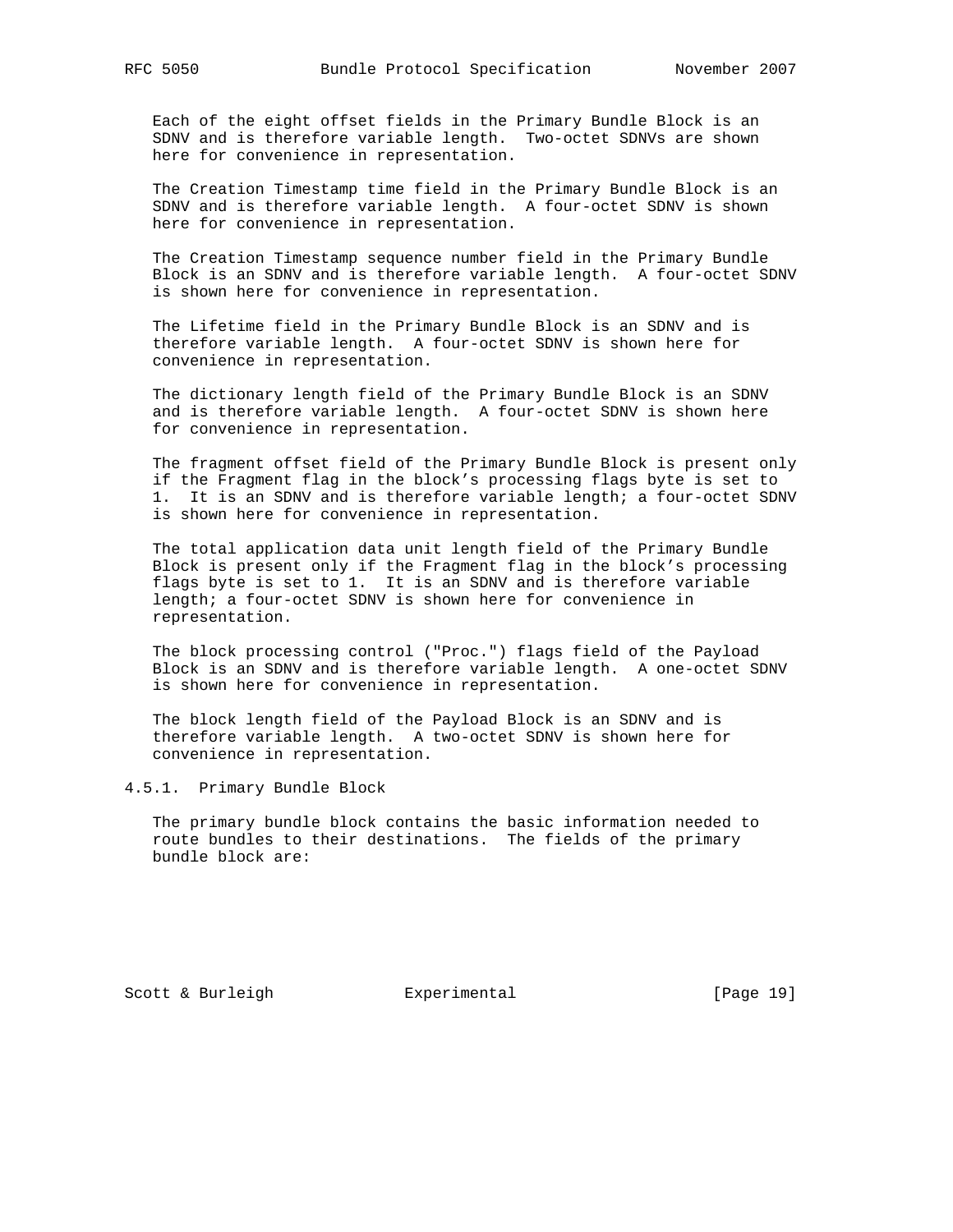- Version: A 1-byte field indicating the version of the bundle protocol that constructed this block. The present document describes version 0x06 of the bundle protocol.
- Bundle Processing Control Flags: The Bundle Processing Control Flags field is an SDNV that contains the bundle processing control flags discussed in Section 4.2 above.
- Block Length: The Block Length field is an SDNV that contains the aggregate length of all remaining fields of the block.
- Destination Scheme Offset: The Destination Scheme Offset field contains the offset within the dictionary byte array of the scheme name of the endpoint ID of the bundle's destination, i.e., the endpoint containing the node(s) at which the bundle is to be delivered.
- Destination SSP Offset: The Destination SSP Offset field contains the offset within the dictionary byte array of the scheme-specific part of the endpoint ID of the bundle's destination.
- Source Scheme Offset: The Source Scheme Offset field contains the offset within the dictionary byte array of the scheme name of the endpoint ID of the bundle's nominal source, i.e., the endpoint nominally containing the node from which the bundle was initially transmitted.
- Source SSP Offset: The Source SSP Offset field contains the offset within the dictionary byte array of the scheme-specific part of the endpoint ID of the bundle's nominal source.
- Report-to Scheme Offset: The Report-to Scheme Offset field contains the offset within the dictionary byte array of the scheme name of the ID of the endpoint to which status reports pertaining to the forwarding and delivery of this bundle are to be transmitted.
- Report-to SSP Offset: The Report-to SSP Offset field contains the offset within the dictionary byte array of the scheme-specific part of the ID of the endpoint to which status reports pertaining to the forwarding and delivery of this bundle are to be transmitted.
- Custodian Scheme Offset: The "current custodian endpoint ID" of a primary bundle block identifies an endpoint whose membership includes the node that most recently accepted custody of the bundle upon forwarding this bundle. The Custodian Scheme Offset field contains the offset within the dictionary byte array of the scheme name of the current custodian endpoint ID.

Scott & Burleigh **Experimental** [Page 20]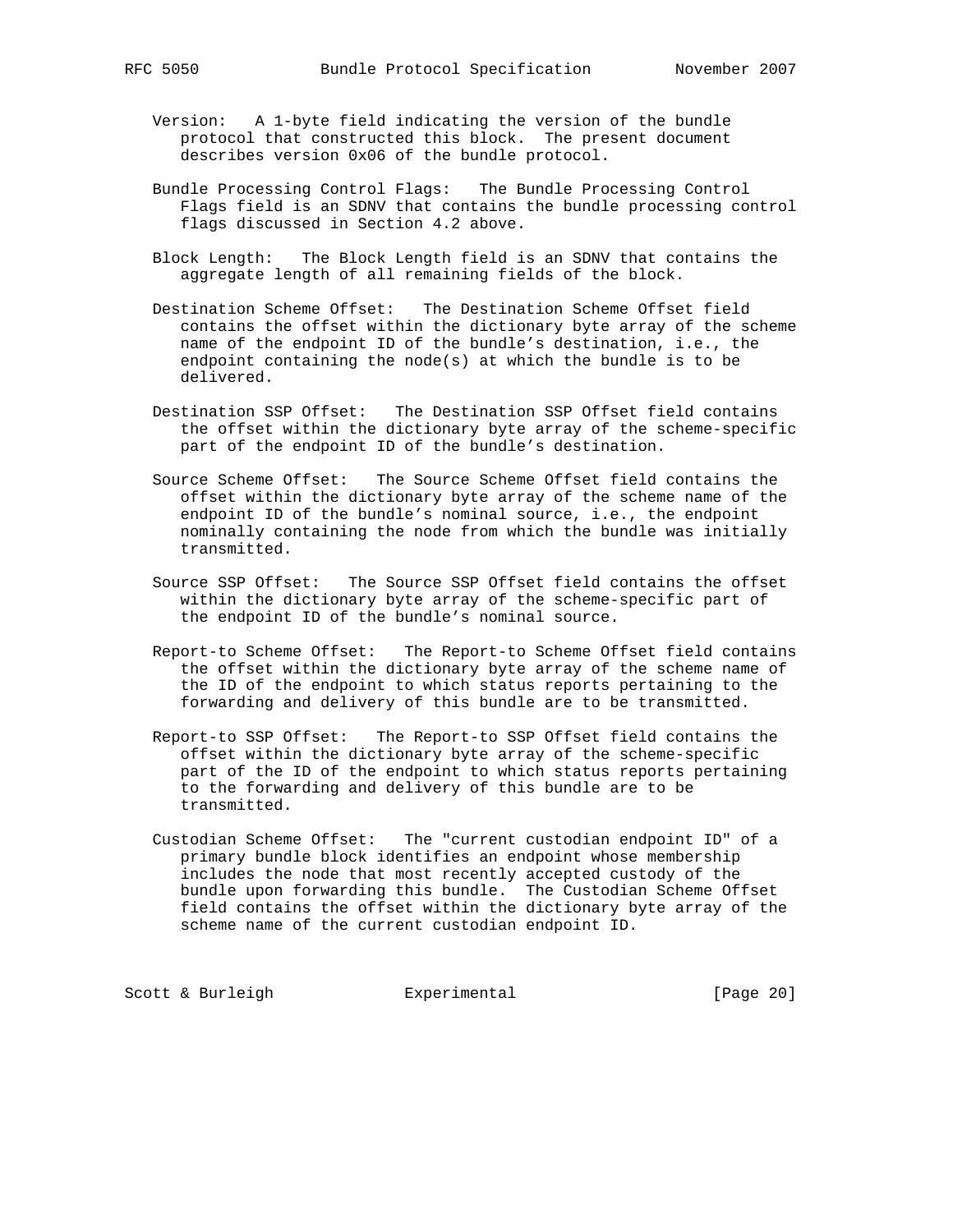- Custodian SSP Offset: The Custodian SSP Offset field contains the offset within the dictionary byte array of the scheme-specific part of the current custodian endpoint ID.
- Creation Timestamp: The creation timestamp is a pair of SDNVs that, together with the source endpoint ID and (if the bundle is a fragment) the fragment offset and payload length, serve to identify the bundle. The first SDNV of the timestamp is the bundle's creation time, while the second is the bundle's creation timestamp sequence number. Bundle creation time is the time - expressed in seconds since the start of the year 2000, on the Coordinated Universal Time (UTC) scale [UTC] -- at which the transmission request was received that resulted in the creation of the bundle. Sequence count is the latest value (as of the time at which that transmission request was received) of a monotonically increasing positive integer counter managed by the source node's bundle protocol agent that may be reset to zero whenever the current time advances by one second. A source Bundle Protocol Agent must never create two distinct bundles with the same source endpoint ID and bundle creation timestamp. The combination of source endpoint ID and bundle creation timestamp therefore serves to identify a single transmission request, enabling it to be acknowledged by the receiving application (provided the source endpoint ID is not "dtn:none").
- Lifetime: The lifetime field is an SDNV that indicates the time at which the bundle's payload will no longer be useful, encoded as a number of seconds past the creation time. When the current time is greater than the creation time plus the lifetime, bundle nodes need no longer retain or forward the bundle; the bundle may be deleted from the network.
- Dictionary Length: The Dictionary Length field is an SDNV that contains the length of the dictionary byte array.
- Dictionary: The Dictionary field is an array of bytes formed by concatenating the null-terminated scheme names and SSPs of all endpoint IDs referenced by any fields in this Primary Block together with, potentially, other endpoint IDs referenced by fields in other TBD DTN protocol blocks. Its length is given by the value of the Dictionary Length field.
- Fragment Offset: If the Bundle Processing Control Flags of this Primary block indicate that the bundle is a fragment, then the Fragment Offset field is an SDNV indicating the offset from the start of the original application data unit at which the bytes comprising the payload of this bundle were located. If not, then the Fragment Offset field is omitted from the block.

Scott & Burleigh **Experimental** [Page 21]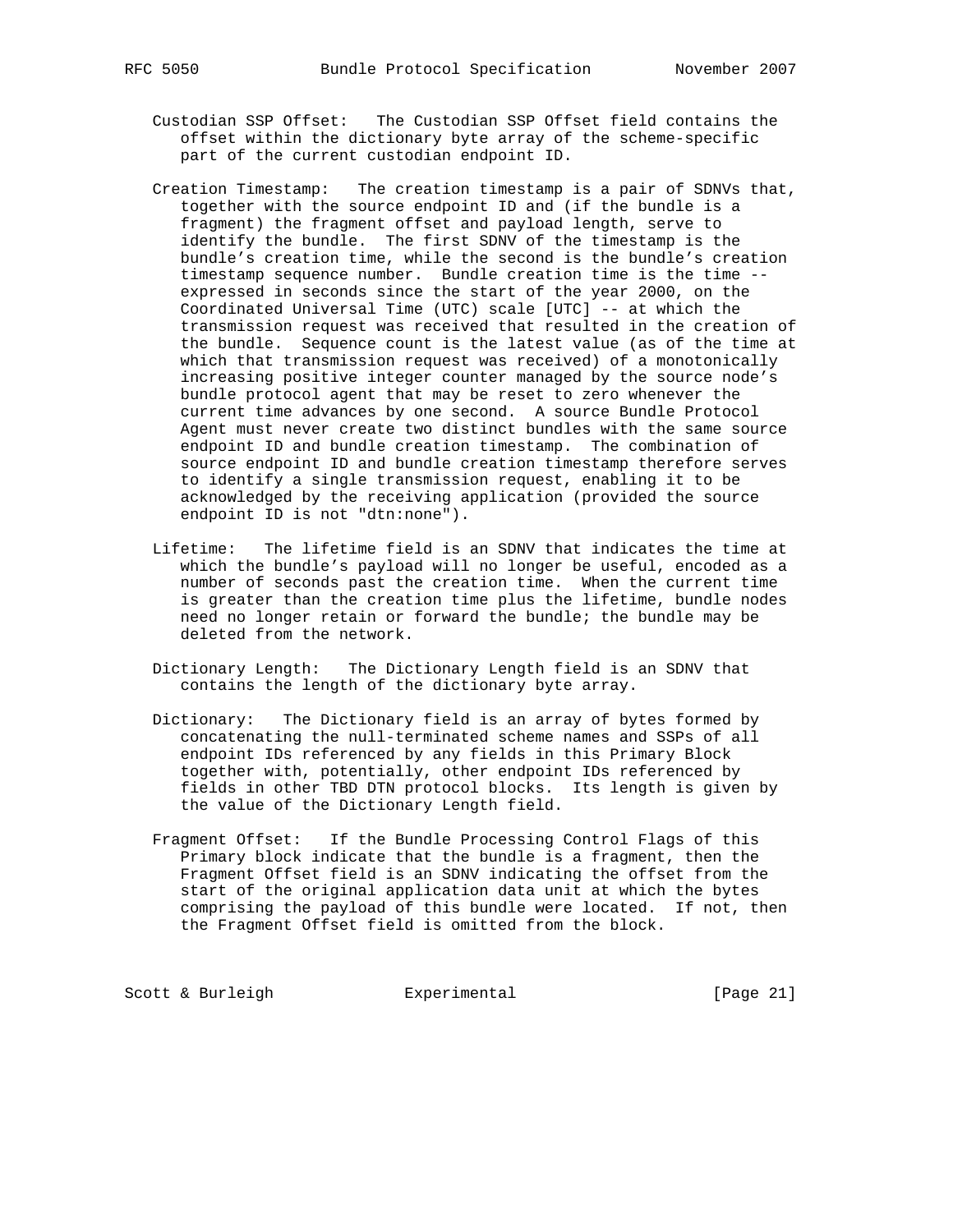Total Application Data Unit Length: If the Bundle Processing Control Flags of this Primary block indicate that the bundle is a fragment, then the Total Application Data Unit Length field is an SDNV indicating the total length of the original application data unit of which this bundle's payload is a part. If not, then the Total Application Data Unit Length field is omitted from the block.

#### 4.5.2. Canonical Bundle Block Format

 Every bundle block of every type other than the primary bundle block comprises the following fields, in this order:

- o Block type code, expressed as an 8-bit unsigned binary integer. Bundle block type code 1 indicates that the block is a bundle payload block. Block type codes 192 through 255 are not defined in this specification and are available for private and/or experimental use. All other values of the block type code are reserved for future use.
- o Block processing control flags, an unsigned integer expressed as an SDNV. The individual bits of this integer are used to invoke selected block processing control features.
- o Block EID reference count and EID references (optional). If and only if the block references EID elements in the primary block's dictionary, the 'block contains an EID-reference field' flag in the block processing control flags is set to 1 and the block includes an EID reference field consisting of a count of EID references expressed as an SDNV followed by the EID references themselves. Each EID reference is a pair of SDNVs. The first SDNV of each EID reference contains the offset of a scheme name in the primary block's dictionary, and the second SDNV of each reference contains the offset of a scheme-specific part in the dictionary.
- o Block data length, an unsigned integer expressed as an SDNV. The Block data length field contains the aggregate length of all remaining fields of the block, i.e., the block-type-specific data fields.
- o Block-type-specific data fields, whose format and order are type specific and whose aggregate length in octets is the value of the block data length field. All multi-byte block-type-specific data fields are represented in network byte order.

Scott & Burleigh **Experimental** [Page 22]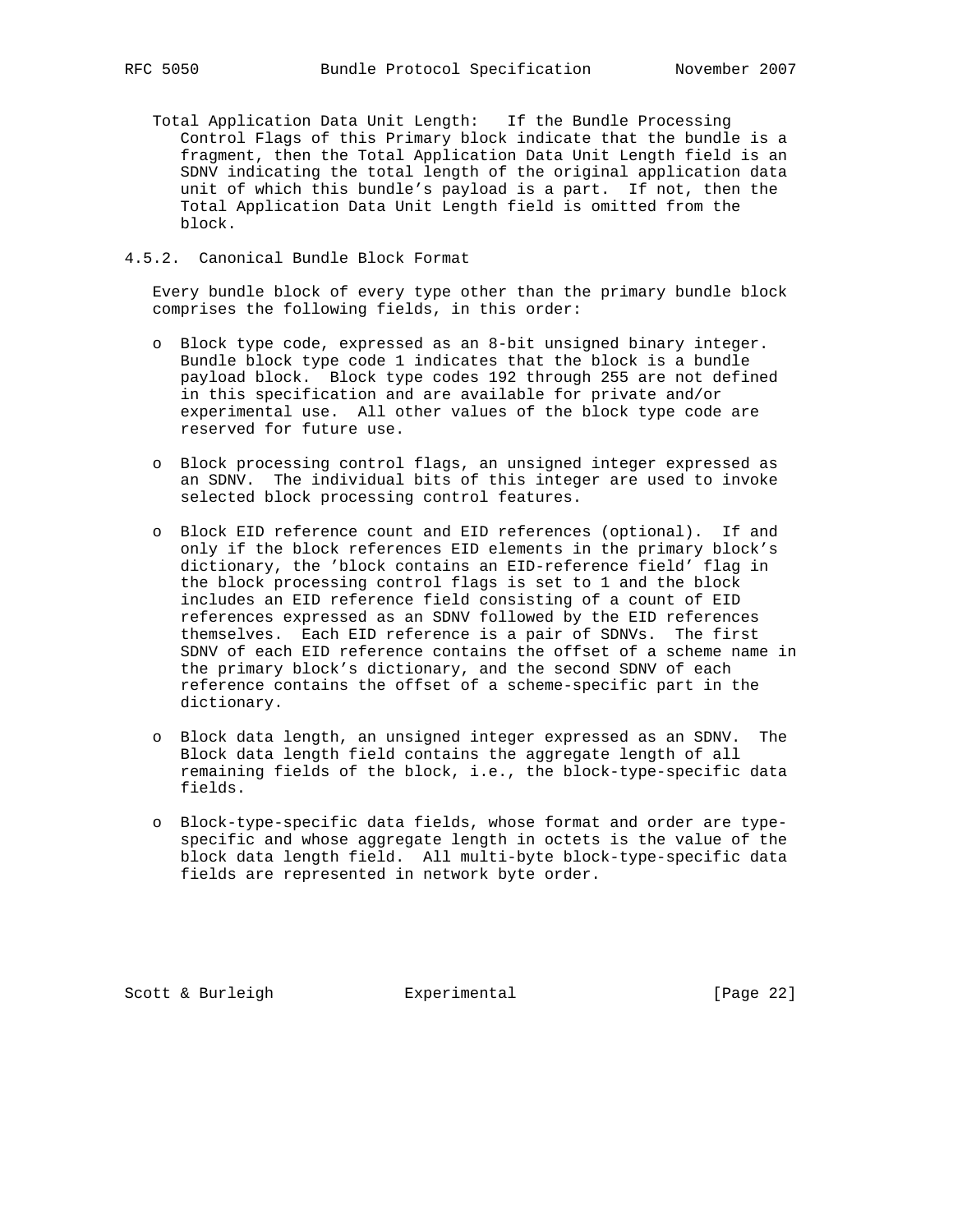| Block type   Block processing ctrl flags (SDNV) |  |  |
|-------------------------------------------------|--|--|
| Block length (SDNV)                             |  |  |
| Block body data (variable)                      |  |  |

Figure 6: Block Layout without EID Reference List

|                                          | . _ _ _ _ + _ _ _ _ _ _ _ _ _ _ _ + _ _ _ _ _ _ _ _ _ _ _ _ + _ _ _ _ _ _ _ _ _<br> Block Type   Block processing ctrl flags (SDNV) |
|------------------------------------------|-------------------------------------------------------------------------------------------------------------------------------------|
| EID Reference Count (SDNV)               |                                                                                                                                     |
| Ref scheme 1 (SDNV)   Ref ssp 1 (SDNV)   |                                                                                                                                     |
| $Ref$ scheme 2 (SDNV) $Ref$ ssp 2 (SDNV) |                                                                                                                                     |
| Block length (SDNV)                      |                                                                                                                                     |
| Block body data (variable)               |                                                                                                                                     |

Figure 7: Block Layout Showing Two EID References

4.5.3. Bundle Payload Block

The fields of the bundle payload block are:

- Block Type: The Block Type field is a 1-byte field that indicates the type of the block. For the bundle payload block, this field contains the value 1.
- Block Processing Control Flags: The Block Processing Control Flags field is an SDNV that contains the block processing control flags discussed in Section 4.3 above.
- Block Length: The Block Length field is an SDNV that contains the aggregate length of all remaining fields of the block - which is to say, the length of the bundle's payload.
- Payload: The Payload field contains the application data carried by this bundle.

 That is, bundle payload blocks follow the canonical format of the previous section with the restriction that the 'block contains an

Scott & Burleigh **Experimental** [Page 23]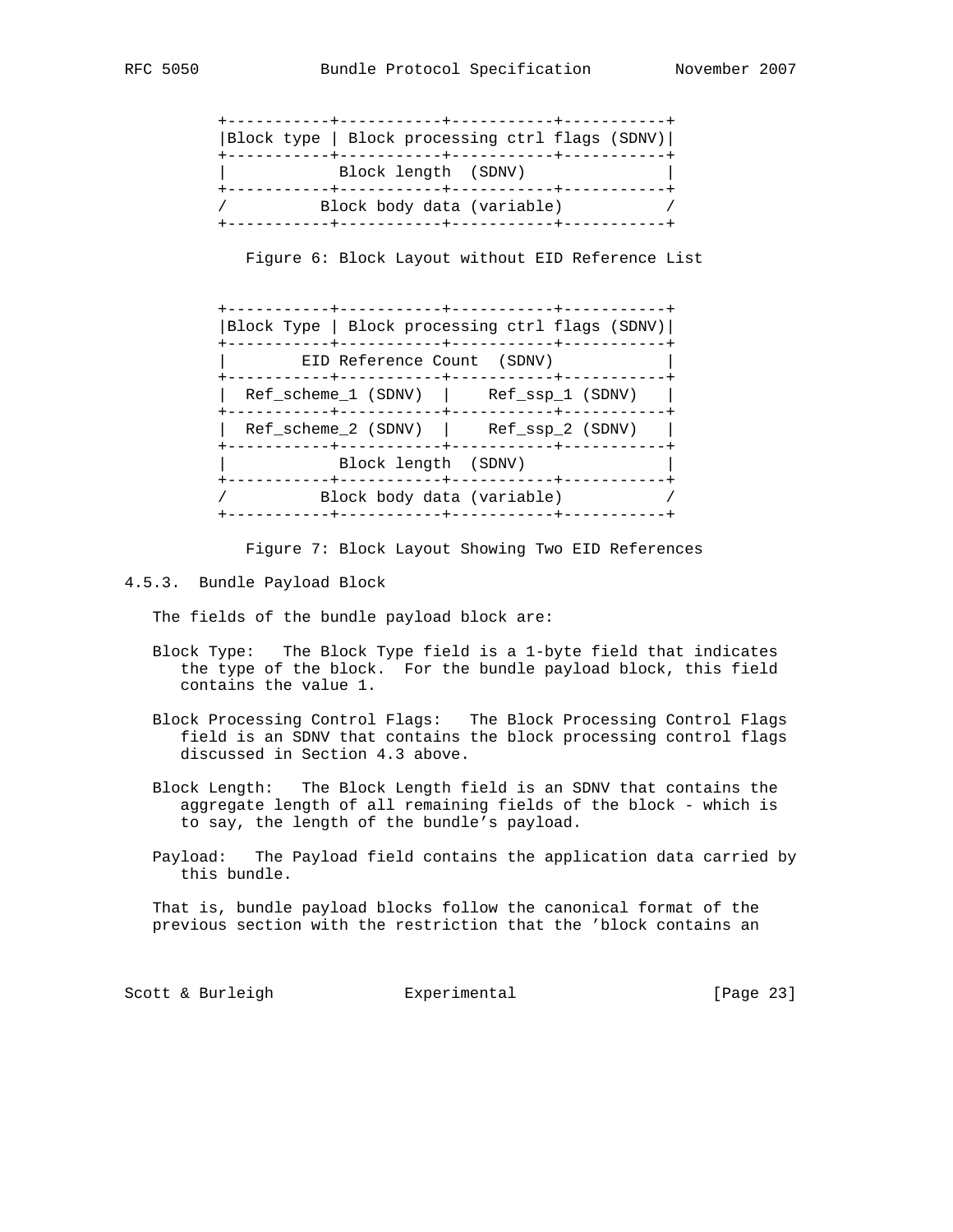EID-reference field' bit of the block processing control flags is never set. The block body data for payload blocks is the application data carried by the bundle.

4.6. Extension Blocks

 "Extension blocks" are all blocks other than the primary and payload blocks. Because extension blocks are not defined in the Bundle Protocol specification (the present document), not all nodes conforming to this specification will necessarily instantiate Bundle Protocol implementations that include procedures for processing (that is, recognizing, parsing, acting on, and/or producing) all extension blocks. It is therefore possible for a node to receive a bundle that includes extension blocks that the node cannot process.

 Whenever a bundle is forwarded that contains one or more extension blocks that could not be processed, the "Block was forwarded without being processed" flag must be set to 1 within the block processing flags of each such block. For each block flagged in this way, the flag may optionally be cleared (i.e., set to zero) by another node that subsequently receives the bundle and is able to process that block; the specifications defining the various extension blocks are expected to define the circumstances under which this flag may be cleared, if any.

### 4.7. Dictionary Revision

 Any strings (scheme names and SSPs) in a bundle's dictionary that are referenced neither from the bundle's primary block nor from the block EID reference field of any extension block may be removed from the dictionary at the time the bundle is forwarded.

 Whenever removal of a string from the dictionary causes the offsets (within the dictionary byte array) of any other strings to change, all endpoint ID references that refer to those strings must be adjusted at the same time. Note that these references may be in the primary block and/or in the block EID reference fields of extension blocks.

#### 5. Bundle Processing

 The bundle processing procedures mandated in this section and in Section 6 govern the operation of the Bundle Protocol Agent and the Application Agent administrative element of each bundle node. They are neither exhaustive nor exclusive. That is, supplementary DTN protocol specifications (including, but not restricted to, the Bundle Security Protocol [BSP]) may require that additional measures be taken at specified junctures in these procedures. Such additional

Scott & Burleigh **Experimental** [Page 24]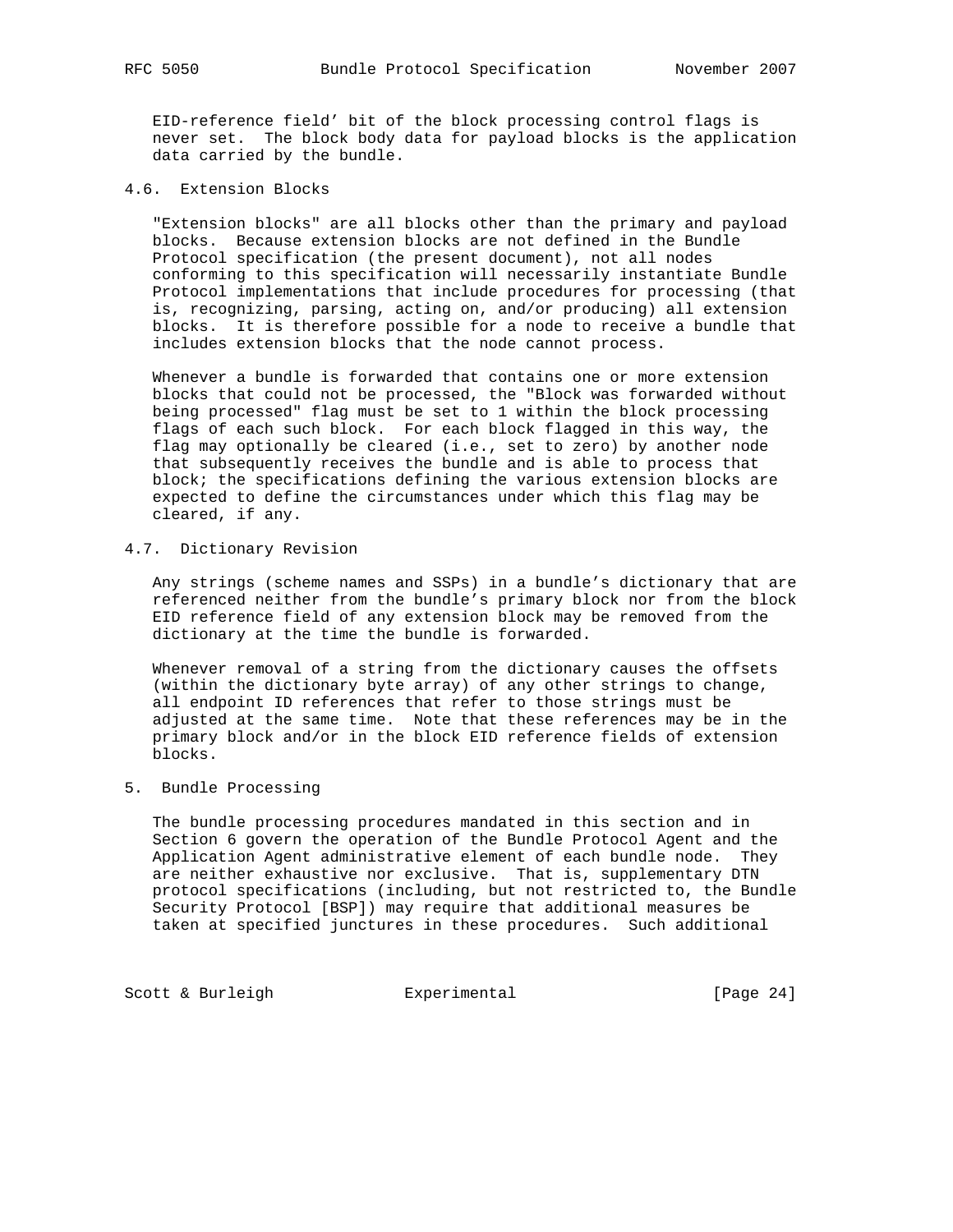measures shall not override or supersede the mandated bundle protocol procedures, except that they may in some cases make these procedures moot by requiring, for example, that implementations conforming to the supplementary protocol terminate the processing of a given incoming or outgoing bundle due to a fault condition recognized by that protocol.

## 5.1. Generation of Administrative Records

 All initial transmission of bundles is in response to bundle transmission requests presented by nodes' application agents. When required to "generate" an administrative record (a bundle status report or a custody signal), the bundle protocol agent itself is responsible for causing a new bundle to be transmitted, conveying that record. In concept, the bundle protocol agent discharges this responsibility by directing the administrative element of the node's application agent to construct the record and request its transmission as detailed in Section 6 below. In practice, the manner in which administrative record generation is accomplished is an implementation matter, provided the constraints noted in Section 6 are observed.

 Under some circumstances, the requesting of status reports could result in an unacceptable increase in the bundle traffic in the network. For this reason, the generation of status reports is mandatory only in one case, the deletion of a bundle for which custody transfer is requested. In all other cases, the decision on whether or not to generate a requested status report is left to the discretion of the bundle protocol agent. Mechanisms that could assist in making such decisions, such as pre-placed agreements authorizing the generation of status reports under specified circumstances, are beyond the scope of this specification.

Notes on administrative record terminology:

- o A "bundle reception status report" is a bundle status report with the "reporting node received bundle" flag set to 1.
- o A "custody acceptance status report" is a bundle status report with the "reporting node accepted custody of bundle" flag set to 1.
- o A "bundle forwarding status report" is a bundle status report with the "reporting node forwarded the bundle" flag set to 1.
- o A "bundle delivery status report" is a bundle status report with the "reporting node delivered the bundle" flag set to 1.

Scott & Burleigh **Experimental** [Page 25]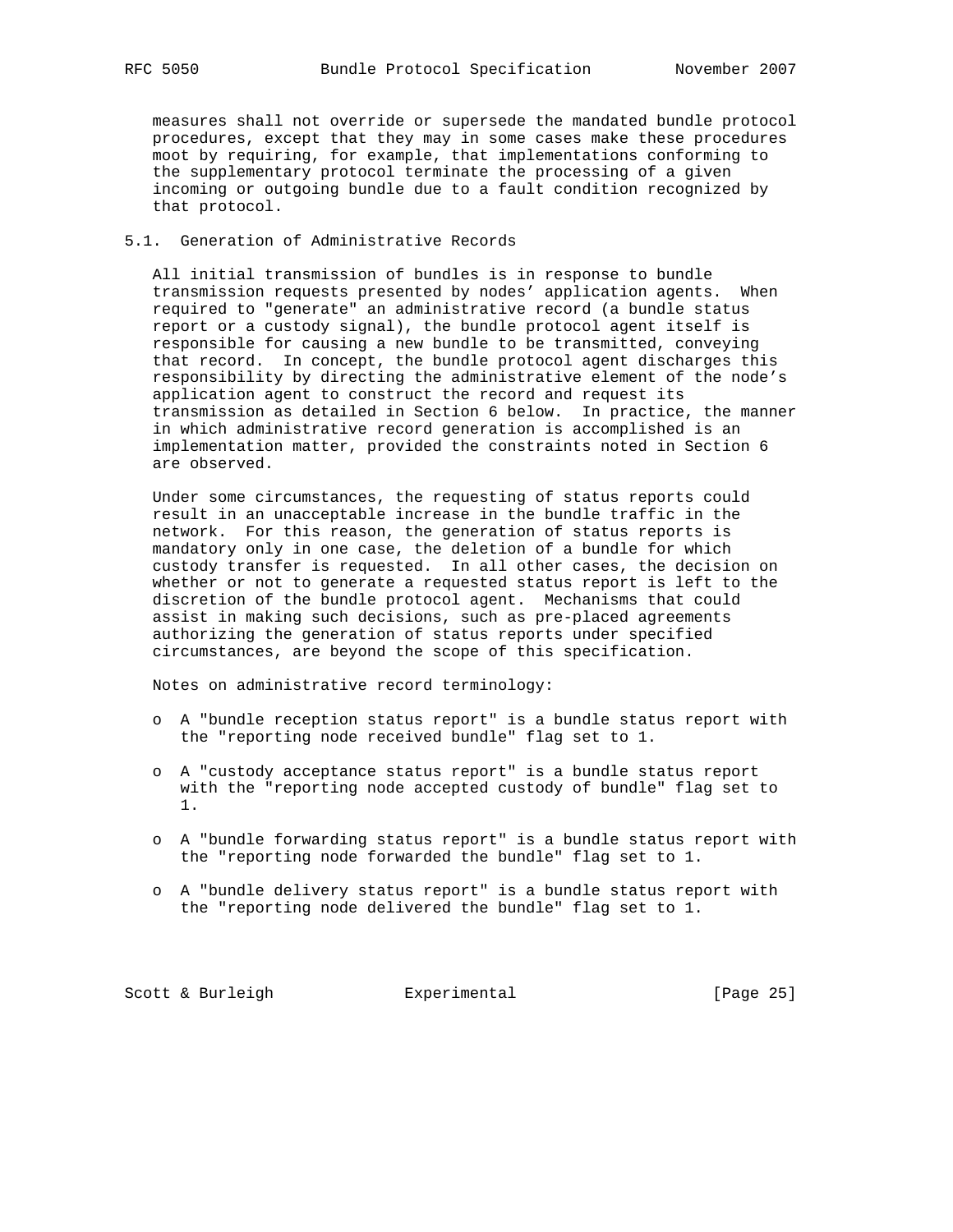- o A "bundle deletion status report" is a bundle status report with the "reporting node deleted the bundle" flag set to 1.
- o A "Succeeded" custody signal is a custody signal with the "custody transfer succeeded" flag set to 1.
- o A "Failed" custody signal is a custody signal with the "custody transfer succeeded" flag set to zero.
- o The "current custodian" of a bundle is the endpoint identified by the current custodian endpoint ID in the bundle's primary block.
- 5.2. Bundle Transmission

The steps in processing a bundle transmission request are:

- Step 1: If custody transfer is requested for this bundle transmission and, moreover, custody acceptance by the source node is required, then either the bundle protocol agent must commit to accepting custody of the bundle -- in which case processing proceeds from Step 2 -- or the request cannot be honored and all remaining steps of this procedure must be skipped. The bundle protocol agent must not commit to accepting custody of a bundle if the conditions under which custody of the bundle may be accepted are not satisfied. The conditions under which a node may accept custody of a bundle whose destination is not a singleton endpoint are not defined in this specification.
- Step 2: Transmission of the bundle is initiated. An outbound bundle must be created per the parameters of the bundle transmission request, with current custodian endpoint ID set to the null endpoint ID "dtn:none" and with the retention constraint "Dispatch pending". The source endpoint ID of the bundle must be either the ID of an endpoint of which the node is a member or the null endpoint ID "dtn:none".

Step 3: Processing proceeds from Step 1 of Section 5.4.

5.3. Bundle Dispatching

The steps in dispatching a bundle are:

- Step 1: If the bundle's destination endpoint is an endpoint of which the node is a member, the bundle delivery procedure defined in Section 5.7 must be followed.
- Step 2: Processing proceeds from Step 1 of Section 5.4.

Scott & Burleigh **Experimental** [Page 26]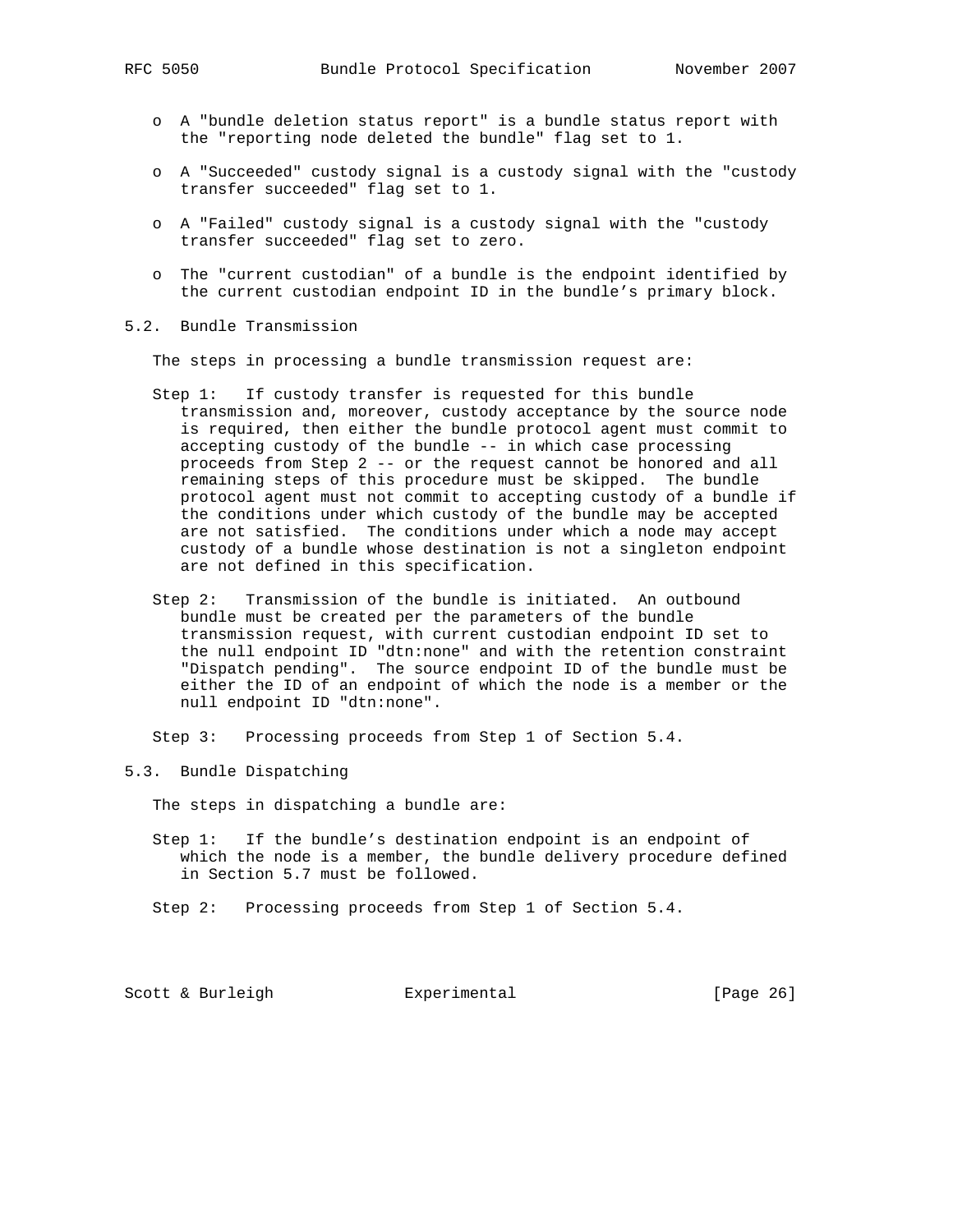## 5.4. Bundle Forwarding

The steps in forwarding a bundle are:

- Step 1: The retention constraint "Forward pending" must be added to the bundle, and the bundle's "Dispatch pending" retention constraint must be removed.
- Step 2: The bundle protocol agent must determine whether or not forwarding is contraindicated for any of the reasons listed in Figure 12. In particular:
	- \* The bundle protocol agent must determine which endpoint(s) to forward the bundle to. The bundle protocol agent may choose either to forward the bundle directly to its destination endpoint (if possible) or to forward the bundle to some other endpoint(s) for further forwarding. The manner in which this decision is made may depend on the scheme name in the destination endpoint ID but in any case is beyond the scope of this document. If the agent finds it impossible to select any endpoint(s) to forward the bundle to, then forwarding is contraindicated.
	- \* Provided the bundle protocol agent succeeded in selecting the endpoint(s) to forward the bundle to, the bundle protocol agent must select the convergence layer adapter(s) whose services will enable the node to send the bundle to the nodes of the minimum reception group of each selected endpoint. The manner in which the appropriate convergence layer adapters are selected may depend on the scheme name in the destination endpoint ID but in any case is beyond the scope of this document. If the agent finds it impossible to select convergence layer adapters to use in forwarding this bundle, then forwarding is contraindicated.
- Step 3: If forwarding of the bundle is determined to be contraindicated for any of the reasons listed in Figure 12, then the Forwarding Contraindicated procedure defined in Section 5.4.1 must be followed; the remaining steps of Section 5 are skipped at this time.
- Step 4: If the bundle's custody transfer requested flag (in the bundle processing flags field) is set to 1, then the custody transfer procedure defined in Section 5.10.2 must be followed.

Scott & Burleigh  $\qquad \qquad$  Experimental [Page 27]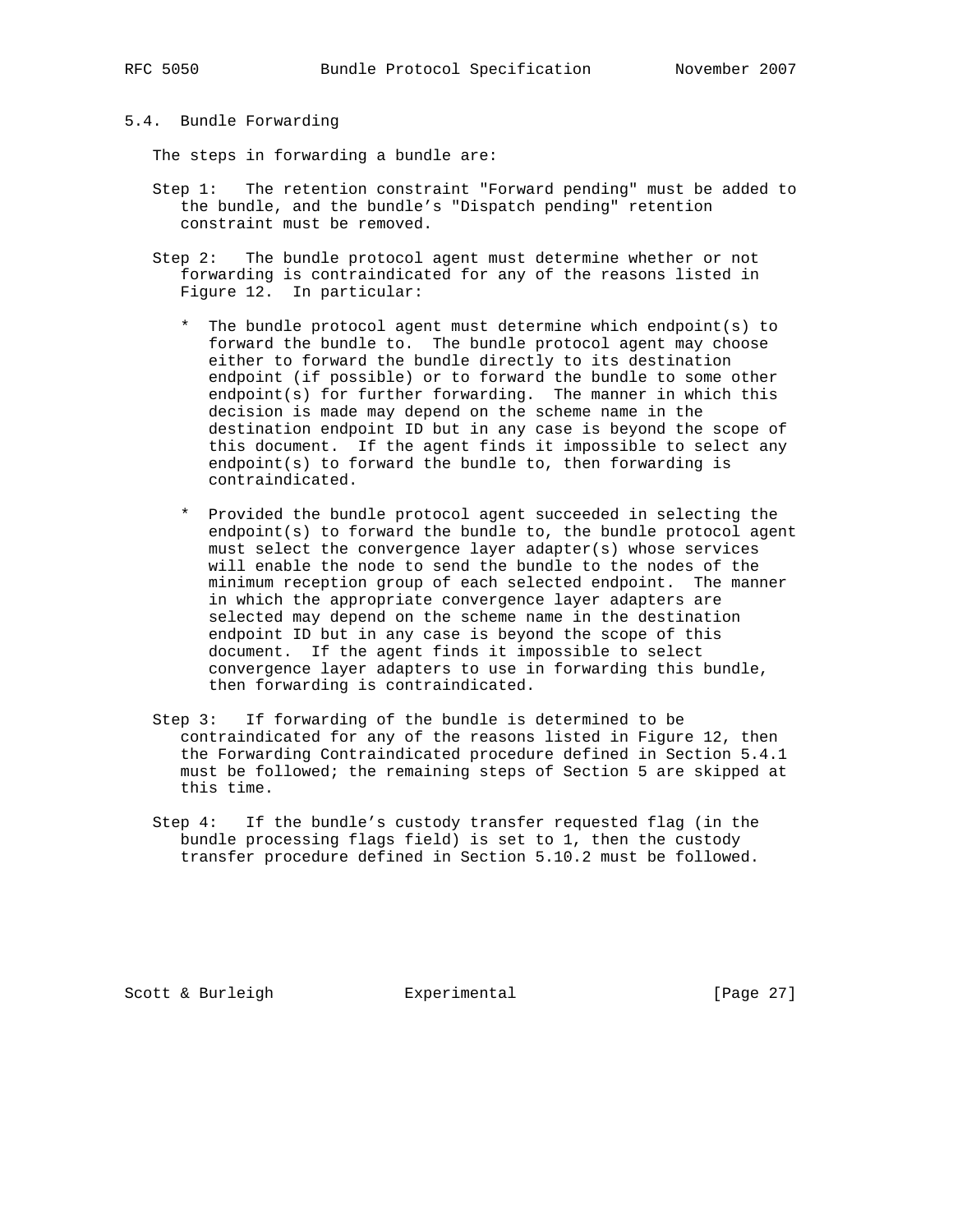Step 5: For each endpoint selected for forwarding, the bundle protocol agent must invoke the services of the selected convergence layer adapter(s) in order to effect the sending of the bundle to the nodes constituting the minimum reception group of that endpoint. Determining the time at which the bundle is to be sent by each convergence layer adapter is an implementation matter.

 To keep from possibly invalidating bundle security, the sequencing of the blocks in a forwarded bundle must not be changed as it transits a node; received blocks must be transmitted in the same relative order as that in which they were received. While blocks may be added to bundles as they transit intermediate nodes, removal of blocks that do not have their 'Discard block if it can't be processed' flag in the block processing control flags set to 1 may cause security to fail.

- Step 6: When all selected convergence layer adapters have informed the bundle protocol agent that they have concluded their data sending procedures with regard to this bundle:
	- \* If the "request reporting of bundle forwarding" flag in the bundle's status report request field is set to 1, then a bundle forwarding status report should be generated, destined for the bundle's report-to endpoint ID. If the bundle has the retention constraint "custody accepted" and all of the nodes in the minimum reception group of the endpoint selected for forwarding are known to be unable to send bundles back to this node, then the reason code on this bundle forwarding status report must be "forwarded over unidirectional link"; otherwise, the reason code must be "no additional information".
	- \* The bundle's "Forward pending" retention constraint must be removed.
- 5.4.1. Forwarding Contraindicated

 The steps in responding to contraindication of forwarding for some reason are:

 Step 1: The bundle protocol agent must determine whether or not to declare failure in forwarding the bundle for this reason. Note: this decision is likely to be influenced by the reason for which forwarding is contraindicated.

Scott & Burleigh  $\qquad \qquad$  Experimental [Page 28]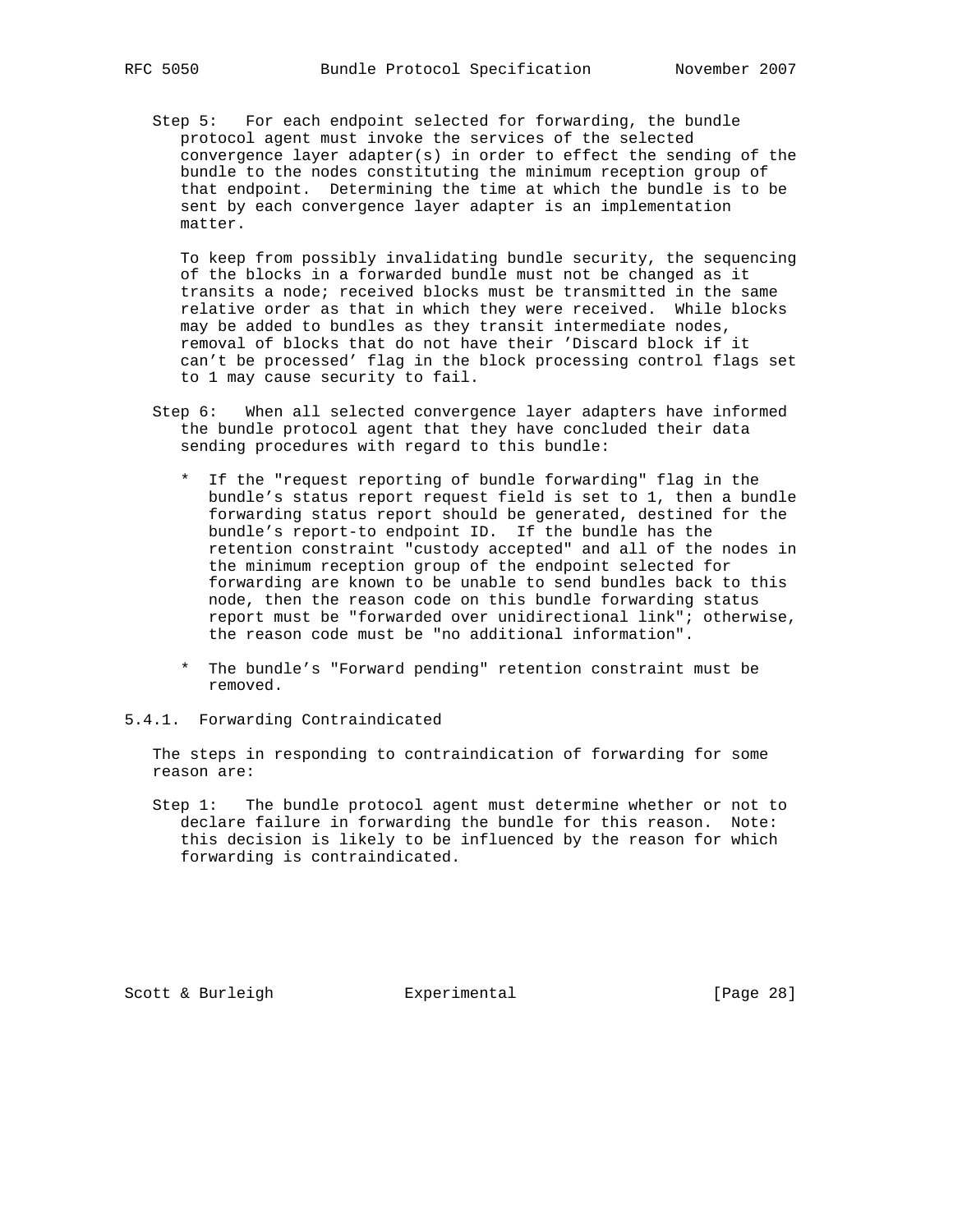Step 2: If forwarding failure is declared, then the Forwarding Failed procedure defined in Section 5.4.2 must be followed. Otherwise, (a) if the bundle's custody transfer requested flag (in the bundle processing flags field) is set to 1, then the custody transfer procedure defined in Section 5.10 must be followed; (b) when -- at some future time - the forwarding of this bundle ceases to be contraindicated, processing proceeds from Step 5 of Section 5.4.

#### 5.4.2. Forwarding Failed

 The steps in responding to a declaration of forwarding failure for some reason are:

- Step 1: If the bundle's custody transfer requested flag (in the bundle processing flags field) is set to 1, custody transfer failure must be handled. Procedures for handling failure of custody transfer for a bundle whose destination is not a singleton endpoint are not defined in this specification. For a bundle whose destination is a singleton endpoint, the bundle protocol agent must handle the custody transfer failure by generating a "Failed" custody signal for the bundle, destined for the bundle's current custodian; the custody signal must contain a reason code corresponding to the reason for which forwarding was determined to be contraindicated. (Note that discarding the bundle will not delete it from the network, since the current custodian still has a copy.)
- Step 2: If the bundle's destination endpoint is an endpoint of which the node is a member, then the bundle's "Forward pending" retention constraint must be removed. Otherwise, the bundle must be deleted: the bundle deletion procedure defined in Section 5.13 must be followed, citing the reason for which forwarding was determined to be contraindicated.

#### 5.5. Bundle Expiration

 A bundle expires when the current time is greater than the bundle's creation time plus its lifetime as specified in the primary bundle block. Bundle expiration may occur at any point in the processing of a bundle. When a bundle expires, the bundle protocol agent must delete the bundle for the reason "lifetime expired": the bundle deletion procedure defined in Section 5.13 must be followed.

Scott & Burleigh  $\qquad \qquad$  Experimental [Page 29]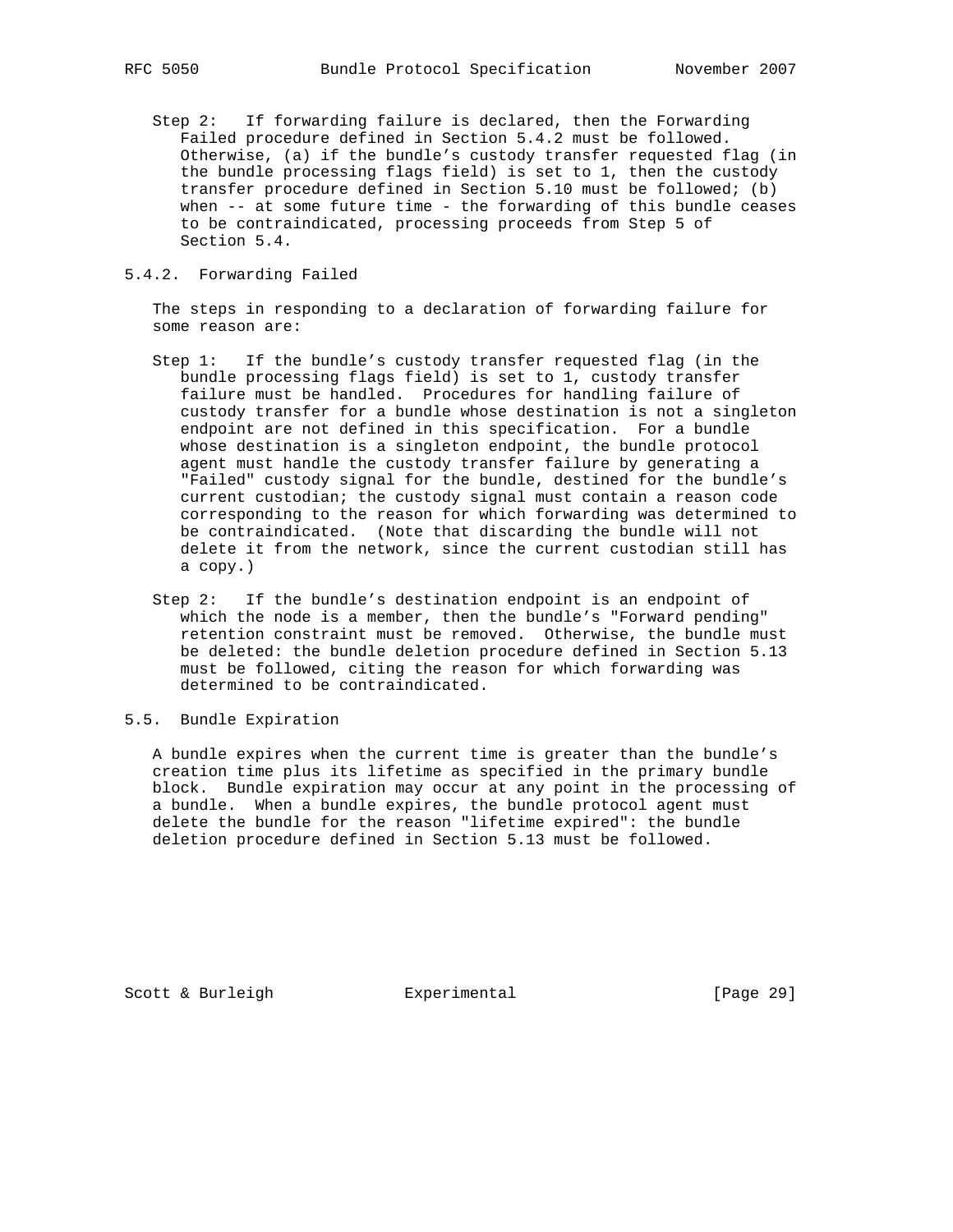## 5.6. Bundle Reception

The steps in processing a bundle received from another node are:

- Step 1: The retention constraint "Dispatch pending" must be added to the bundle.
- Step 2: If the "request reporting of bundle reception" flag in the bundle's status report request field is set to 1, then a bundle reception status report with reason code "No additional information" should be generated, destined for the bundle's report-to endpoint ID.
- Step 3: For each block in the bundle that is an extension block that the bundle protocol agent cannot process:
	- \* If the block processing flags in that block indicate that a status report is requested in this event, then a bundle reception status report with reason code "Block unintelligible" should be generated, destined for the bundle's report-to endpoint ID.
	- \* If the block processing flags in that block indicate that the bundle must be deleted in this event, then the bundle protocol agent must delete the bundle for the reason "Block unintelligible"; the bundle deletion procedure defined in Section 5.13 must be followed and all remaining steps of the bundle reception procedure must be skipped.
	- \* If the block processing flags in that block do NOT indicate that the bundle must be deleted in this event but do indicate that the block must be discarded, then the bundle protocol agent must remove this block from the bundle.
	- \* If the block processing flags in that block indicate NEITHER that the bundle must be deleted NOR that the block must be discarded, then the bundle protocol agent must set to 1 the "Block was forwarded without being processed" flag in the block processing flags of the block.
- Step 4: If the bundle's custody transfer requested flag (in the bundle processing flags field) is set to 1 and the bundle has the same source endpoint ID, creation timestamp, and (if the bundle is a fragment) fragment offset and payload length as another bundle that (a) has not been discarded and (b) currently has the retention constraint "Custody accepted", custody transfer redundancy must be handled. Otherwise, processing proceeds from Step 5. Procedures for handling redundancy in custody transfer

Scott & Burleigh **Experimental** [Page 30]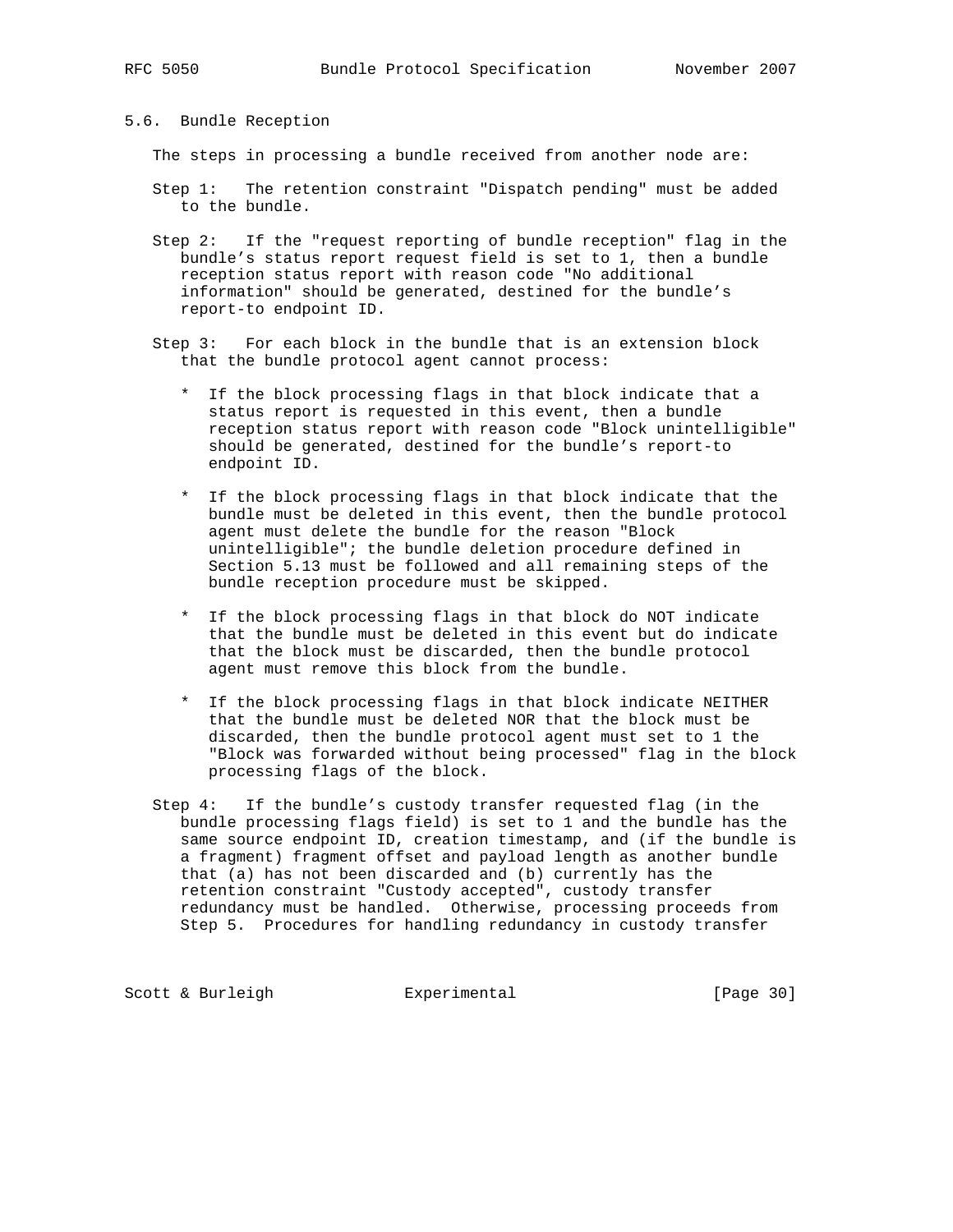for a bundle whose destination is not a singleton endpoint are not defined in this specification. For a bundle whose destination is a singleton endpoint, the bundle protocol agent must handle custody transfer redundancy by generating a "Failed" custody signal for this bundle with reason code "Redundant reception", destined for this bundle's current custodian, and removing this bundle's "Dispatch pending" retention constraint.

Step 5: Processing proceeds from Step 1 of Section 5.3.

5.7. Local Bundle Delivery

 The steps in processing a bundle that is destined for an endpoint of which this node is a member are:

- Step 1: If the received bundle is a fragment, the application data unit reassembly procedure described in Section 5.9 must be followed. If this procedure results in reassembly of the entire original application data unit, processing of this bundle (whose fragmentary payload has been replaced by the reassembled application data unit) proceeds from Step 2; otherwise, the retention constraint "Reassembly pending" must be added to the bundle and all remaining steps of this procedure are skipped.
- Step 2: Delivery depends on the state of the registration whose endpoint ID matches that of the destination of the bundle:
	- \* If the registration is in the Active state, then the bundle must be delivered subject to this registration (see Section 3.1 above) as soon as all previously received bundles that are deliverable subject to this registration have been delivered.
	- \* If the registration is in the Passive state, then the registration's delivery failure action must be taken (see Section 3.1 above).

Step 3: As soon as the bundle has been delivered:

 \* If the "request reporting of bundle delivery" flag in the bundle's status report request field is set to 1, then a bundle delivery status report should be generated, destined for the bundle's report-to endpoint ID. Note that this status report only states that the payload has been delivered to the application agent, not that the application agent has processed that payload.

Scott & Burleigh  $\qquad \qquad$  Experimental [Page 31]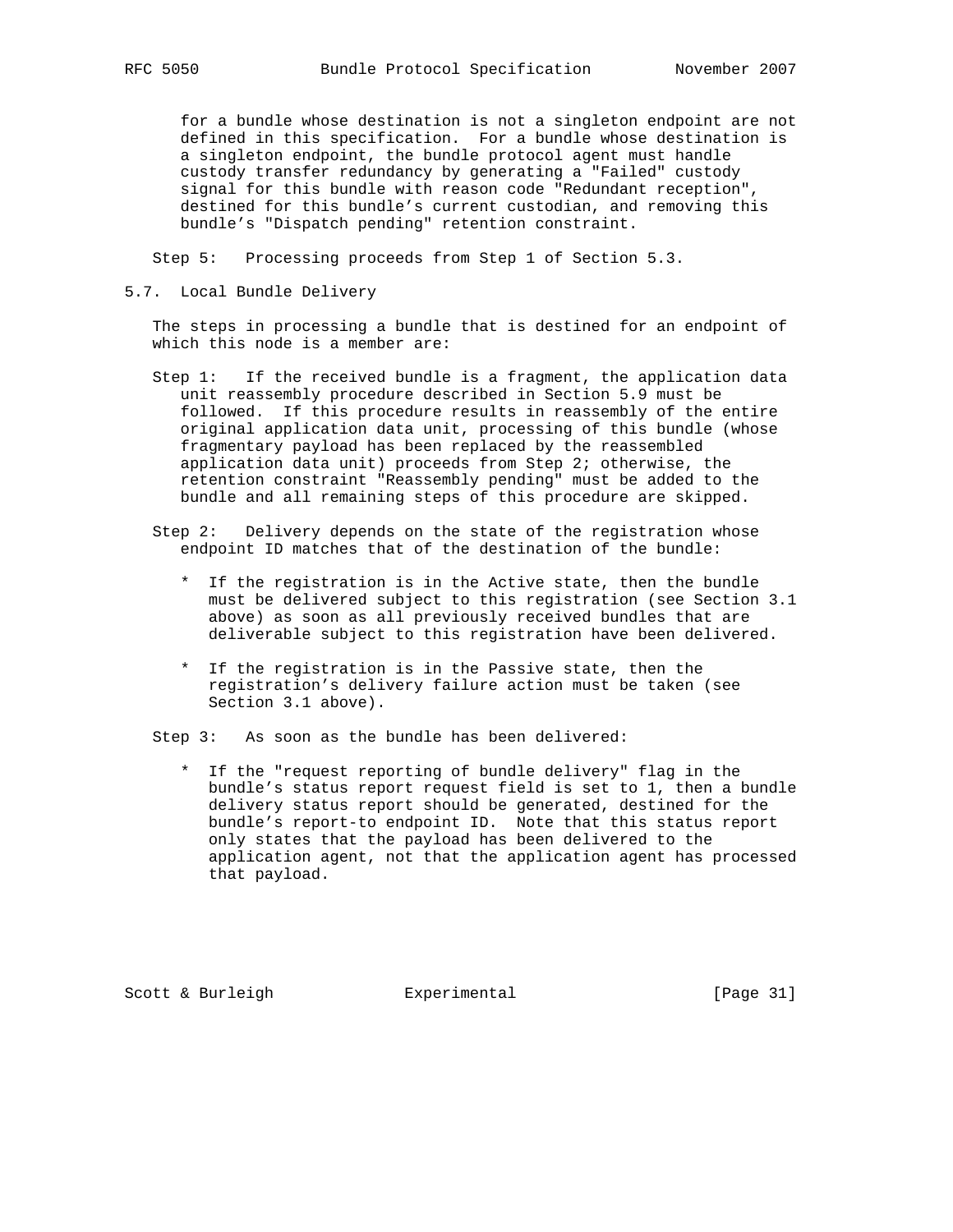\* If the bundle's custody transfer requested flag (in the bundle processing flags field) is set to 1, custodial delivery must be reported. Procedures for reporting custodial delivery for a bundle whose destination is not a singleton endpoint are not defined in this specification. For a bundle whose destination is a singleton endpoint, the bundle protocol agent must report custodial delivery by generating a "Succeeded" custody signal for the bundle, destined for the bundle's current custodian.

#### 5.8. Bundle Fragmentation

 It may at times be necessary for bundle protocol agents to reduce the sizes of bundles in order to forward them. This might be the case, for example, if the endpoint to which a bundle is to be forwarded is accessible only via intermittent contacts and no upcoming contact is long enough to enable the forwarding of the entire bundle.

 The size of a bundle can be reduced by "fragmenting" the bundle. To fragment a bundle whose payload is of size M is to replace it with two "fragments" -- new bundles with the same source endpoint ID and creation timestamp as the original bundle -- whose payloads are the first N and the last (M - N) bytes of the original bundle's payload, where  $0 < N < M$ . Note that fragments may themselves be fragmented, so fragmentation may in effect replace the original bundle with more than two fragments. (However, there is only one 'level' of fragmentation, as in IP fragmentation.)

 Any bundle whose primary block's bundle processing flags do NOT indicate that it must not be fragmented may be fragmented at any time, for any purpose, at the discretion of the bundle protocol agent.

Fragmentation shall be constrained as follows:

- o The concatenation of the payloads of all fragments produced by fragmentation must always be identical to the payload of the bundle that was fragmented. Note that the payloads of fragments resulting from different fragmentation episodes, in different parts of the network, may be overlapping subsets of the original bundle's payload.
- o The bundle processing flags in the primary block of each fragment must be modified to indicate that the bundle is a fragment, and both fragment offset and total application data unit length must be provided at the end of each fragment's primary bundle block.
- o The primary blocks of the fragments will differ from that of the fragmented bundle as noted above.

Scott & Burleigh **Experimental** [Page 32]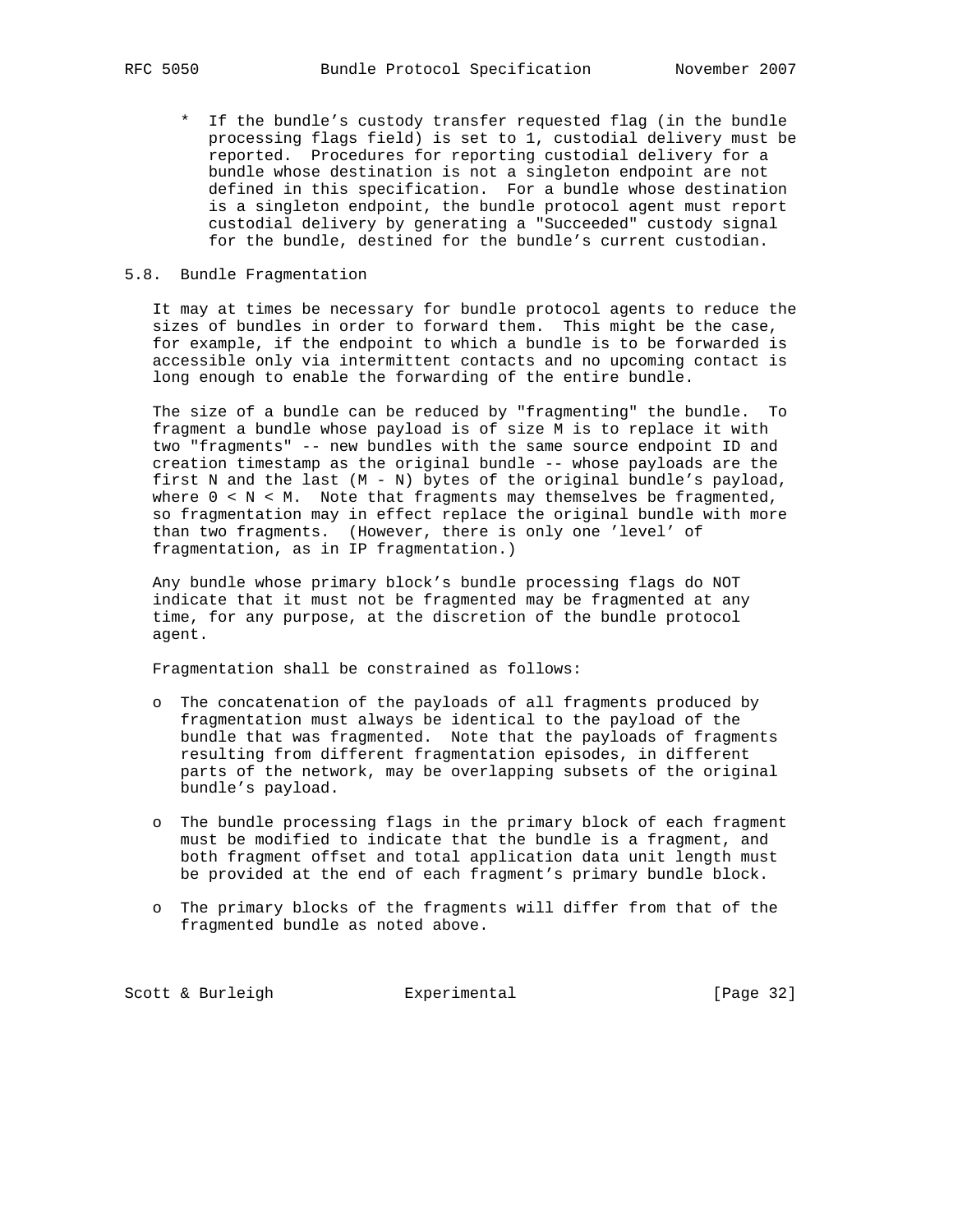- o The payload blocks of fragments will differ from that of the fragmented bundle as noted above.
- o All blocks that precede the payload block at the time of fragmentation must be replicated in the fragment with the lowest offset.
- o All blocks that follow the payload block at the time of fragmentation must be replicated in the fragment with the highest offset.
- o If the 'Block must be replicated in every fragment' bit is set to 1, then the block must be replicated in every fragment.
- o If the 'Block must be replicated in every fragment' bit is set to zero, the block should be replicated in only one fragment.
- o The relative order of all blocks that are present in a fragment must be the same as in the bundle prior to fragmentation.
- 5.9. Application Data Unit Reassembly

 If the concatenation -- as informed by fragment offsets and payload lengths -- of the payloads of all previously received fragments with the same source endpoint ID and creation timestamp as this fragment, together with the payload of this fragment, forms a byte array whose length is equal to the total application data unit length in the fragment's primary block, then:

- o This byte array -- the reassembled application data unit -- must replace the payload of this fragment.
- o The "Reassembly pending" retention constraint must be removed from every other fragment whose payload is a subset of the reassembled application data unit.

 Note: reassembly of application data units from fragments occurs at destination endpoints as necessary; an application data unit may also be reassembled at some other endpoint on the route to the destination.

Scott & Burleigh  $\qquad \qquad$  Experimental [Page 33]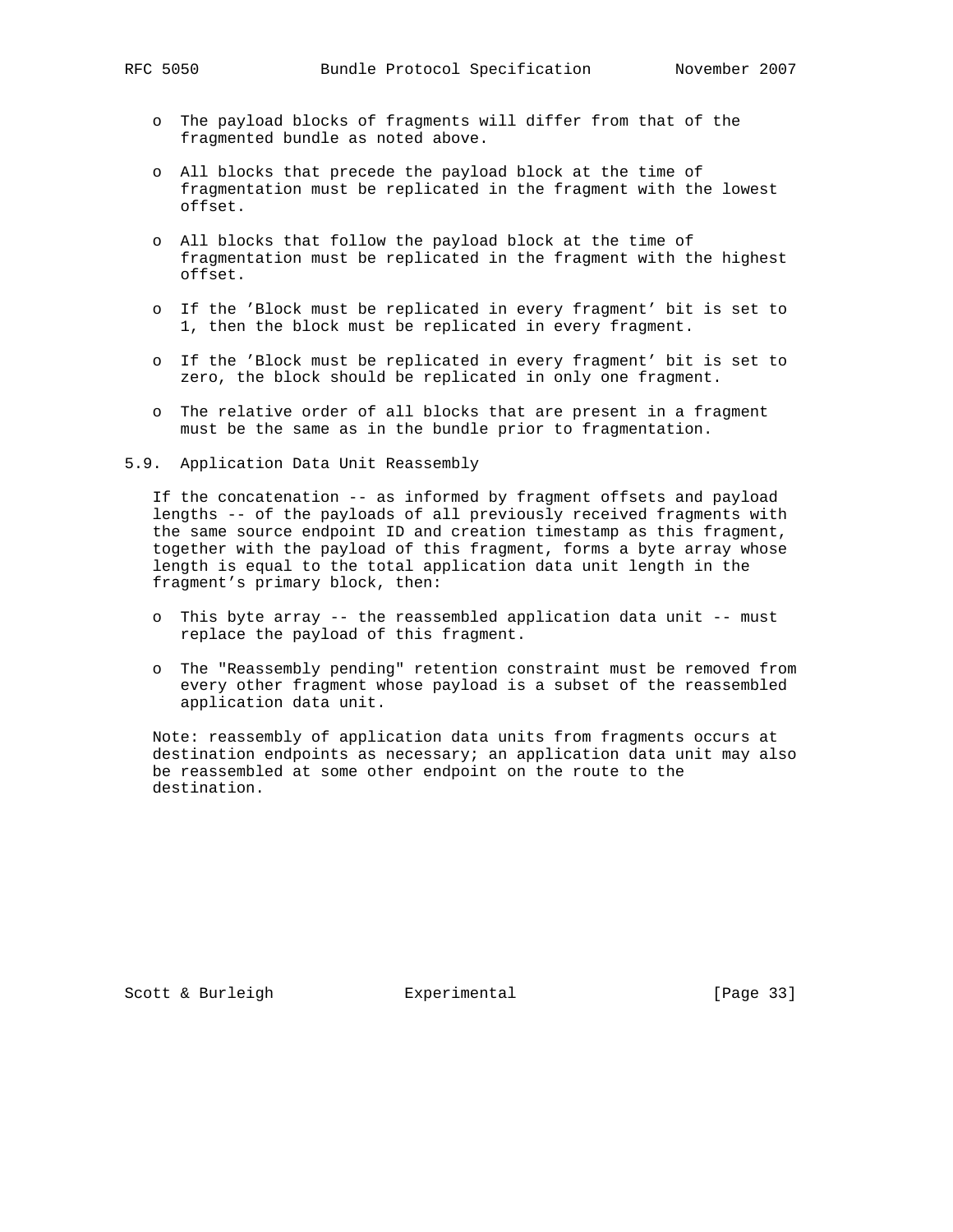### 5.10. Custody Transfer

 The conditions under which a node may accept custody of a bundle whose destination is not a singleton endpoint are not defined in this specification.

 The decision as to whether or not to accept custody of a bundle whose destination is a singleton endpoint is an implementation matter that may involve both resource and policy considerations; however, if the bundle protocol agent has committed to accepting custody of the bundle (as described in Step 1 of Section 5.2), then custody must be accepted.

 If the bundle protocol agent elects to accept custody of the bundle, then it must follow the custody acceptance procedure defined in Section 5.10.1.

5.10.1. Custody Acceptance

 Procedures for acceptance of custody of a bundle whose destination is not a singleton endpoint are not defined in this specification.

 Procedures for acceptance of custody of a bundle whose destination is a singleton endpoint are defined as follows.

 The retention constraint "Custody accepted" must be added to the bundle.

 If the "request reporting of custody acceptance" flag in the bundle's status report request field is set to 1, a custody acceptance status report should be generated, destined for the report-to endpoint ID of the bundle. However, if a bundle reception status report was generated for this bundle (Step 1 of Section 5.6), then this report should be generated by simply turning on the "Reporting node accepted custody of bundle" flag in that earlier report's status flags byte.

 The bundle protocol agent must generate a "Succeeded" custody signal for the bundle, destined for the bundle's current custodian.

 The bundle protocol agent must assert the new current custodian for the bundle. It does so by changing the current custodian endpoint ID in the bundle's primary block to the endpoint ID of one of the singleton endpoints in which the node is registered. This may entail appending that endpoint ID's null-terminated scheme name and SSP to the dictionary byte array in the bundle's primary block, and in some case it may also enable the (optional) removal of the current custodian endpoint ID's scheme name and/or SSP from the dictionary.

Scott & Burleigh **Experimental** [Page 34]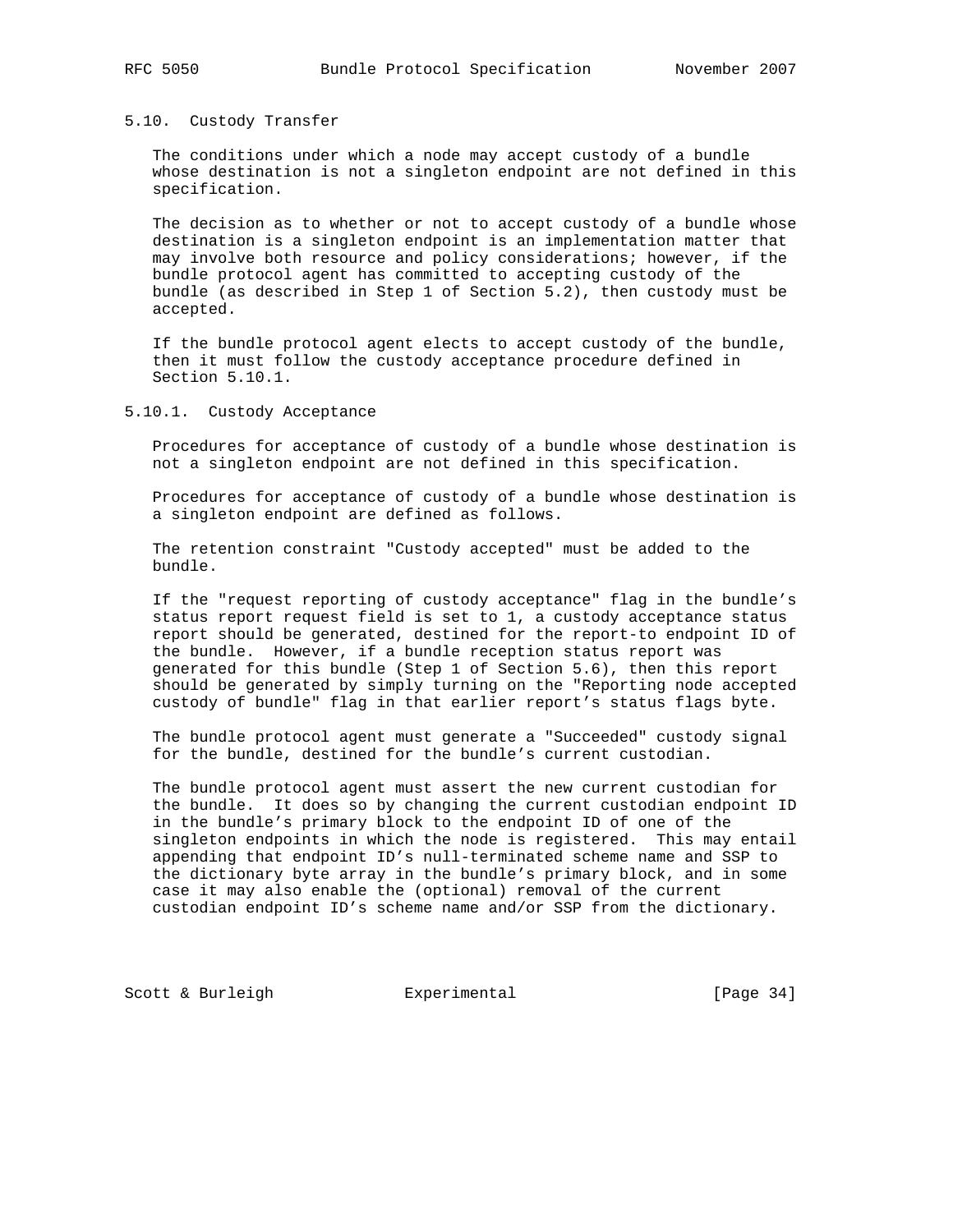The bundle protocol agent may set a custody transfer countdown timer for this bundle; upon expiration of this timer prior to expiration of the bundle itself and prior to custody transfer success for this bundle, the custody transfer failure procedure detailed in Section 5.12 must be followed. The manner in which the countdown interval for such a timer is determined is an implementation matter.

The bundle should be retained in persistent storage if possible.

#### 5.10.2. Custody Release

 Procedures for release of custody of a bundle whose destination is not a singleton endpoint are not defined in this specification.

 When custody of a bundle is released, where the destination of the bundle is a singleton endpoint, the "Custody accepted" retention constraint must be removed from the bundle and any custody transfer timer that has been established for this bundle must be destroyed.

#### 5.11. Custody Transfer Success

 Procedures for determining custody transfer success for a bundle whose destination is not a singleton endpoint are not defined in this specification.

 Upon receipt of a "Succeeded" custody signal at a node that is a custodial node of the bundle identified in the custody signal, where the destination of the bundle is a singleton endpoint, custody of the bundle must be released as described in Section 5.10.2.

#### 5.12. Custody Transfer Failure

 Procedures for determining custody transfer failure for a bundle whose destination is not a singleton endpoint are not defined in this specification. Custody transfer for a bundle whose destination is a singleton endpoint is determined to have failed at a custodial node for that bundle when either (a) that node's custody transfer timer for that bundle (if any) expires or (b) a "Failed" custody signal for that bundle is received at that node.

 Upon determination of custody transfer failure, the action taken by the bundle protocol agent is implementation-specific and may depend on the nature of the failure. For example, if custody transfer failure was inferred from expiration of a custody transfer timer or was asserted by a "Failed" custody signal with the "Depleted storage" reason code, the bundle protocol agent might choose to re-forward the bundle, possibly on a different route (Section 5.4). Receipt of a "Failed" custody signal with the "Redundant reception" reason code,

Scott & Burleigh **Experimental** [Page 35]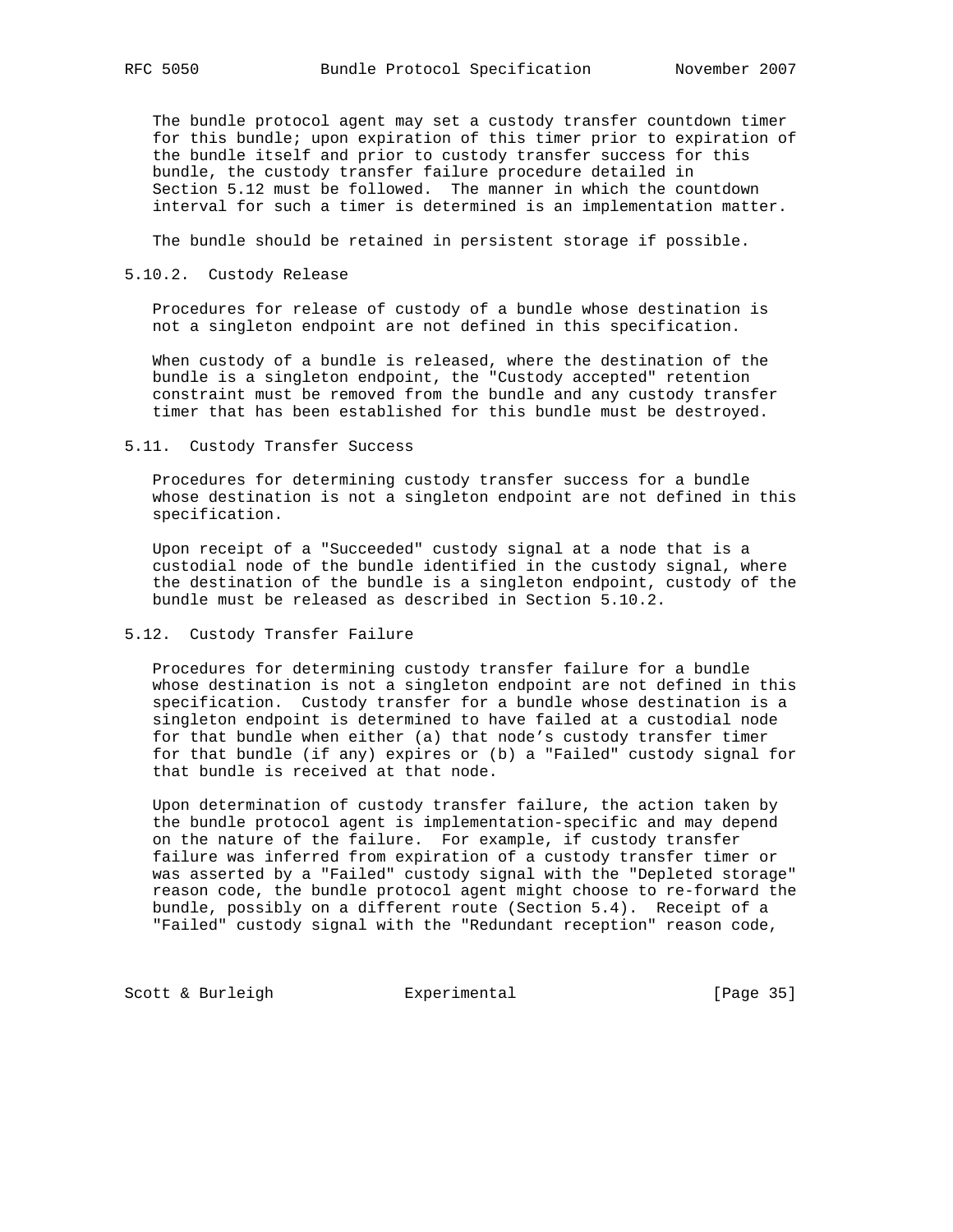on the other hand, might cause the bundle protocol agent to release custody of the bundle and to revise its algorithm for computing countdown intervals for custody transfer timers.

5.13. Bundle Deletion

The steps in deleting a bundle are:

- Step 1: If the retention constraint "Custody accepted" currently prevents this bundle from being discarded, and the destination of the bundle is a singleton endpoint, then:
	- \* Custody of the node is released as described in Section 5.10.2.
	- \* A bundle deletion status report citing the reason for deletion must be generated, destined for the bundle's report-to endpoint ID.

 Otherwise, if the "request reporting of bundle deletion" flag in the bundle's status report request field is set to 1, then a bundle deletion status report citing the reason for deletion should be generated, destined for the bundle's report-to endpoint ID.

Step 2: All of the bundle's retention constraints must be removed.

5.14. Discarding a Bundle

 As soon as a bundle has no remaining retention constraints it may be discarded.

5.15. Canceling a Transmission

 When requested to cancel a specified transmission, where the bundle created upon initiation of the indicated transmission has not yet been discarded, the bundle protocol agent must delete that bundle for the reason "transmission cancelled". For this purpose, the procedure defined in Section 5.13 must be followed.

5.16. Polling

 When requested to poll a specified registration that is in the Passive state, the bundle protocol agent must immediately deliver the least recently received bundle that is deliverable subject to the indicated registration, if any.

Scott & Burleigh  $\qquad \qquad$  Experimental [Page 36]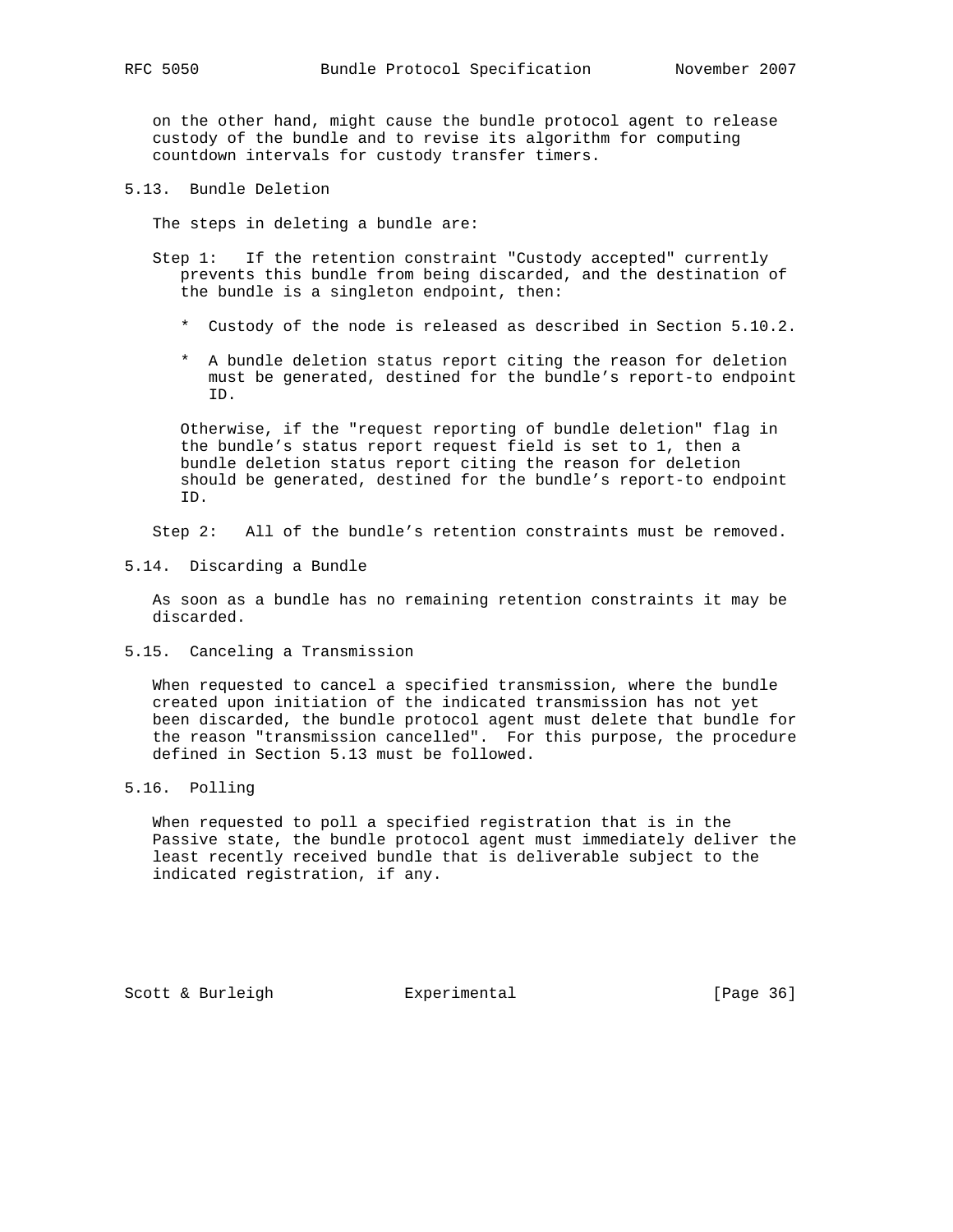## 6. Administrative Record Processing

6.1. Administrative Records

 Administrative records are standard application data units that are used in providing some of the features of the Bundle Protocol. Two types of administrative records have been defined to date: bundle status reports and custody signals.

 Every administrative record consists of a four-bit record type code followed by four bits of administrative record flags, followed by record content in type-specific format. Record type codes are defined as follows:

| Value | Meaning<br>=========================== |
|-------|----------------------------------------|
| 0001  | Bundle status report.                  |
| 0010  | Custody signal.                        |
|       | (other)   Reserved for future use.     |

#### Figure 8: Administrative Record Type Codes

| Value | Meaning<br>-------------                                                    |
|-------|-----------------------------------------------------------------------------|
| 0001  | Record is for a fragment; fragment<br>offset and length fields are present. |
|       | (other)   Reserved for future use.                                          |

#### Figure 9: Administrative Record Flags

 All time values in administrative records are UTC times expressed in "DTN time" representation. A DTN time consists of an SDNV indicating the number of seconds since the start of the year 2000, followed by an SDNV indicating the number of nanoseconds since the start of the indicated second.

 The contents of the various types of administrative records are described below.

Scott & Burleigh  $\qquad \qquad$  Experimental [Page 37]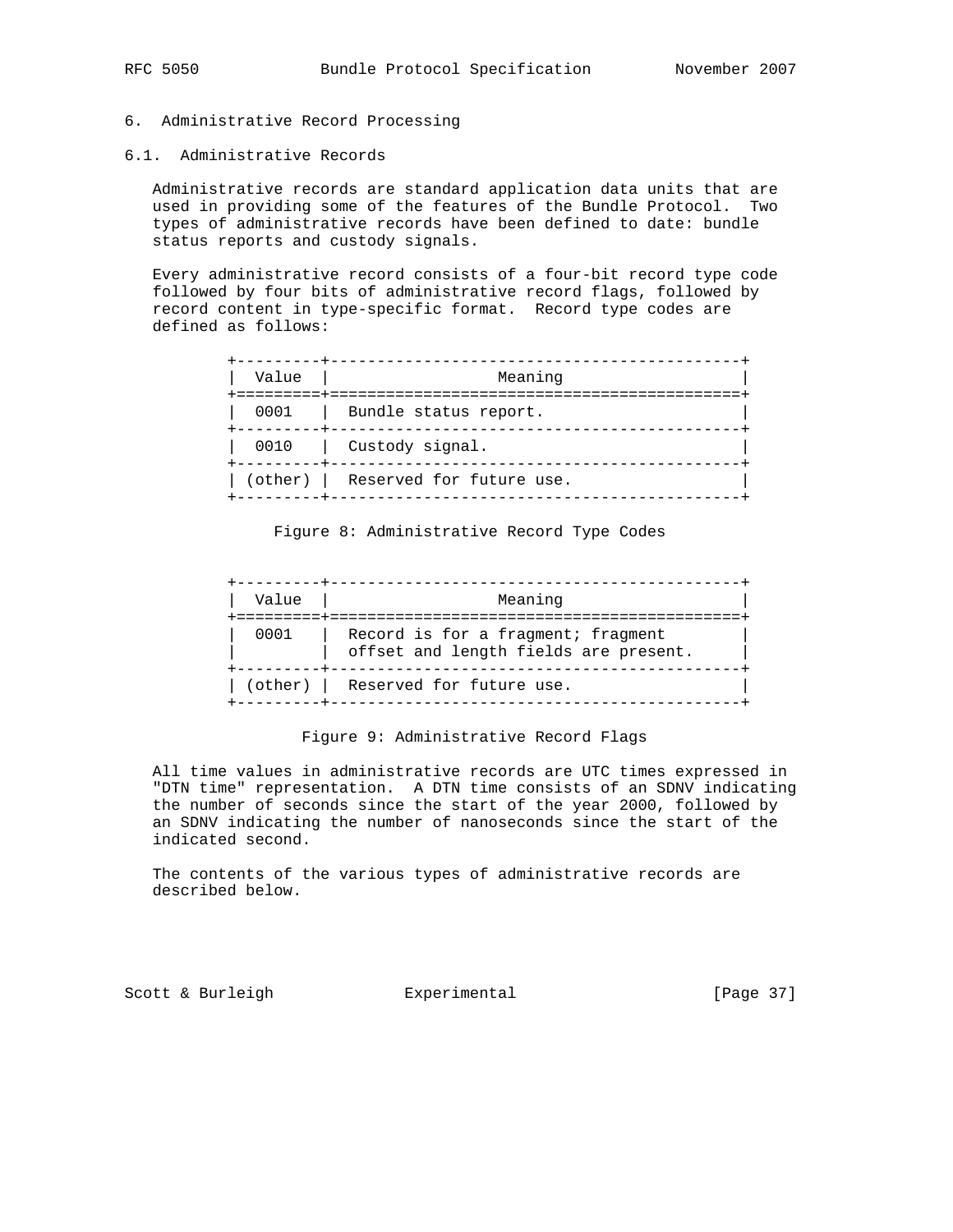## 6.1.1. Bundle Status Reports

 The transmission of 'bundle status reports' under specified conditions is an option that can be invoked when transmission of a bundle is requested. These reports are intended to provide information about how bundles are progressing through the system, including notices of receipt, custody transfer, forwarding, final delivery, and deletion. They are transmitted to the Report-to endpoints of bundles.

|          | Status Flags   Reason code   Fragment offset (*) (if            |                                    |        |
|----------|-----------------------------------------------------------------|------------------------------------|--------|
| present) | Fraqment length (*) (if present)                                |                                    |        |
|          | Time of receipt of bundle X (a DTN time, if present)            |                                    |        |
|          | Time of custody acceptance of bundle X (a DTN time, if present) |                                    |        |
|          | Time of forwarding of bundle X (a DTN time, if present)         |                                    |        |
|          | Time of delivery of bundle X (a DTN time, if present)           |                                    |        |
|          | Time of deletion of bundle X (a DTN time, if present)           |                                    |        |
|          | Copy of bundle X's Creation Timestamp time (*)                  |                                    |        |
|          | Copy of bundle X's Creation Timestamp sequence number (*)       |                                    |        |
|          | Length of X's source endpoint ID $(*)$                          |                                    | Source |
|          |                                                                 | endpoint ID of bundle X (variable) |        |
|          |                                                                 |                                    |        |

Figure 10: Bundle Status Report Format

(\*) Notes:

 The Fragment Offset field, if present, is an SDNV and is therefore variable length. A three-octet SDNV is shown here for convenience in representation.

 The Fragment Length field, if present, is an SDNV and is therefore variable length. A three-octet SDNV is shown here for convenience in representation.

Scott & Burleigh  $\qquad \qquad$  Experimental [Page 38]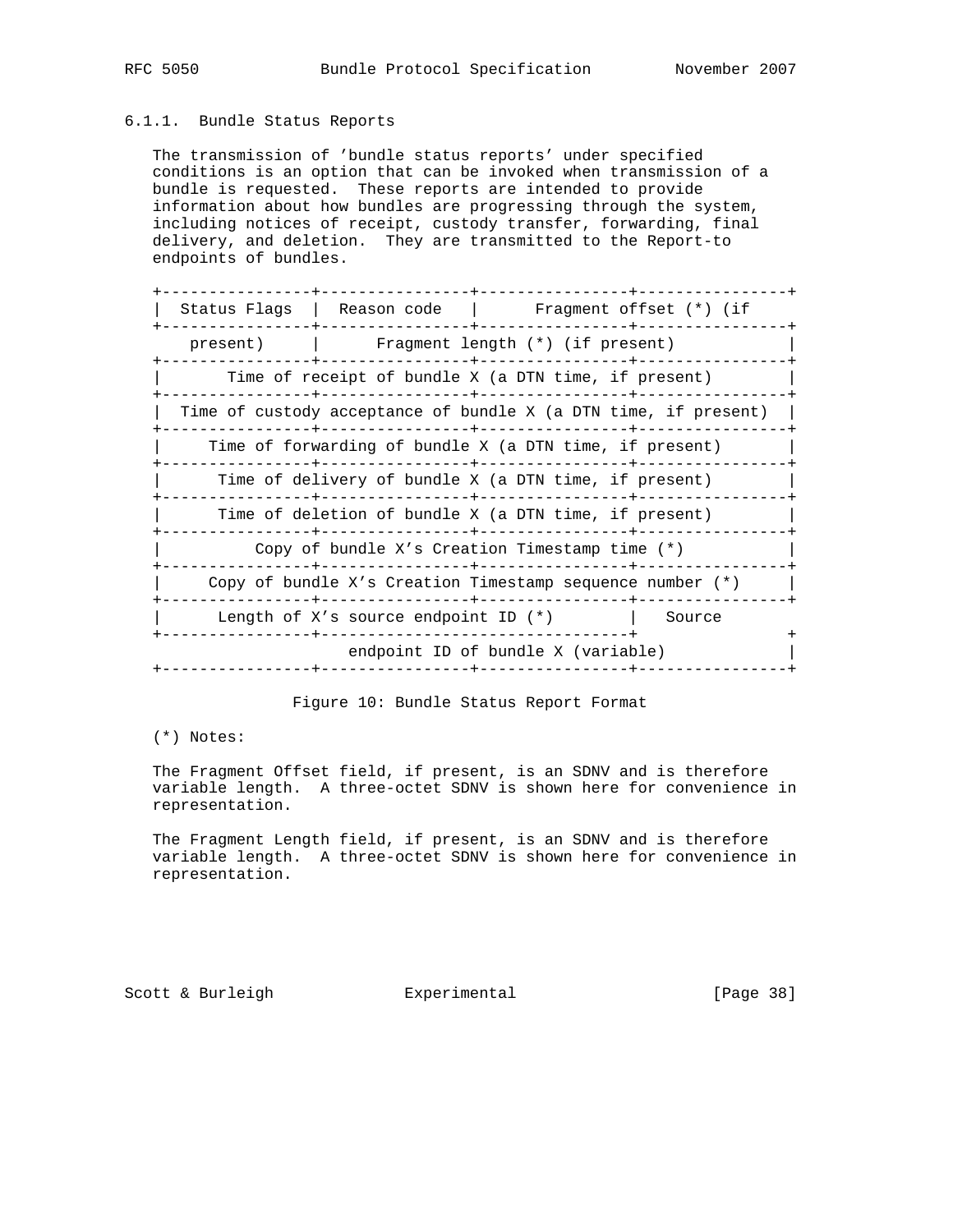The Creation Timestamp fields replicate the Creation Timestamp fields in the primary block of the subject bundle. As such they are SDNVs (see Section 4.5.1 above) and are therefore variable length. Four octet SDNVs are shown here for convenience in representation.

 The source endpoint ID length field is an SDNV and is therefore variable length. A three-octet SDNV is shown here for convenience in representation.

The fields in a bundle status report are:

Status Flags: A 1-byte field containing the following flags:

| Value    | Meaning                                    |
|----------|--------------------------------------------|
| 00000001 | Reporting node received bundle.            |
| 00000010 | Reporting node accepted custody of bundle. |
| 00000100 | Reporting node forwarded the bundle.       |
| 00001000 | Reporting node delivered the bundle.       |
| 00010000 | Reporting node deleted the bundle.         |
| 00100000 | Unused.                                    |
| 01000000 | Unused.                                    |
| 10000000 | Unused.                                    |
|          |                                            |

Figure 11: Status Flags for Bundle Status Reports

 Reason Code: A 1-byte field explaining the value of the flags in the status flags byte. The list of status report reason codes provided here is neither exhaustive nor exclusive; supplementary DTN protocol specifications (including, but not restricted to, the Bundle Security Protocol [BSP]) may define additional reason codes. Status report reason codes are defined as follows:

Scott & Burleigh **Experimental** [Page 39]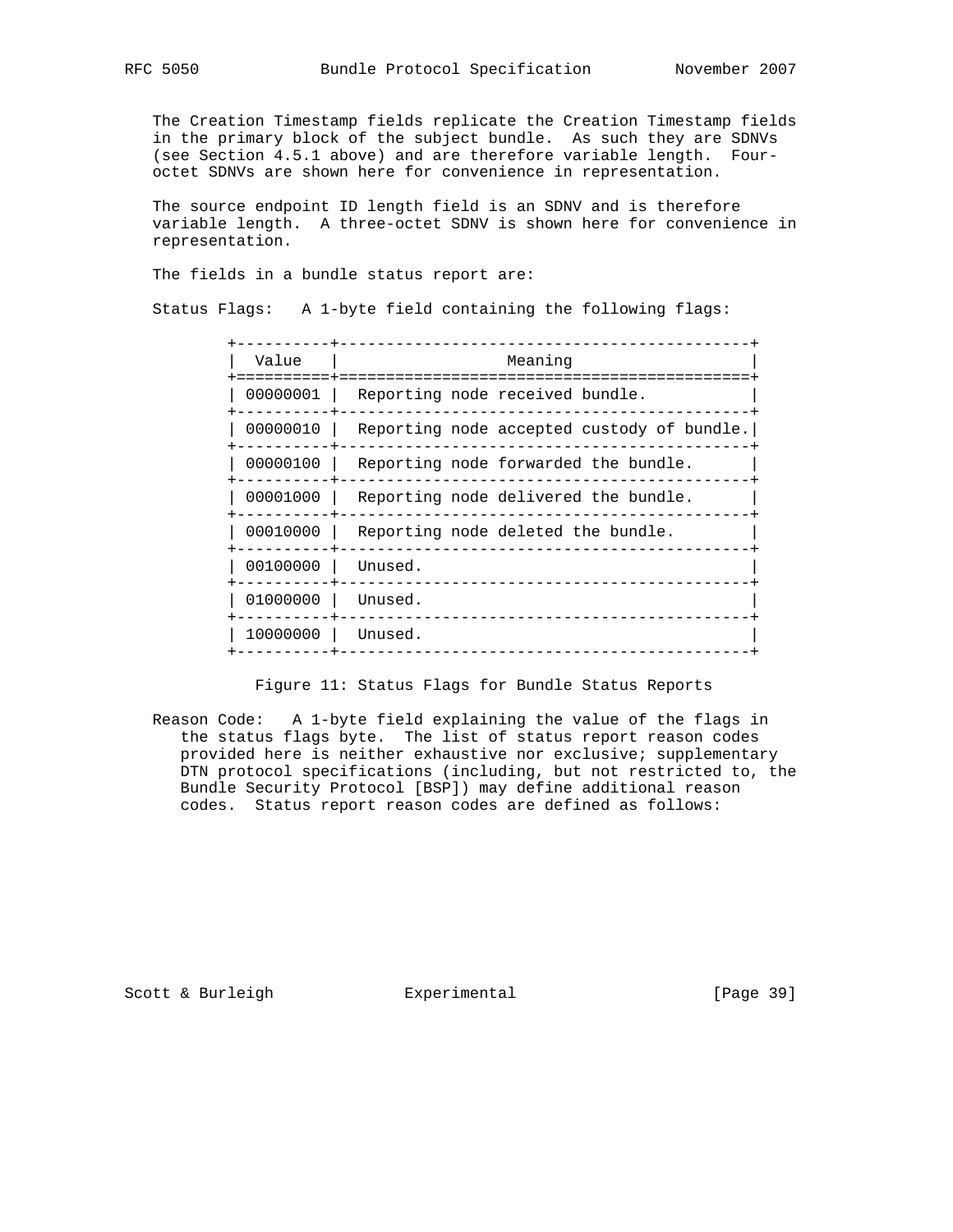| Value   | Meaning                                    |
|---------|--------------------------------------------|
| 0x00    | No additional information.                 |
| 0x01    | Lifetime expired.                          |
| 0x02    | Forwarded over unidirectional link.        |
| 0x03    | Transmission canceled.                     |
| 0x04    | Depleted storage.                          |
| 0x05    | Destination endpoint ID unintelligible.    |
| 0x06    | No known route to destination from here.   |
| 0x07    | No timely contact with next node on route. |
| 0x08    | Block unintelligible.                      |
| (other) | Reserved for future use.                   |
|         |                                            |

Figure 12: Status Report Reason Codes

- Fragment Offset: If the bundle fragment bit is set in the status flags, then the offset (within the original application data unit) of the payload of the bundle that caused the status report to be generated is included here.
- Fragment length: If the bundle fragment bit is set in the status flags, then the length of the payload of the subject bundle is included here.
- Time of Receipt (if present): If the bundle-received bit is set in the status flags, then a DTN time indicating the time at which the bundle was received at the reporting node is included here.
- Time of Custody Acceptance (if present): If the custody-accepted bit is set in the status flags, then a DTN time indicating the time at which custody was accepted at the reporting node is included here.
- Time of Forward (if present): If the bundle-forwarded bit is set in the status flags, then a DTN time indicating the time at which the bundle was first forwarded at the reporting node is included here.

Scott & Burleigh Experimental [Page 40]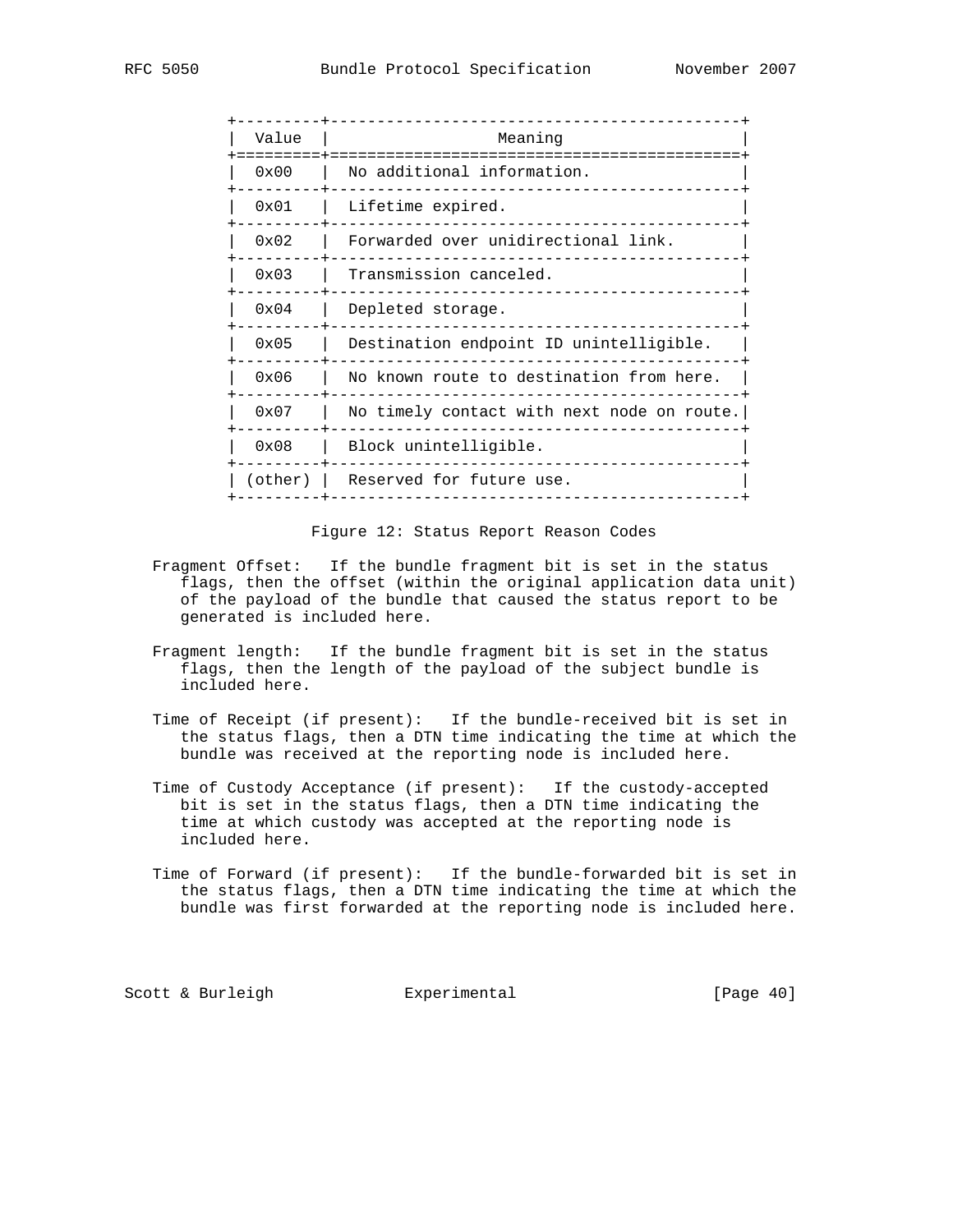- Time of Delivery (if present): If the bundle-delivered bit is set in the status flags, then a DTN time indicating the time at which the bundle was delivered at the reporting node is included here.
- Time of Deletion (if present): If the bundle-deleted bit is set in the status flags, then a DTN time indicating the time at which the bundle was deleted at the reporting node is included here.
- Creation Timestamp of Subject Bundle: A copy of the creation timestamp of the bundle that caused the status report to be generated.
- Length of Source Endpoint ID: The length in bytes of the source endpoint ID of the bundle that caused the status report to be generated.
- Source Endpoint ID text: The text of the source endpoint ID of the bundle that caused the status report to be generated.
- 6.1.2. Custody Signals

 Custody signals are administrative records that effect custody transfer operations. They are transmitted to the endpoints that are the current custodians of bundles.

Custody signals have the following format.

Custody signal regarding bundle 'X':

 +----------------+----------------+----------------+----------------+ | Status | Fragment offset (\*) (if present) | +----------------+----------------+----------------+----------------+ Fragment length (\*) (if present) +----------------+----------------+----------------+----------------+ Time of signal (a DTN time) +----------------+----------------+----------------+----------------+ Copy of bundle X's Creation Timestamp time  $(*)$  +----------------+----------------+----------------+----------------+ Copy of bundle X's Creation Timestamp sequence number  $(*)$  | +----------------+----------------+----------------+----------------+ | Length of X's source endpoint ID (\*) | Source +----------------+---------------------------------+ + endpoint ID of bundle X (variable) | +----------------+----------------+----------------+----------------+

Figure 13: Custody Signal Format

Scott & Burleigh Experimental [Page 41]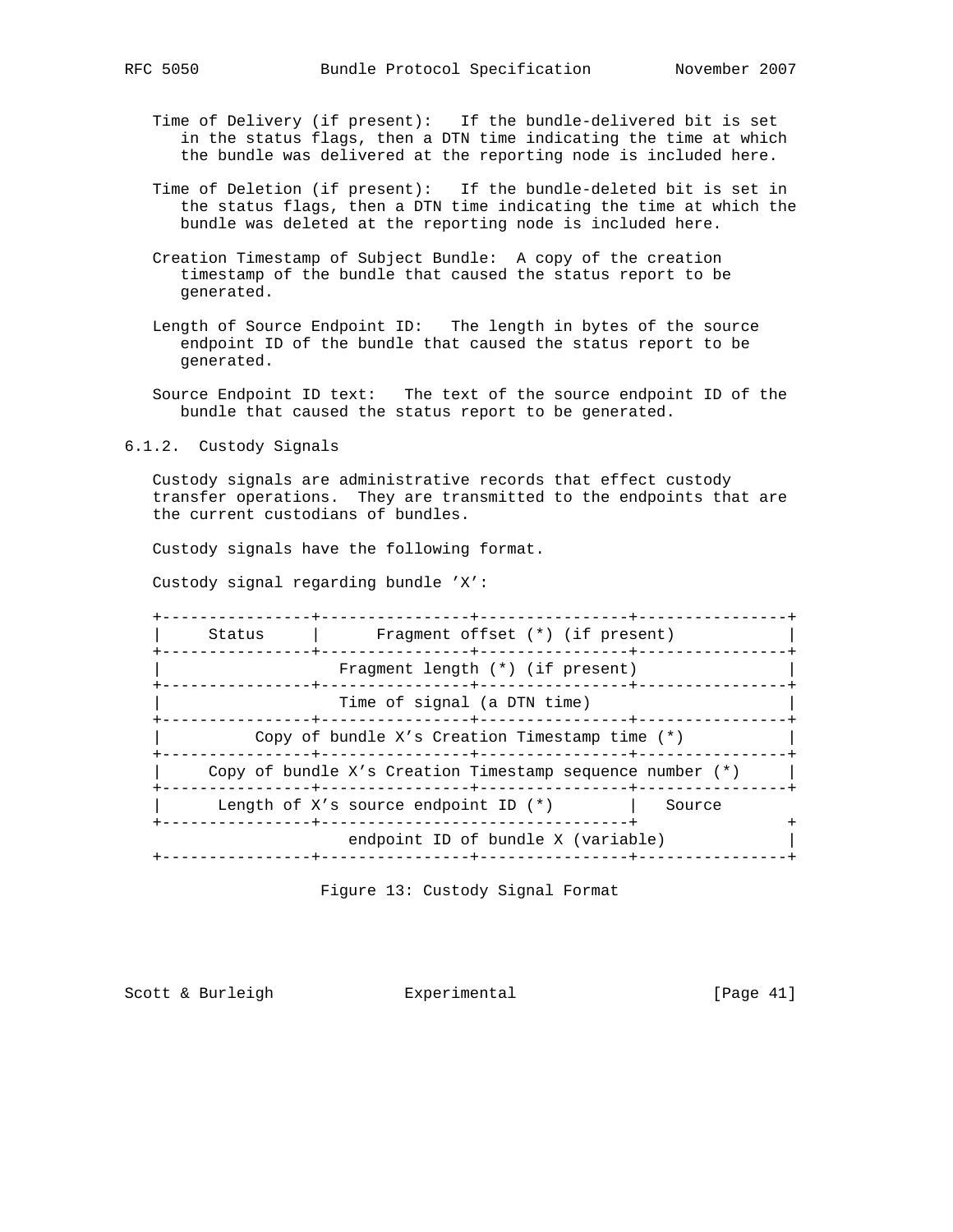(\*) Notes:

 The Fragment Offset field, if present, is an SDNV and is therefore variable length. A three-octet SDNV is shown here for convenience in representation.

 The Fragment Length field, if present, is an SDNV and is therefore variable length. A four-octet SDNV is shown here for convenience in representation.

 The Creation Timestamp fields replicate the Creation Timestamp fields in the primary block of the subject bundle. As such they are SDNVs (see Section 4.5.1 above) and are therefore variable length. Four octet SDNVs are shown here for convenience in representation.

 The source endpoint ID length field is an SDNV and is therefore variable length. A three-octet SDNV is shown here for convenience in representation.

The fields in a custody signal are:

 Status: A 1-byte field containing a 1-bit "custody transfer succeeded" flag followed by a 7-bit reason code explaining the value of that flag. Custody signal reason codes are defined as follows: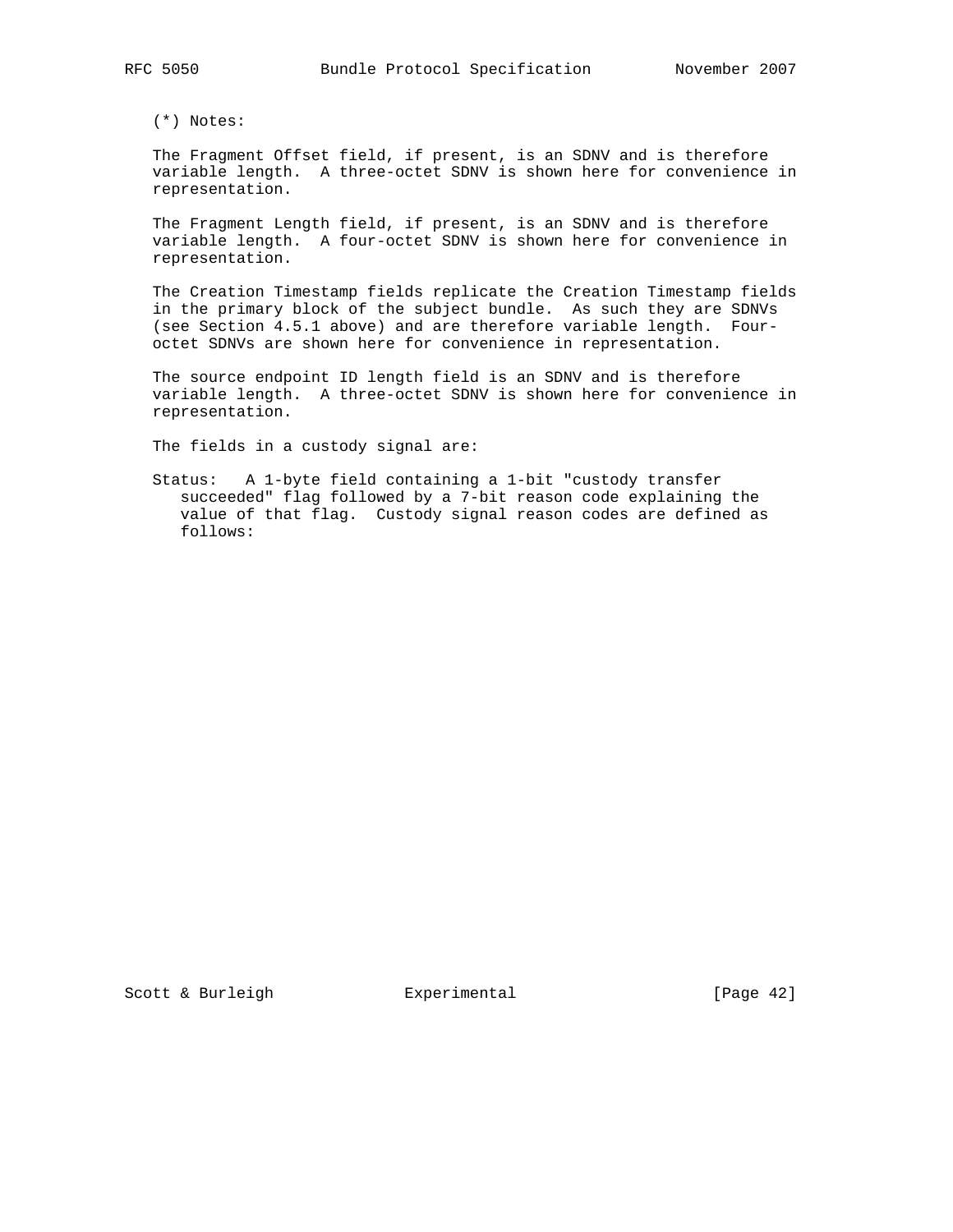| Value         | Meaning                                                                                |
|---------------|----------------------------------------------------------------------------------------|
| $0 \times 00$ | No additional information.                                                             |
| 0x01          | Reserved for future use.                                                               |
| 0x02          | Reserved for future use.                                                               |
| 0x03          | Redundant reception (reception by a node<br>that is a custodial node for this bundle). |
| 0x04          | Depleted storage.                                                                      |
| 0x05          | Destination endpoint ID unintelligible.                                                |
| 0x06          | No known route to destination from here.                                               |
| 0x07          | No timely contact with next node on route.                                             |
| 0x08          | Block unintelligible.                                                                  |
| (other)       | Reserved for future use.                                                               |
|               |                                                                                        |

Figure 14: Custody Signal Reason Codes

- Fragment offset: If the bundle fragment bit is set in the status flags, then the offset (within the original application data unit) of the payload of the bundle that caused the status report to be generated is included here.
- Fragment length: If the bundle fragment bit is set in the status flags, then the length of the payload of the subject bundle is included here.
- Time of Signal: A DTN time indicating the time at which the signal was generated.
- Creation Timestamp of Subject Bundle: A copy of the creation timestamp of the bundle to which the signal applies.
- Length of Source Endpoint ID: The length in bytes of the source endpoint ID of the bundle to which the signal applied.

Scott & Burleigh **Experimental** [Page 43]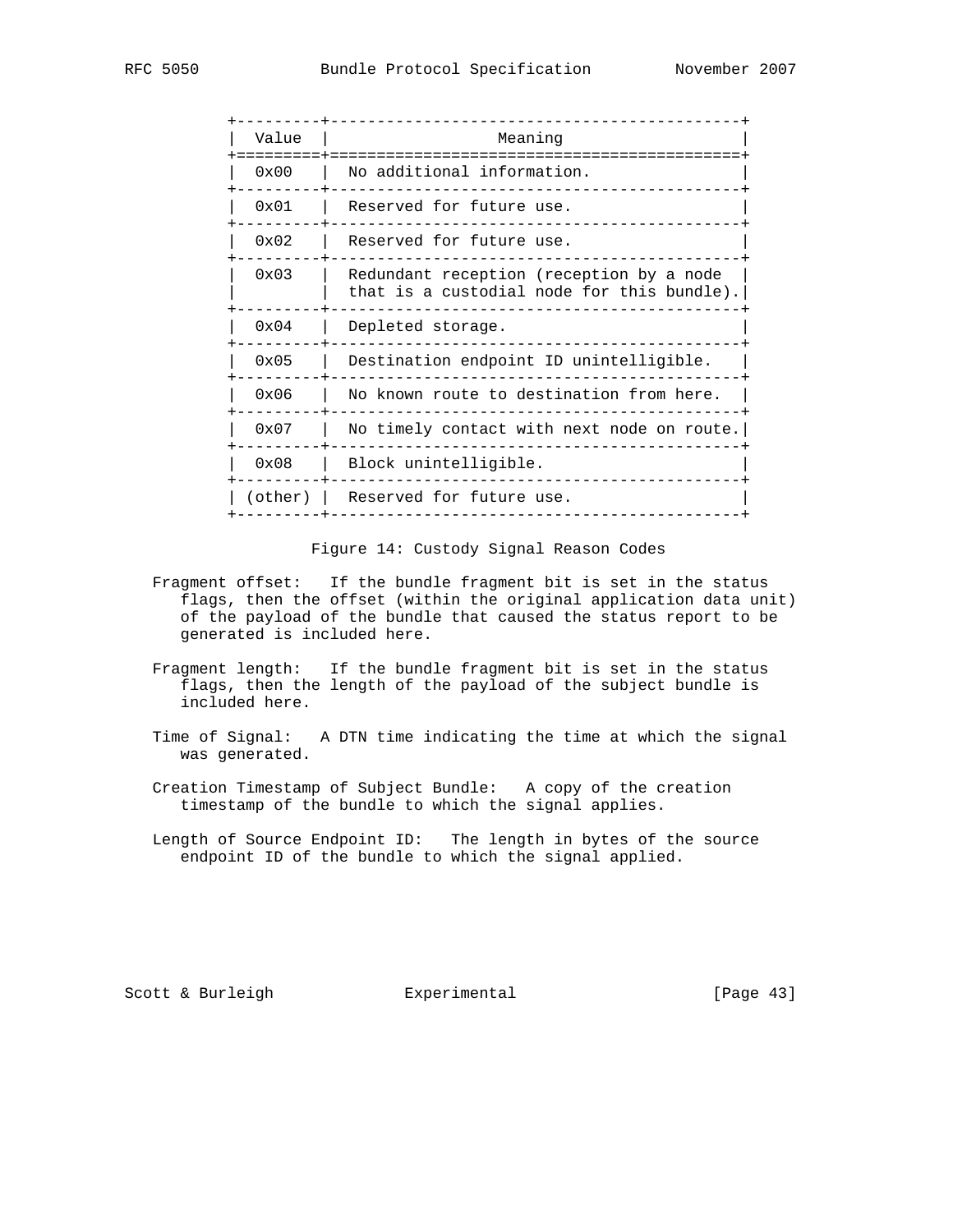Source Endpoint ID text: The text of the source endpoint ID of the bundle to which the signal applies.

6.2. Generation of Administrative Records

 Whenever the application agent's administrative element is directed by the bundle protocol agent to generate an administrative record with reference to some bundle, the following procedure must be followed:

- Step 1: The administrative record must be constructed. If the referenced bundle is a fragment, the administrative record must have the Fragment flag set and must contain the fragment offset and fragment length fields. The value of the fragment offset field must be the value of the referenced bundle's fragment offset, and the value of the fragment length field must be the length of the referenced bundle's payload.
- Step 2: A request for transmission of a bundle whose payload is this administrative record must be presented to the bundle protocol agent.
- 6.3. Reception of Custody Signals

 For each received custody signal that has the "custody transfer succeeded" flag set to 1, the administrative element of the application agent must direct the bundle protocol agent to follow the custody transfer success procedure in Section 5.11.

 For each received custody signal that has the "custody transfer succeeded" flag set to 0, the administrative element of the application agent must direct the bundle protocol agent to follow the custody transfer failure procedure in Section 5.12.

- 7. Services Required of the Convergence Layer
- 7.1. The Convergence Layer

 The successful operation of the end-to-end bundle protocol depends on the operation of underlying protocols at what is termed the "convergence layer"; these protocols accomplish communication between nodes. A wide variety of protocols may serve this purpose, so long as each convergence layer protocol adapter provides a defined minimal set of services to the bundle protocol agent. This convergence layer service specification enumerates those services.

Scott & Burleigh **Experimental** [Page 44]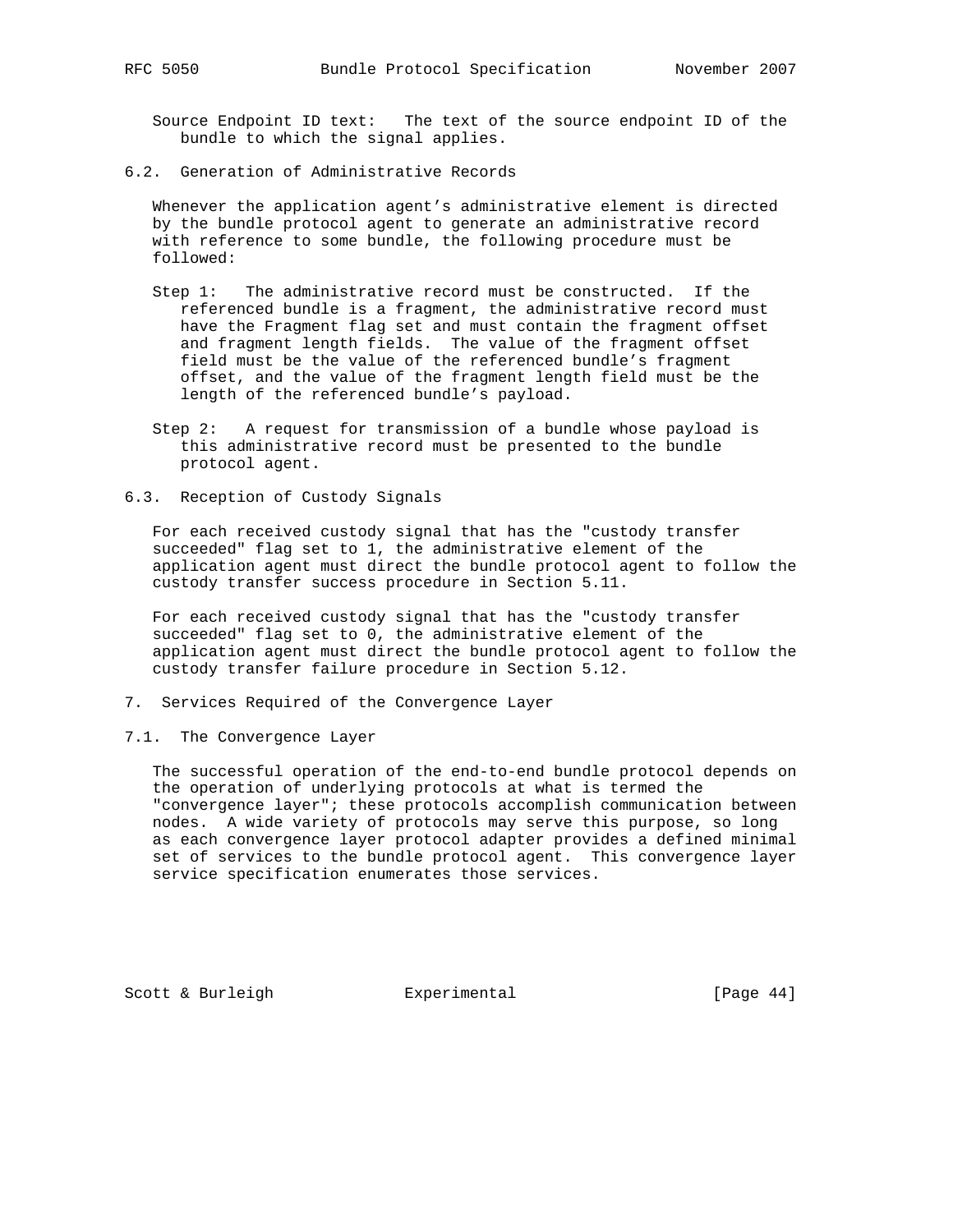# 7.2. Summary of Convergence Layer Services

 Each convergence layer protocol adapter is expected to provide the following services to the bundle protocol agent:

- o sending a bundle to all bundle nodes in the minimum reception group of the endpoint identified by a specified endpoint ID that are reachable via the convergence layer protocol; and
- o delivering to the bundle protocol agent a bundle that was sent by a remote bundle node via the convergence layer protocol.

 The convergence layer service interface specified here is neither exhaustive nor exclusive. That is, supplementary DTN protocol specifications (including, but not restricted to, the Bundle Security Protocol [BSP]) may expect convergence layer adapters that serve BP implementations conforming to those protocols to provide additional services.

8. Security Considerations

 The bundle protocol has taken security into concern from the outset of its design. It was always assumed that security services would be needed in the use of the bundle protocol. As a result, the bundle protocol security architecture and the available security services are specified in an accompanying document, the Bundle Security Protocol specification [BSP]; an informative overview of this architecture is provided in [SECO].

 The bundle protocol has been designed with the notion that it will be run over networks with scarce resources. For example, the networks might have limited bandwidth, limited connectivity, constrained storage in relay nodes, etc. Therefore, the bundle protocol must ensure that only those entities authorized to send bundles over such constrained environments are actually allowed to do so. All unauthorized entities should be prevented from consuming valuable resources.

 Likewise, because of the potentially long latencies and delays involved in the networks that make use of the bundle protocol, data sources should be concerned with the integrity of the data received at the intended destination(s) and may also be concerned with ensuring confidentiality of the data as it traverses the network. Without integrity, the bundle payload data might be corrupted while in transit without the destination able to detect it. Similarly, the data source can be concerned with ensuring that the data can only be used by those authorized, hence the need for confidentiality.

Scott & Burleigh **Experimental** [Page 45]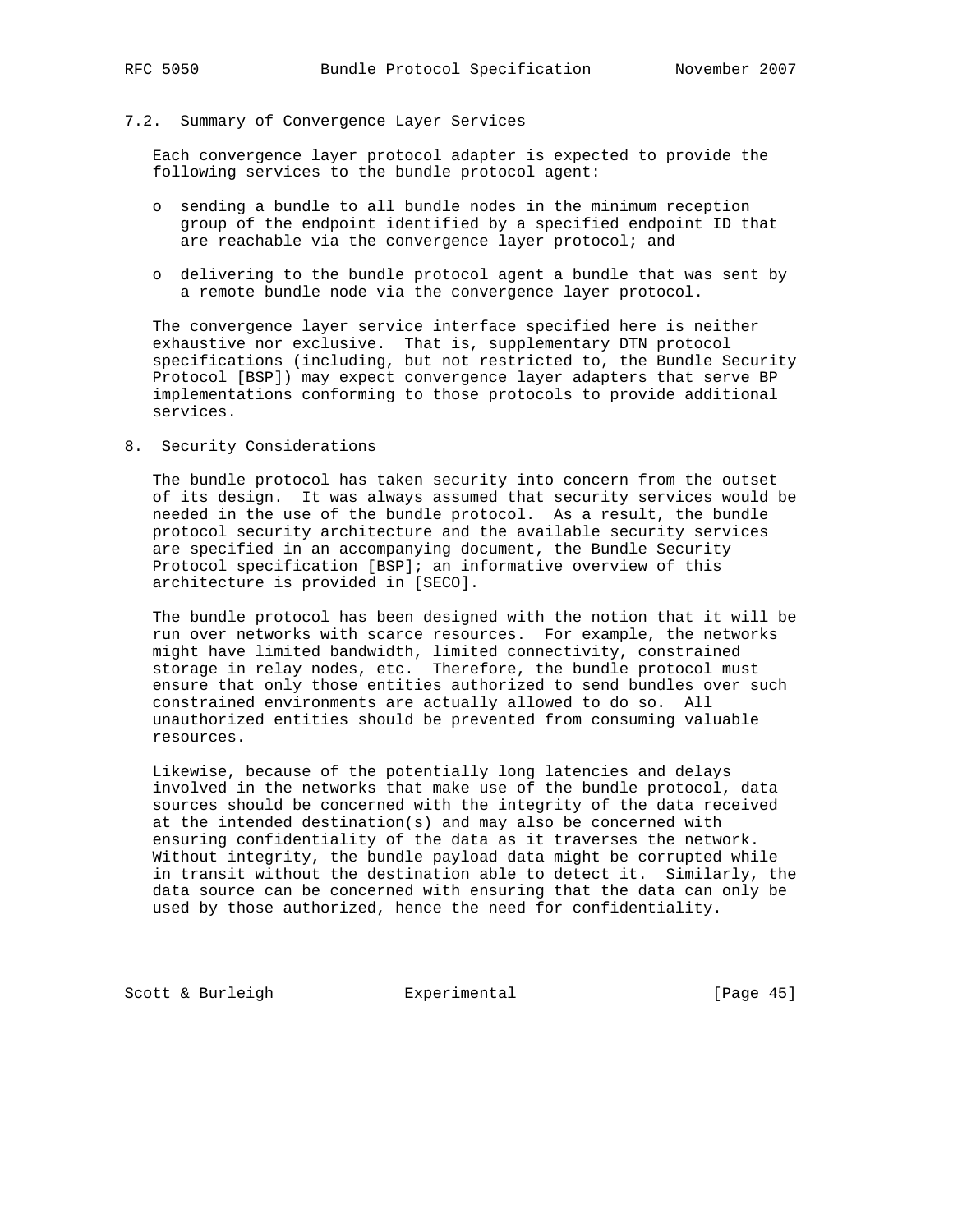Internal to the bundle-aware overlay network, the bundle nodes should be concerned with the authenticity of other bundle nodes as well as the preservation of bundle payload data integrity as it is forwarded between bundle nodes.

 As a result, bundle security is concerned with the authenticity, integrity, and confidentiality of bundles conveyed among bundle nodes. This is accomplished via the use of three independent security-specific bundle blocks, which may be used together to provide multiple bundle security services or independently of one another, depending on perceived security threats, mandated security requirements, and security policies that must be enforced.

 The Bundle Authentication Block (BAB) ensures the authenticity and integrity of bundles on a hop-by-hop basis between bundle nodes. The BAB allows each bundle node to verify a bundle's authenticity before processing or forwarding the bundle. In this way, entities that are not authorized to send bundles will have unauthorized transmissions blocked by security-aware bundle nodes.

 Additionally, to provide "security-source" to "security-destination" bundle authenticity and integrity, the Payload Security Block (PSB) is used. A "security-source" may not actually be the origination point of the bundle but instead may be the first point along the path that is security-aware and is able to apply security services. For example, an enclave of networked systems may generate bundles but only their gateway may be required and/or able to apply security services. The PSB allows any security-enabled entity along the delivery path, in addition to the "security-destination" (the recipient counterpart to the "security-source"), to ensure the bundle's authenticity.

 Finally, to provide payload confidentiality, the use of the Confidentiality Block (CB) is available. The bundle payload may be encrypted to provide "security-source" to "security-destination" payload confidentiality/privacy. The CB indicates the cryptographic algorithm and key IDs that were used to encrypt the payload.

 Note that removal of strings from the dictionary at a given point in a bundle's end-to-end path, and attendant adjustment of endpoint ID references in the blocks of that bundle, may make it necessary to re compute values in one or more of the bundle's security blocks.

 Bundle security must not be invalidated by forwarding nodes even though they themselves might not use the Bundle Security Protocol. In particular, the sequencing of the blocks in a forwarded bundle must not be changed as it transits a node; received blocks must be transmitted in the same relative order as that in which they were

Scott & Burleigh **Experimental** [Page 46]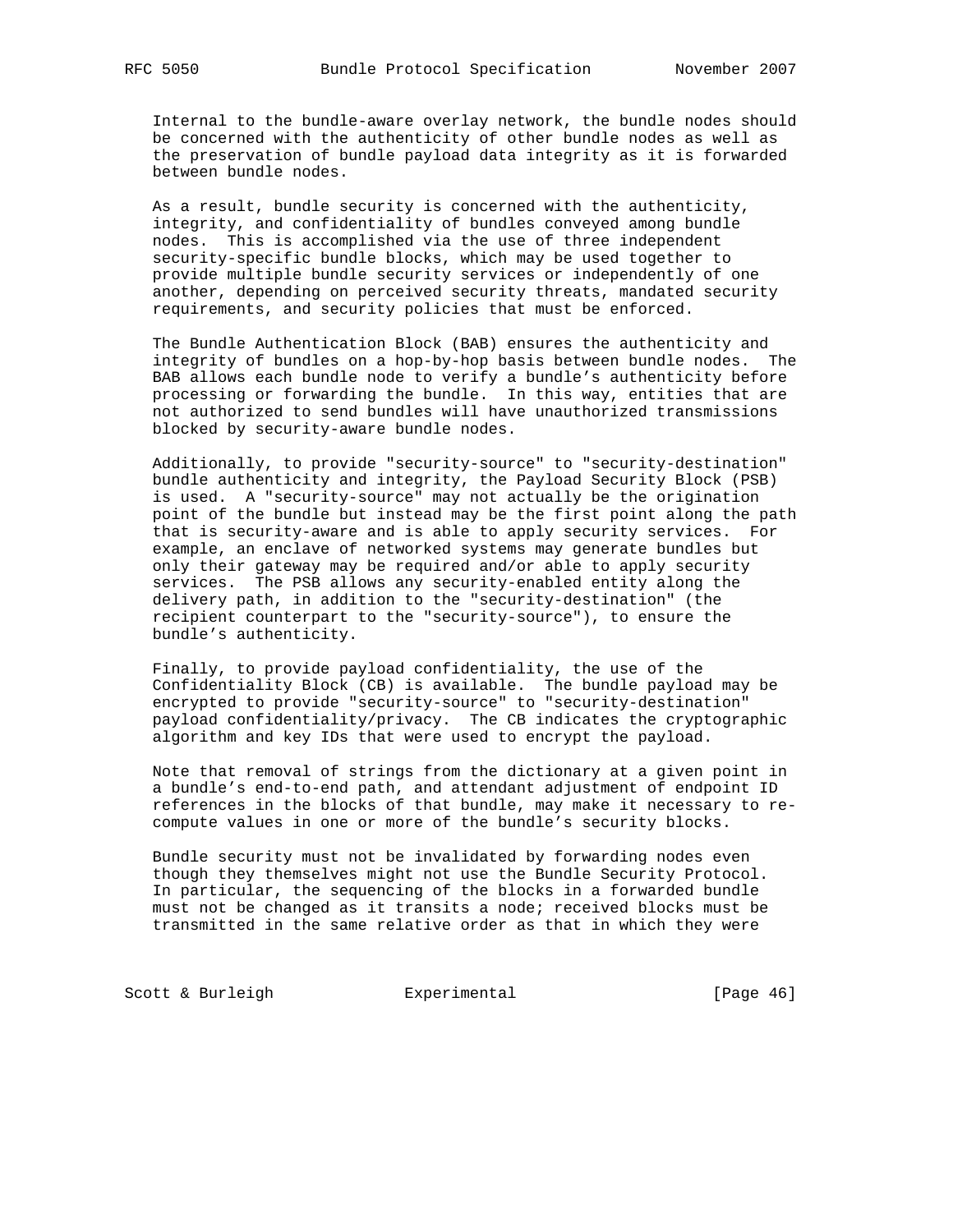received. While blocks may be added to bundles as they transit intermediate nodes, removal of blocks that do not have their 'Discard block if it can't be processed' flag in the block processing control flags set to 1 may cause security to fail.

 Inclusion of the Bundle Security Protocol in any Bundle Protocol implementation is RECOMMENDED. Use of the Bundle Security Protocol in Bundle Protocol operations is OPTIONAL.

9. IANA Considerations

 The "dtn:" URI scheme has been provisionally registered by IANA. See http://www.iana.org/assignments/uri-schemes.html for the latest details.

- 10. References
- 10.1. Normative References
	- [RFC2119] Bradner, S., "Key words for use in RFCs to Indicate Requirement Levels", BCP 14, RFC 2119, March 1997.
	- [URI] Berners-Lee, T., Fielding, R., and L. Masinter, "Uniform Resource Identifier (URI): Generic Syntax", RFC 3986, STD 66, January 2005.
	- [URIREG] Hansen, T., Hardie, T., and L. Masinter, "Guidelines and Registration Procedures for New URI Schemes", RFC 4395, BCP 115, February 2006.

10.2. Informative References

- [ARCH] V. Cerf et. al., "Delay-Tolerant Network Architecture", RFC 4838, April 2007.
- [ASN1] "Abstract Syntax Notation One (ASN.1), "ASN.1 Encoding Rules: Specification of Basic Encoding Rules (BER), Canonical Encoding Rules (CER) and Distinguished Encoding Rules (DER)," ITU-T Rec. X.690 (2002) | ISO/IEC 8825- 1:2002", 2003.
- [BSP] Symington, S., "Bundle Security Protocol Specification", Work Progress, October 2007.
- [RFC3987] Duerst, M. and M. Suignard, "Internationalized Resource Identifiers (IRIs)", RFC 3987, January 2005.

Scott & Burleigh Experimental [Page 47]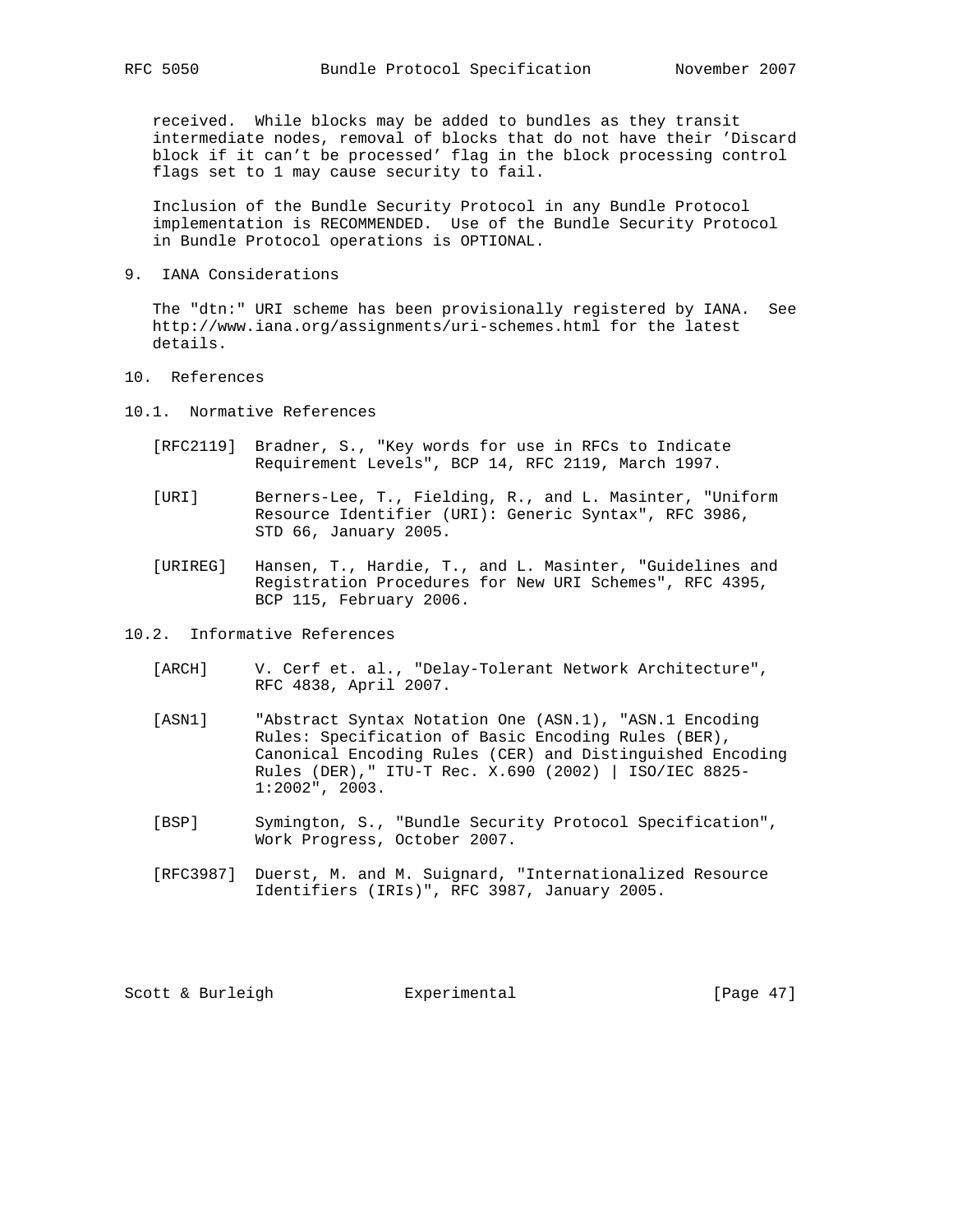- [SECO] Farrell, S., Symington, S., Weiss, H., and P. Lovell, "Delay-Tolerant Networking Security Overview", Work Progress, July 2007.
- [SIGC] Fall, K., "A Delay-Tolerant Network Architecture for Challenged Internets", SIGCOMM 2003 .
- [TUT] Warthman, F., "Delay-Tolerant Networks (DTNs): A Tutorial", <http://www.dtnrg.org>.
- [UTC] Arias, E. and B. Guinot, ""Coordinated universal time UTC: historical background and perspectives" in Journees systemes de reference spatio-temporels", 2004.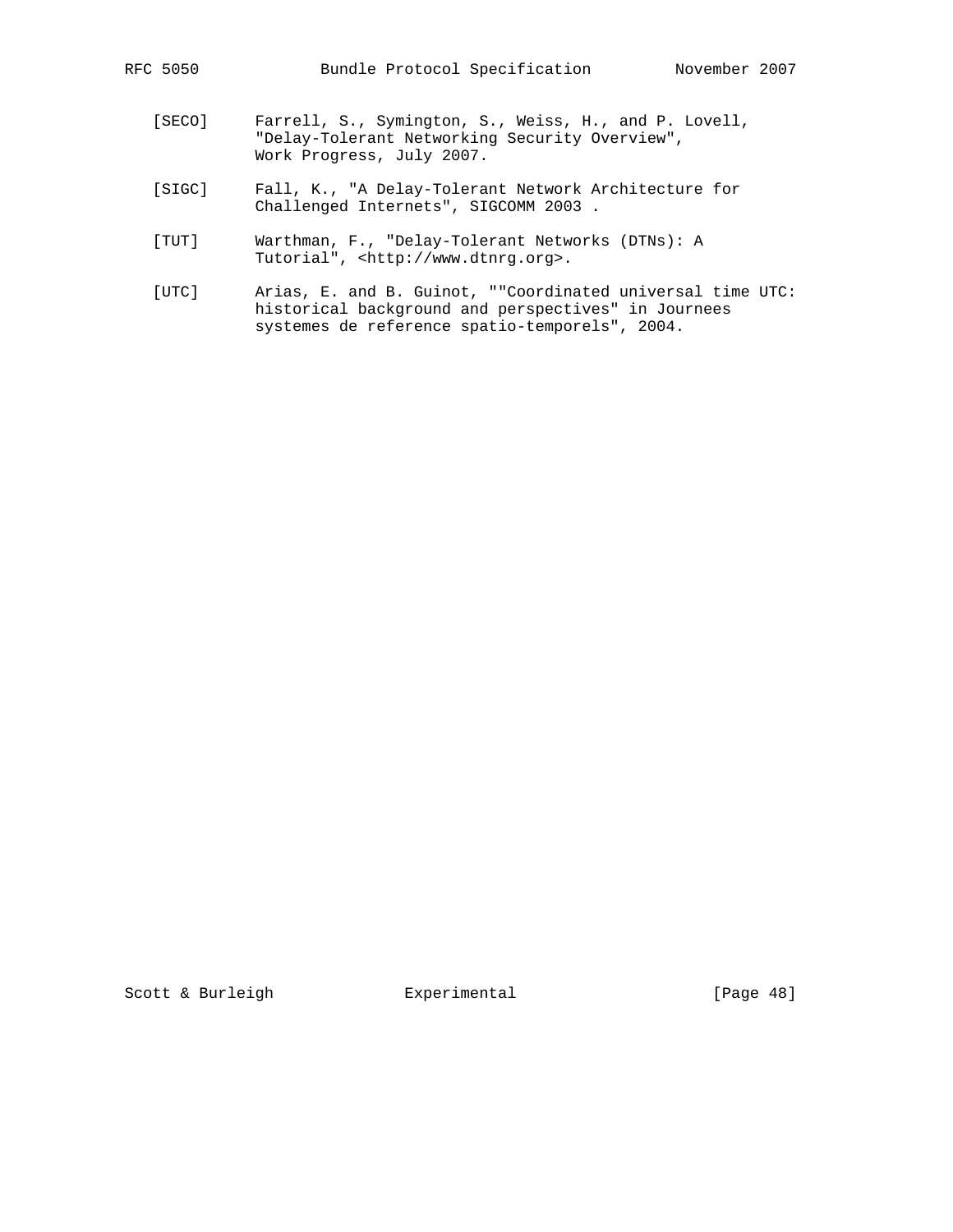Appendix A. Contributors

 This was an effort of the Delay Tolerant Networking Research Group. The following DTNRG participants contributed significant technical material and/or inputs: Dr. Vinton Cerf of Google, Scott Burleigh, Adrian Hooke, and Leigh Torgerson of the Jet Propulsion Laboratory, Michael Demmer of the University of California at Berkeley, Robert Durst, Keith Scott, and Susan Symington of The MITRE Corporation, Kevin Fall of Intel Research, Stephen Farrell of Trinity College Dublin, Peter Lovell of SPARTA, Inc., Manikantan Ramadas of Ohio University (most of Section 4.1), and Howard Weiss of SPARTA, Inc. (text of Section 8).

Appendix B. Comments

 Please refer comments to dtn-interest@mailman.dtnrg.org. The Delay Tolerant Networking Research Group (DTNRG) Web site is located at http://www.dtnrg.org.

Authors' Addresses

 Keith L. Scott The MITRE Corporation 7515 Colshire Drive McLean, VA 21102 US

 Phone: +1 703 983 6547 Fax: +1 703 983 7142 EMail: kscott@mitre.org

 Scott Burleigh NASA Jet Propulsion Laboratory 4800 Oak Grove Dr. Pasadena, CA 91109-8099 US

 Phone: +1 818 393 3353 Fax: +1 818 354 1075 EMail: Scott.Burleigh@jpl.nasa.gov

Scott & Burleigh **Experimental** [Page 49]